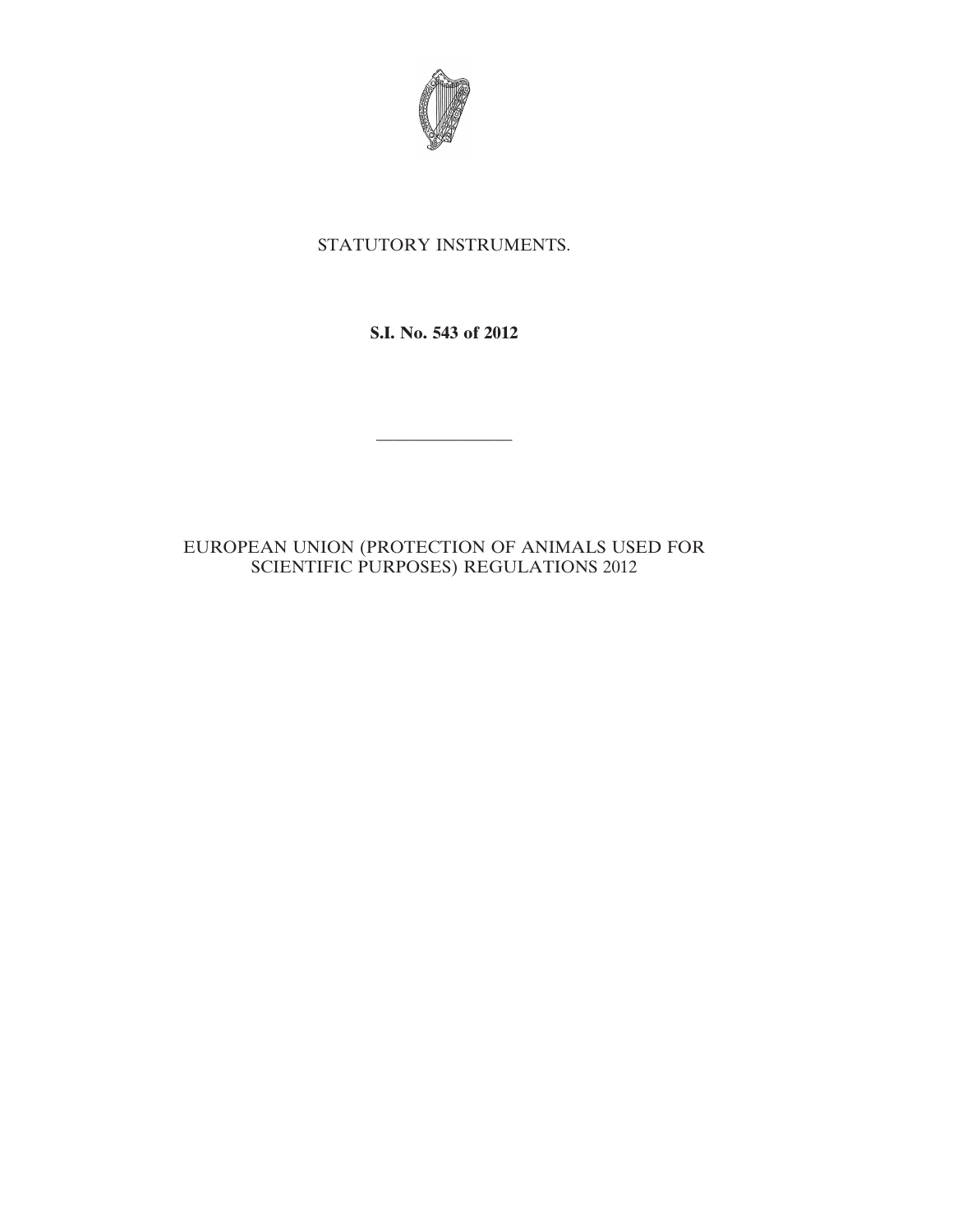# EUROPEAN UNION (PROTECTION OF ANIMALS USED FOR SCIENTIFIC PURPOSES) REGULATIONS 2012

# ARRANGEMENTS OF REGULATIONS

# *PART 1*

#### **PRELIMINARY**

- 1. Citation
- 2. Commencement
- 3. Interpretation
- 4. Scope
- 5. Responsibility for functions under Directive

# *PART 2*

#### General Provisions

- 6. Replacement, reduction and refinement
- 7. Purposes of procedures
- 8. Methods of killing
- 9. Setting free of animals and rehoming
- 10. Care and accommodation
- 11. Installations and equipment

# *PART 3*

## Restrictions in relation to certain animals

- 12. Endangered species
- 13. Non-human primates
- 14. Animals taken from the wild
- 15. Animals bred for use in procedures
- 16. Stray and feral animals of domestic species

# *PART 4*

# **PROCEDURES**

17. Restrictions on carrying out of procedures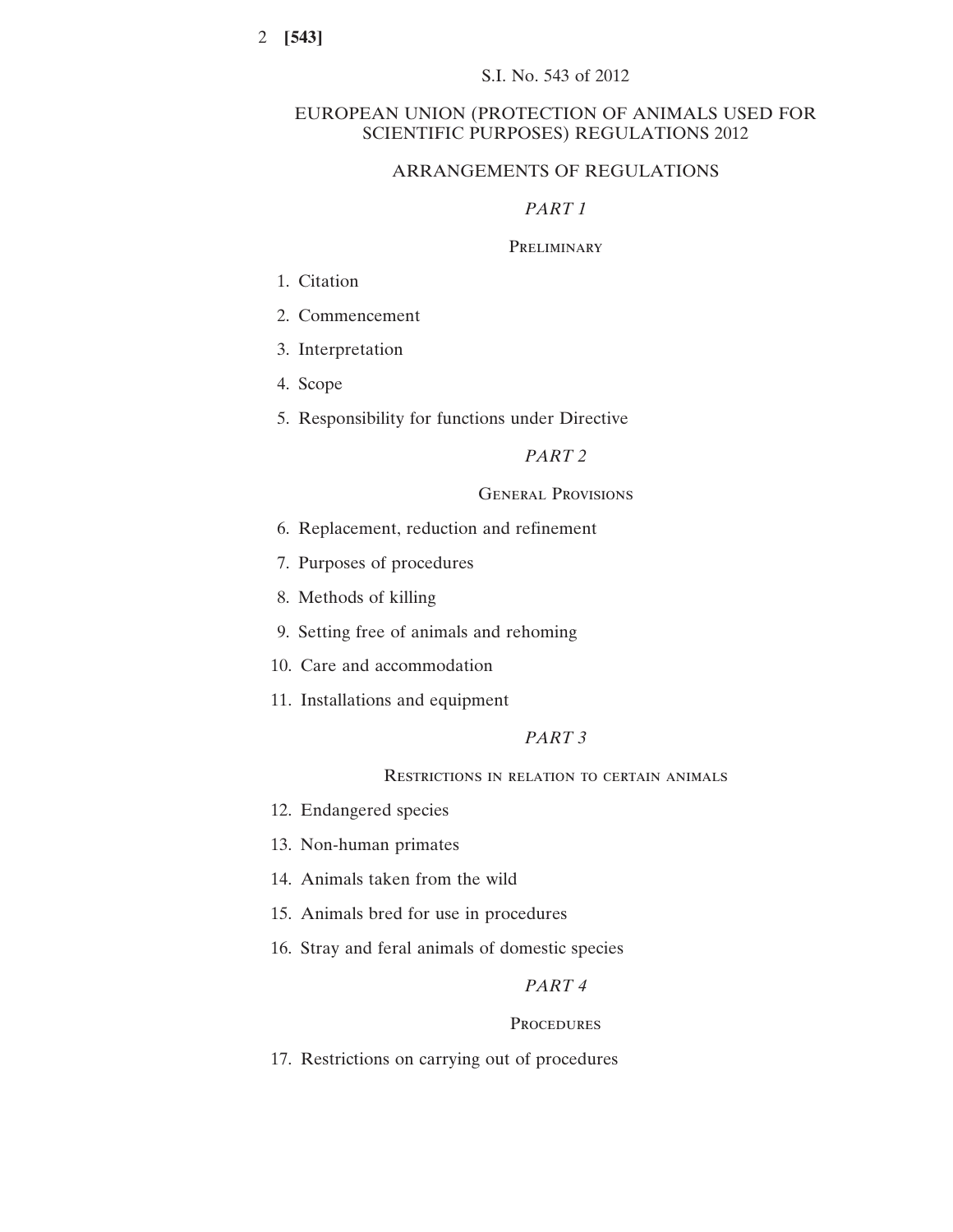- 18. Choice of methods
- 19. Anaesthesia
- 20. Classification of severity of procedures
- 21. Reuse
- 22. End of procedure
- 23. Avoidance of duplication of procedures

# *PART 5*

# Authorisation of projects

- 24. Requirement for project authorisation
- 25. Application for project authorisation
- 26. Project authorisation decision
- 27. Grant of project authorisation
- 28. Refusal to grant project authorisation
- 29. Removal, variation and addition of conditions to project authorisation
- 30. Amendment or renewal of project authorisation
- 31. Project evaluation
- 32. Retrospective assessment
- 33. Non-technical project summaries
- 34. Documentation

# *PART 6*

Authorisation of breeders, suppliers and users

- 35. Requirement for authorisation
- 36. Application for authorisation
- 37. Authorisation decision
- 38. Restrictions on grant of authorisation
- 39. Grant of authorisation
- 40. Refusal to grant authorisation
- 41. Removal, variation and addition of conditions
- 42. Amendment or renewal of authorisation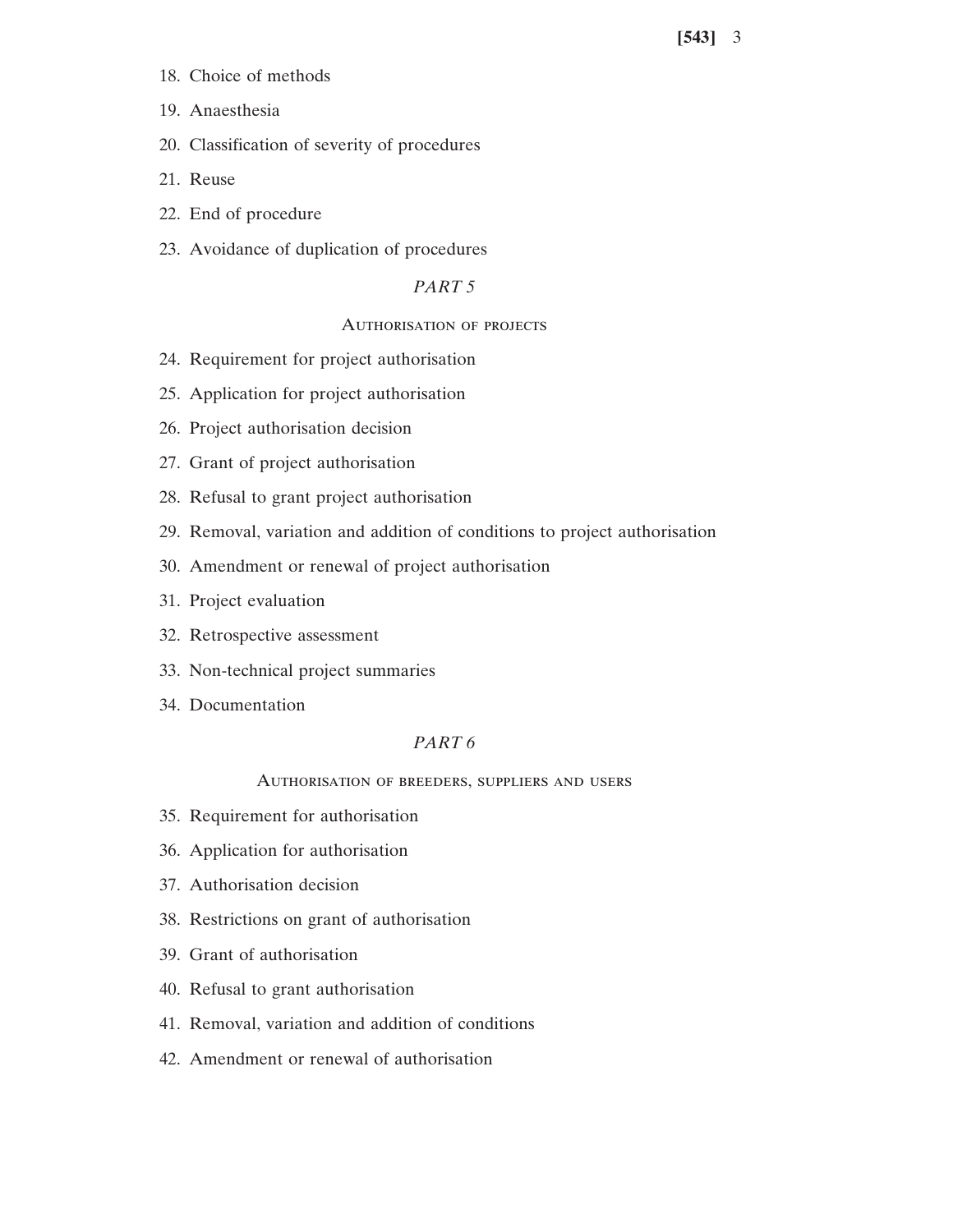# *PART 7*

# **PERSONNEL**

- 43. Competence of personnel
- 44. Compliance officer
- 45. Animal care and welfare officer
- 46. Training officer
- 47. Project manager
- 48. Designated veterinarian or expert
- 49. Delegation
- 50. Animal welfare body

# *PART 8*

# Authorisation of individuals

- 51. Requirement for authorisation
- 52. Annual maintenance fee
- 53. Application for authorisation
- 54. Authorisation decision
- 55. Grant of authorisation
- 56. Refusal to grant authorisation
- 57. Removal, variation and addition of conditions
- 58. Amendment of authorisation

# *PART 9*

# NATIONAL COMMITTEE

- 59. Establishment of National Committee
- 60. Membership of National Committee
- 61. Functions of National Committee
- 62. Meetings of National Committee

# *PART 10*

#### Records and information

63. Animal records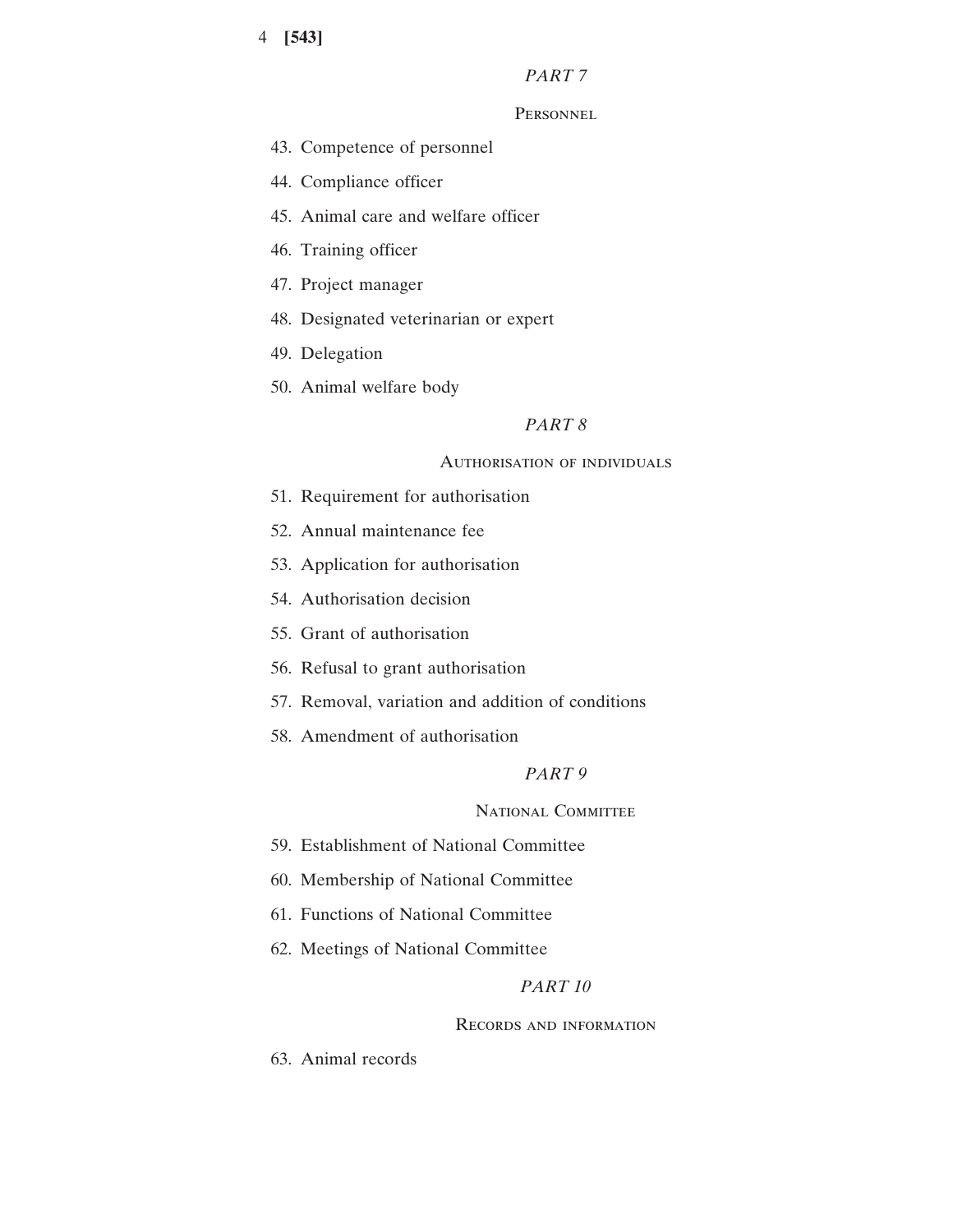- 64. Information on dogs, cats and non-human primates
- 65. Marking and identification of dogs, cats and non-human primates
- 66. Information from breeders, suppliers and users
- 67. Information on implementation
- 68. Information on use of animals in procedures
- 69. Information on exemptions in relation to method of killing
- 70. Commercially sensitive information

# *PART 11*

# Enforcement, offences and penalties

- 71. Interpretation of Part 11
- 72. Authorised officers
- 73. Inspections and requests for information
- 74. Compliance notice
- 75. Suspension or revocation of authorisation
- 76. Animal welfare notice
- 77. Closure order
- 78. Appeals
- 79. Power to seize and dispose of animal
- 80. Emergency measures
- 81. Fixed penalty notice
- 82. Taking of samples by authorised officers
- 83. Certificate of result of test, examination or analysis of sample, etc.
- 84. Offences
- 85. Penalties
- 86. Summary proceedings may be brought by IMB

# *PART 12*

# Transitional provisions and provisional measures

- 87. Transitional provisions
- 88. Provisional safeguard measures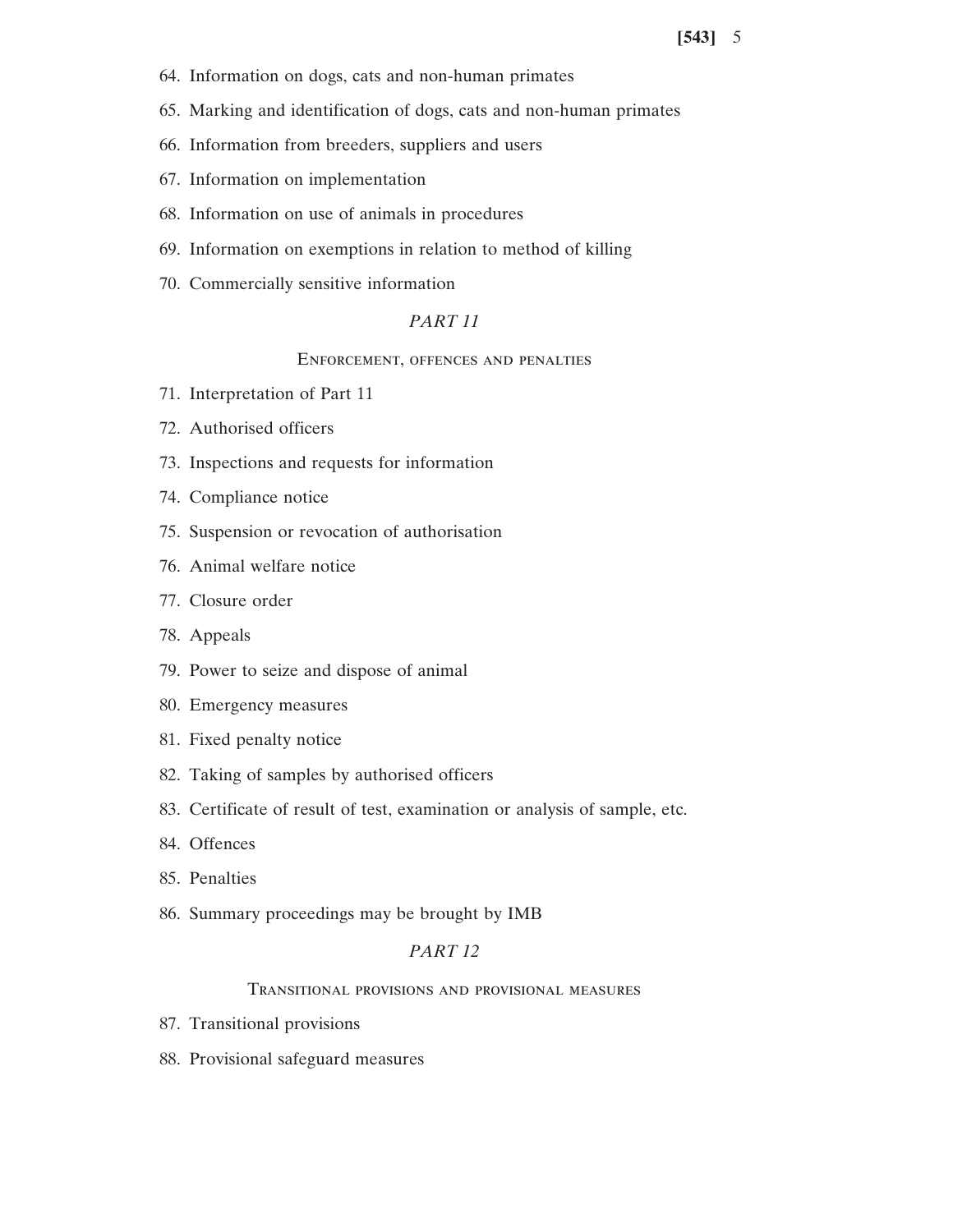# *PART 13*

# Repeals and revocations

- 89. Repeal of Cruelty to Animals Act 1876
- 90. Revocations

# SCHEDULE

Certificate of result of test, examination or analysis of sample, etc.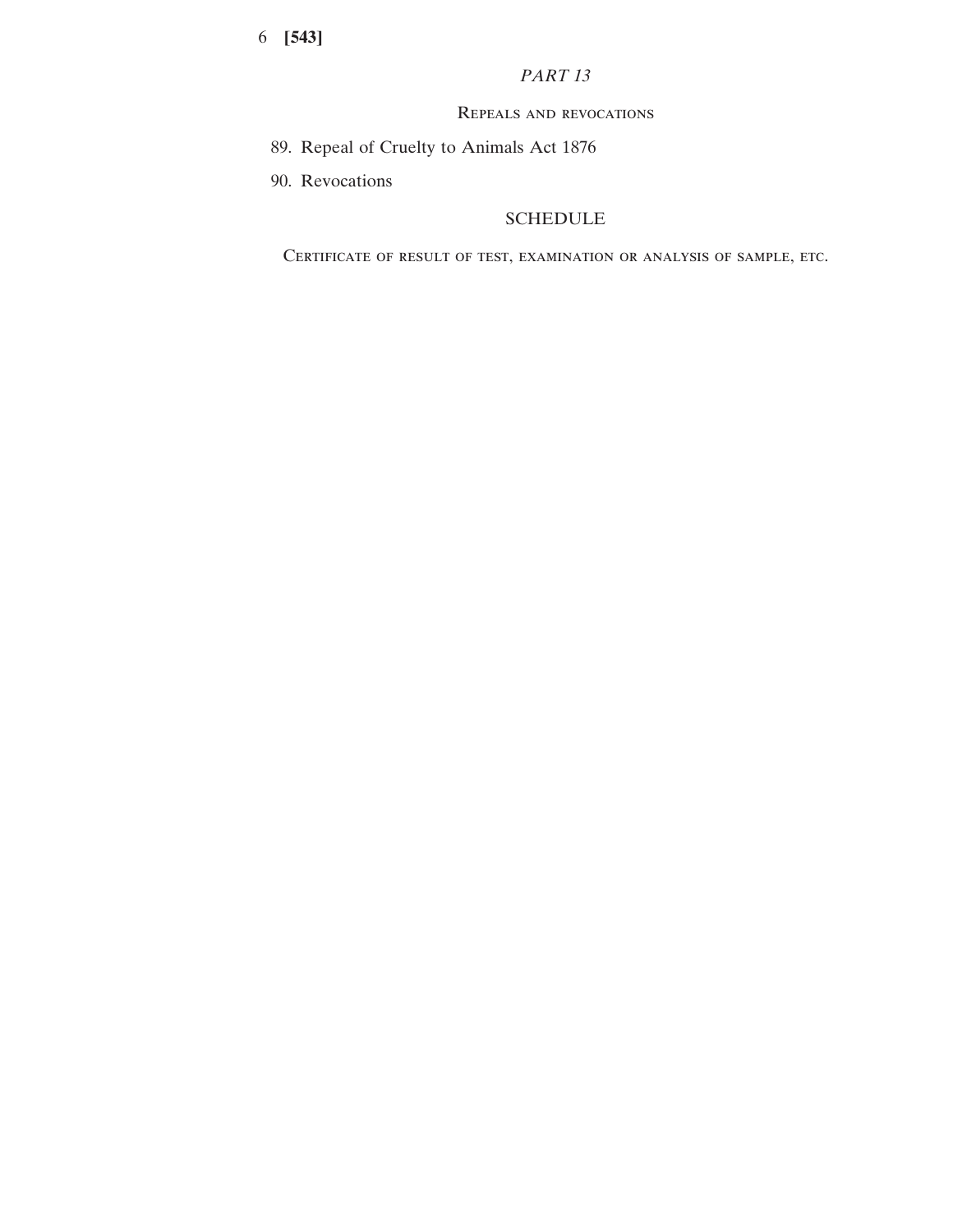# S.I. No. 543 of 2012

# EUROPEAN UNION (PROTECTION OF ANIMALS USED FOR SCIENTIFIC PURPOSES) REGULATIONS 2012

I, JAMES REILLY, Minister for Health, in exercise of the powers conferred on me by section 3 of the European Communities Act 1972 (No. 27 of 1972), for the purpose of giving effect to Directive 2010/63/EU of the European Parliament and of the Council of 22 September  $2010<sup>1</sup>$  and for the purpose of giving full effect to Commission Implementing Decision 2012/707/EU of 14 November 20122 , hereby make the following regulations:

# PART 1

# PRELIMINARY

#### *Citation*

1. These Regulations may be cited as the European Union (Protection of Animals used for Scientific Purposes) Regulations 2012.

## *Commencement*

2. These Regulations come into operation on 1 January 2013.

#### *Interpretation*

3. (1) In these Regulations—

"Act" means the Irish Medicines Board Act 1995, as amended by s. 197 of the Finance Act 1999 (No. 2 of 1999), Regulation 3 of the European Communities (In Vitro Diagnostic Medical Devices) Regulations 2001 (S.I. No. 304 of 2001), Regulation 2 of the European Communities (Medical Devices) (Amendment) Regulations 2001 (S.I. No. 444 of 2001), Regulation 3 of the European Communities (Medical Devices) (Amendment) Regulations 2002 (S.I. No. 576 of 2002), the Irish Medicines Board (Miscellaneous Provisions) Act 2006 (No. 3 of 2006) and the European Communities (Amendment of the Medicines Board Act 1995) Regulations 2007 (S.I. No. 542 of 2007);

"activity" means any activity relating to—

- (*a*) the use of an animal in a procedure,
- (*b*) the breeding, supply, care or accommodation of an animal used, or intended to be used, in a procedure, or
- (*c*) the breeding, supply, care or accommodation of an animal specifically so that its organs or tissues may be used for scientific purposes;

1 OJ No. L 276, 20.10.2010, p. 33. 2 OJ No. L 320, 17.11.2012, p. 33.

> *Notice of the making of this Statutory Instrument was published in "Iris Oifigiúil" of* 1*st January*, 2013.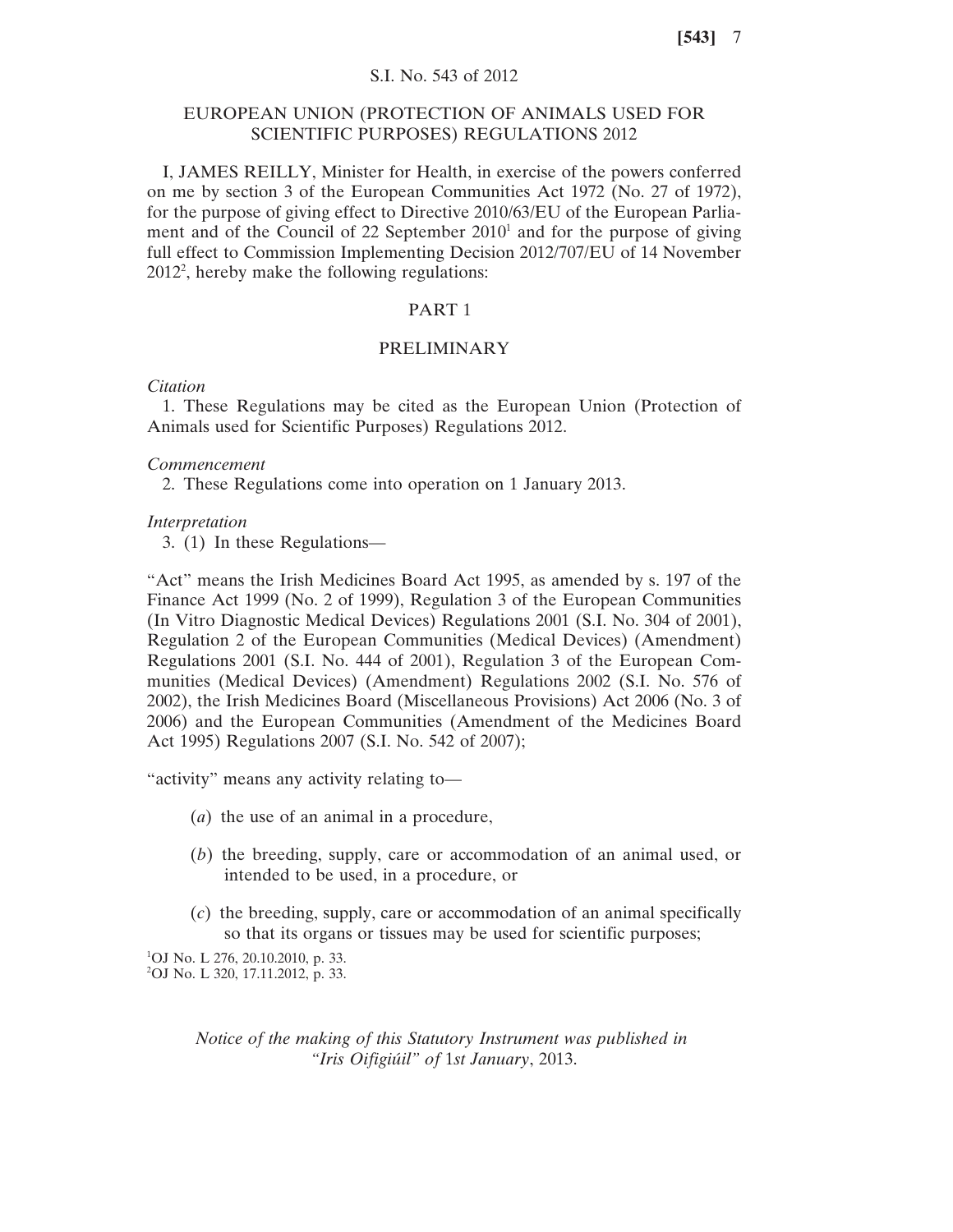"animal" means—

- (*a*) any live non-human vertebrate animal, including—
	- (i) an independently feeding larval form,
	- (ii) a foetal form of mammal as from the last third of its normal development,
- (*b*) any animal at an earlier stage of development than that referred to in subparagraph (*a*), where the animal is to be allowed to live beyond that stage of development and, as a result of the procedures performed, is likely to experience pain, suffering, distress or lasting harm after it has reached that stage of development; or
- (*c*) any live cephalopod;

"animal care and welfare officer" means a person designated by a breeder, supplier or user pursuant to Regulation 45;

"animal welfare body" means a group of persons set up by a breeder, supplier or user pursuant to Regulation 50;

"animal welfare notice" means a notice served by the IMB pursuant to Regulation 76;

"breeder" means any natural or legal person breeding animals referred to in Annex I to the Directive with a view to their use in procedures or for the use of their tissue or organs for scientific purposes, or breeding other animals primarily for those purposes, whether for profit or not;

"breeder authorisation" means an authorisation granted to a breeder under Part 6;

"closure order" means an order served by the IMB pursuant to Regulation 77;

"Commission" means the Commission of the European Union;

"compliance notice" means a notice served by the IMB pursuant to Regulation 74;

"compliance officer" means a person designated by a breeder, supplier or user pursuant to Regulation 44;

"debilitating clinical condition" means a reduction in a person's normal physical or psychological ability to function;

"designated veterinarian or expert" means a person designated by a breeder, supplier or user pursuant to Regulation 48;

"Directive" means Directive 2010/63/EU of the European Parliament and of the Council of 22 September 2010<sup>1</sup>;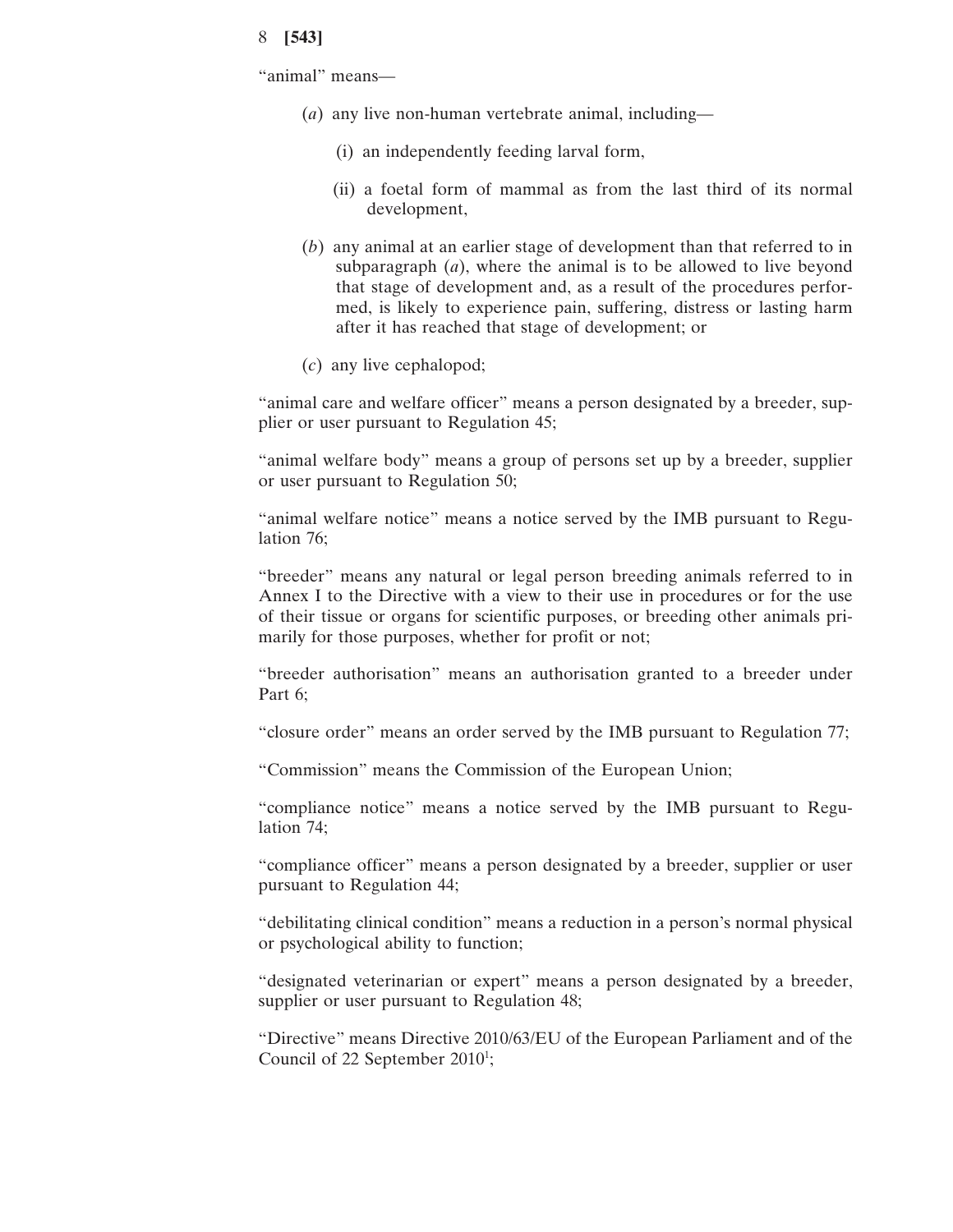"EEA State" means a member state of the European Economic Area, created by the Agreement on the European Economic Area signed in Oporto on 2 May 1992;

"establishment" means any installation, building, group of buildings or other premises and may include a place that is not wholly enclosed or covered and mobile facilities;

"IMB" means the Irish Medicines Board established under section 3 of Irish Medicines Board Act 1995 (No. 29 of 1995);

"killing authorisation" means an authorisation granted to an individual under Part 8 to kill animals used, or intended to be used, in procedures, or bred specifically so that their organs or tissues may be used for scientific purposes;

"Minister" means the Minister for Health;

"premises" means any place (physical or virtual), ship or other vessel, aircraft, railway wagon or other vehicle or other mobile facility, and includes a container used to transport animals or relevant thing;

"procedure" means any use, invasive or non-invasive, of an animal for experimental or other scientific purposes, with known or unknown outcome, or educational purposes, which may cause the animal a level of pain, suffering, distress or lasting harm equivalent to, or higher than, that caused by the introduction of a needle in accordance with good veterinary practice. This includes any course of action intended, or liable, to result in the birth or hatching of an animal or the creation and maintenance of a genetically modified animal line in any such condition, but excludes the killing of animals solely for the use of their organs or tissues;

"procedures authorisation" means an authorisation granted to an individual under Part 8 to carry out procedures;

"project" means a programme of work having a defined scientific objective and involving one or more procedures;

"project authorisation" means an authorisation granted under Part 5;

"project evaluation" means evaluation carried out by the IMB in accordance with Regulation 31;

"project manager" means a person designated by a user pursuant to Regulation 47;

"project manager authorisation" means an authorisation granted to an individual under Part 8 to carry out the role of project manager;

"revocation order" means an order for the revocation of an authorisation served by the IMB pursuant to Regulation 75;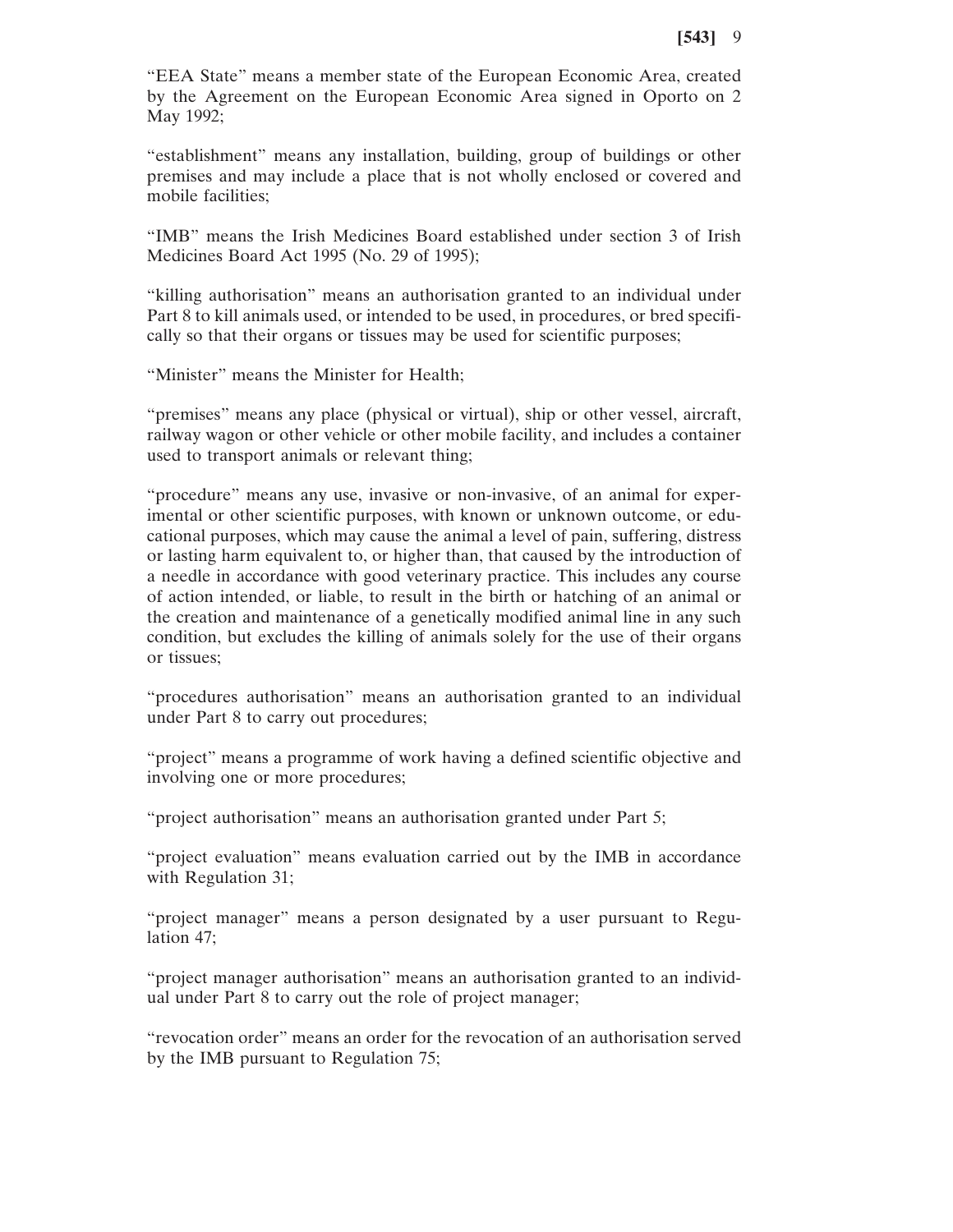"supplier" means any natural or legal person, other than a breeder, supplying animals with a view to their use in procedures or for the use of their tissue or organs for scientific purposes, whether for profit or not;

"supplier authorisation" means an authorisation granted to a supplier under Part 6;

"suspension order" means an order for the suspension of an authorisation served by the IMB pursuant to Regulation 75;

"training officer" means a person designated by a breeder, supplier or user pursuant to Regulation 46;

"user" means any natural or legal person using animals in procedures, whether for profit or not;

"user authorisation" means an authorisation granted to a user under Part 6;

"veterinarian" means a veterinary practitioner registered with the Veterinary Council of Ireland;

"Wildlife Trade Regulation" means Council Regulation (EC) No. 338/97 of 9 December 1996<sup>3</sup>, as amended by Commission Regulation (EC) No. 938/97 of 26 May 1997<sup>4</sup>, Commission Regulation (EC) No. 2307/97 of 18 November 1997<sup>5</sup>, Commission Regulation (EC) No. 2214/98 of 15 October 1998<sup>6</sup>, Commission Regulation (EC) No. 1476/1999 of 6 July 19997 , Commission Regulation (EC) No. 2724/2000 of 30 November 2000<sup>8</sup>, Commission Regulation (EC) No. 1579/2001 of 1 August 20019 , Commission Regulation (EC) No. 2476/2001 of 17 December 2001<sup>10</sup>, Commission Regulation (EC) No. 1497/2003 of 18 August 200311, Regulation (EC) No. 1882/2003 of the European Parliament and of the Council of 29 September 2003<sup>12</sup>, Commission Regulation (EC) No. 834/2004 of 28 April 200413, Commission Regulation (EC) No. 1332/2005 of 9 August 200514, Commission Regulation (EC) No. 318/2008 of 31 March 200815, Regulation (EC) No. 398/2009 of the European Parliament and of the Council of 23 April 200916, Commission Regulation (EC) No. 407/2009 of 14 May 200917, Commission Regulation (EU) No. 709/2010 of 22 July  $2010^{18}$  and Commission Regulation (EU) No. 101/2012 of 6 February 201219.

3 OJ No. L 61, 3.3.1997, p. 1. 4 OJ No. L 140, 30.5.1997, p. 1. 5 OJ No. L 325, 27.11.1997, p. 1. 6 OJ No. L 279, 16.10.1998, p. 3. 7 OJ No. L 171, 7.7.1999, p. 5. 8 OJ No. L 320, 18.12.2000, p. 1. 9 OJ No. L 209, 2.8.2001, p. 14. 10OJ No. L 334, 18.12.2001, p. 3. 11OJ No. L 215, 27.8.2003, p. 3.  $^{12}$ OJ No. L 284, 31.10.2003, p. 1. 13OJ No. L 127, 29.4.2004, p. 40. 14OJ No. L 215, 19.8.2005, p. 1.  $15$ OJ No. L 95, 8.4.2008, p. 3.  $16$ OJ No. L 126, 21.5.2009, p. 5. 17OJ No. L 123, 19.5.2009, p. 3. 18OJ No. L 212, 12.8.2010, p. 1. 19OJ No. L 39, 11.2.2012, p. 133.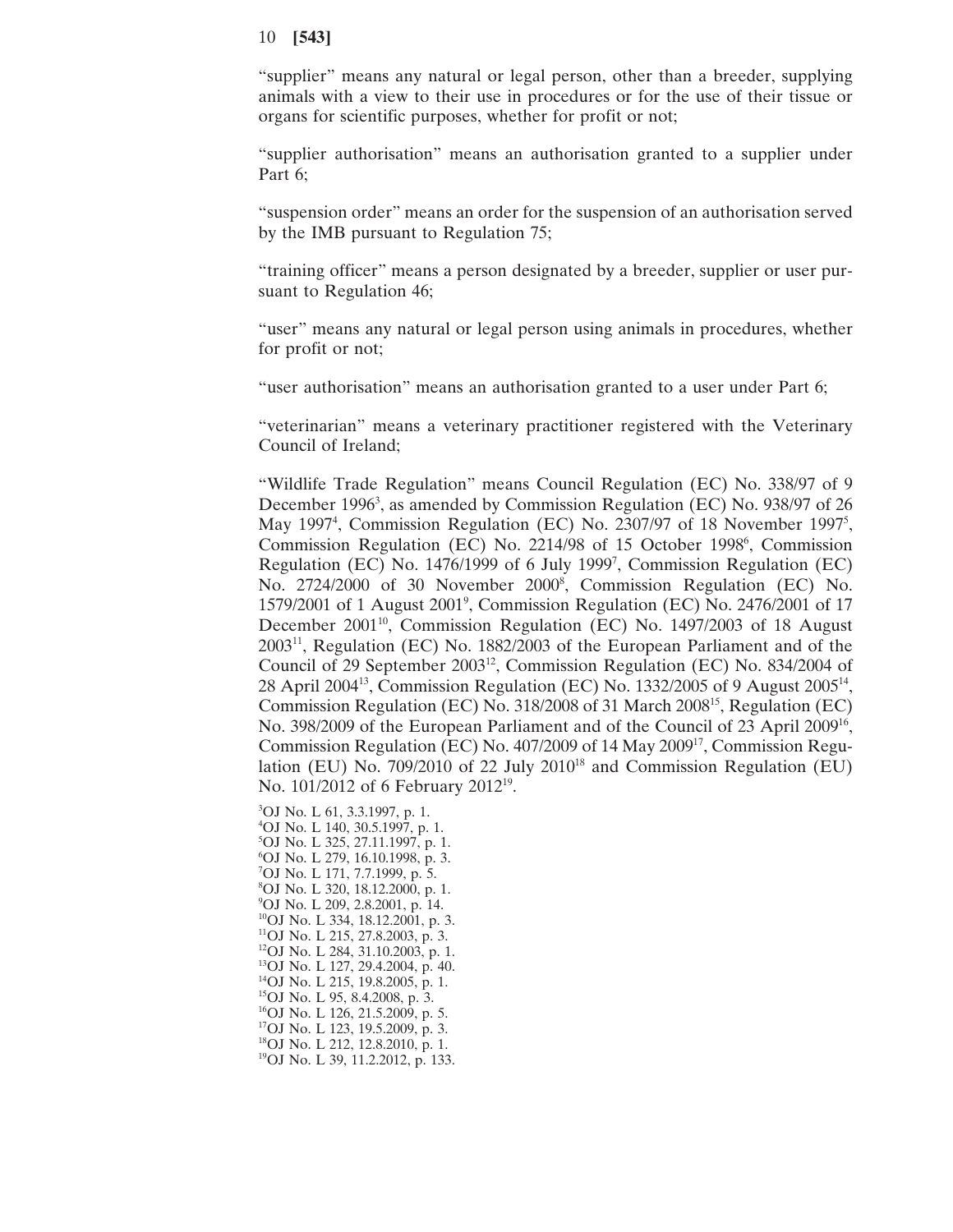(2) A word or expression which is used in these Regulations and which is also used in the Directive has, unless the context otherwise requires, the same meaning in these Regulations as it has in the Directive.

(3) A reference in these Regulations to a Regulation is to a Regulation of these Regulations, unless it is indicated that reference to some other Regulations is intended.

(4) A reference in these Regulations to a paragraph or subparagraph is to the paragraph or subparagraph of the provision in which the reference occurs, unless it is indicated that reference to some other provision is intended.

(5) A reference in these Regulations to a Schedule is to the Schedule to these Regulations, unless it is indicated that reference to some other Regulations is intended.

## *Scope*

4. (1) These Regulations apply where an animal is used, or intended to be used, in a procedure, or bred specifically so that its organs or tissues may be used for scientific purposes.

(2) These Regulations apply until the animal referred to in paragraph (1) has been killed, rehomed, or returned to a suitable habitat or husbandry system.

(3) The elimination of pain, suffering, distress or lasting harm by the successful use of anaesthesia, analgesia or other methods shall not exclude the use of an animal in a procedure from the scope of these Regulations.

- (4) These Regulations shall not apply to:
	- (*a*) non-experimental agricultural practices;
	- (*b*) non-experimental clinical veterinary practices;
	- (*c*) veterinary clinical trials required for the marketing authorisation of a veterinary medicinal product;
	- (*d*) practices undertaken for the purposes of recognised animal husbandry;
	- (*e*) practices undertaken for the primary purpose of identification of an animal; and
	- (*f*) practices not likely to cause pain, suffering, distress or lasting harm equivalent to, or higher than, that caused by the introduction of a needle in accordance with good veterinary practice.

(5) These Regulations shall apply without prejudice to the European Communities (Cosmetic Products) Regulations 2004 (S.I. No. 870 of 2004) and—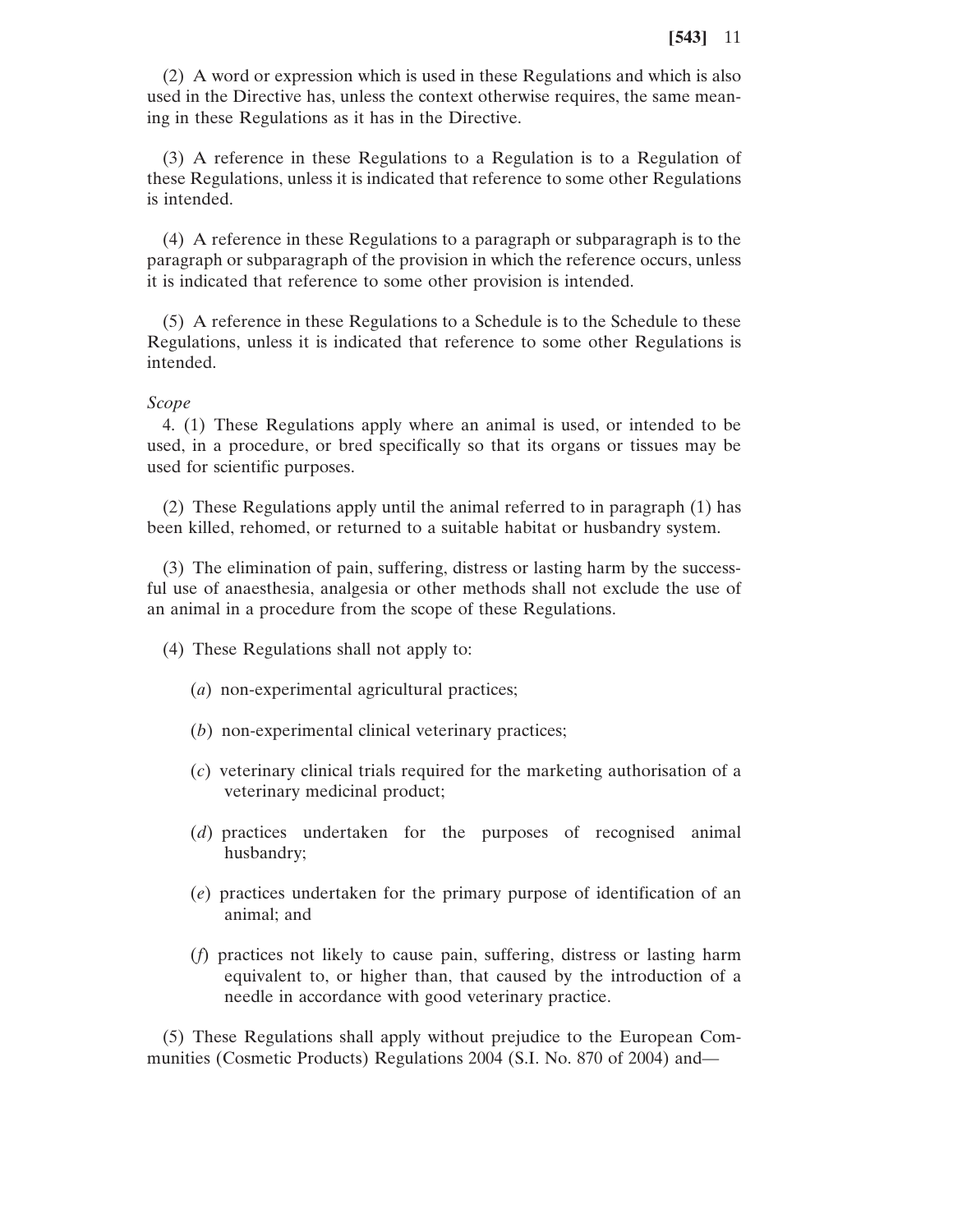- (*a*) Council Directive 76/768/EEC of 27 July 1976<sup>20</sup>, or
- (*b*) when applicable, Regulation (EC) No. 1223/2009 of the European Parliament and the Council of 30 November 2009<sup>21</sup>.

# *Responsibility for functions under Directive*

5. (1) Subject to paragraph (2), the functions of the State and of the competent authority under the Directive shall be performed by the IMB.

(2) Paragraph (1) shall not apply to those functions of a Member State referred to in Articles 2, 47(2) and (5), 55, 59 and 61 of the Directive.

(3) The IMB may charge fees for its functions under the Directive and these Regulations in accordance with regulations made under s. 13(1) of the Act, read in conjunction with s.  $4(1)(v)$  of the Act.

(4) The IMB may, for the purposes of Regulation 8, 14 or 22, publish guidelines in relation to the qualifications and experience required of a "competent person".

#### PART 2

# GENERAL PROVISIONS

#### *Replacement, reduction and refinement*

6. (1) Wherever possible, a person shall use a scientifically satisfactory method or testing strategy not entailing the use of live animals, instead of a procedure.

(2) A user carrying out a project shall use the minimum number of animals possible without compromising the objectives of the project.

(3) Breeders, suppliers and users shall ensure that the breeding, accommodation and care of animals, and the methods used in procedures, are refined to eliminate or reduce to the minimum any possible pain, suffering, distress or lasting harm to animals.

(4) This Regulation shall, in the choice of methods, be implemented in accordance with Regulation 18.

#### *Purposes of procedures*

7. A user may carry out procedures for the following purposes only—

- (*a*) basic research;
- (*b*) translational or applied research with any of the following aims—
	- (i) the avoidance, prevention, diagnosis or treatment of disease, illhealth or other abnormality or their effects in human beings, animals or plants,

20OJ No. L 262, 27.9.1976, p. 169.

21OJ No. L 342, 22.12.2009, p. 59.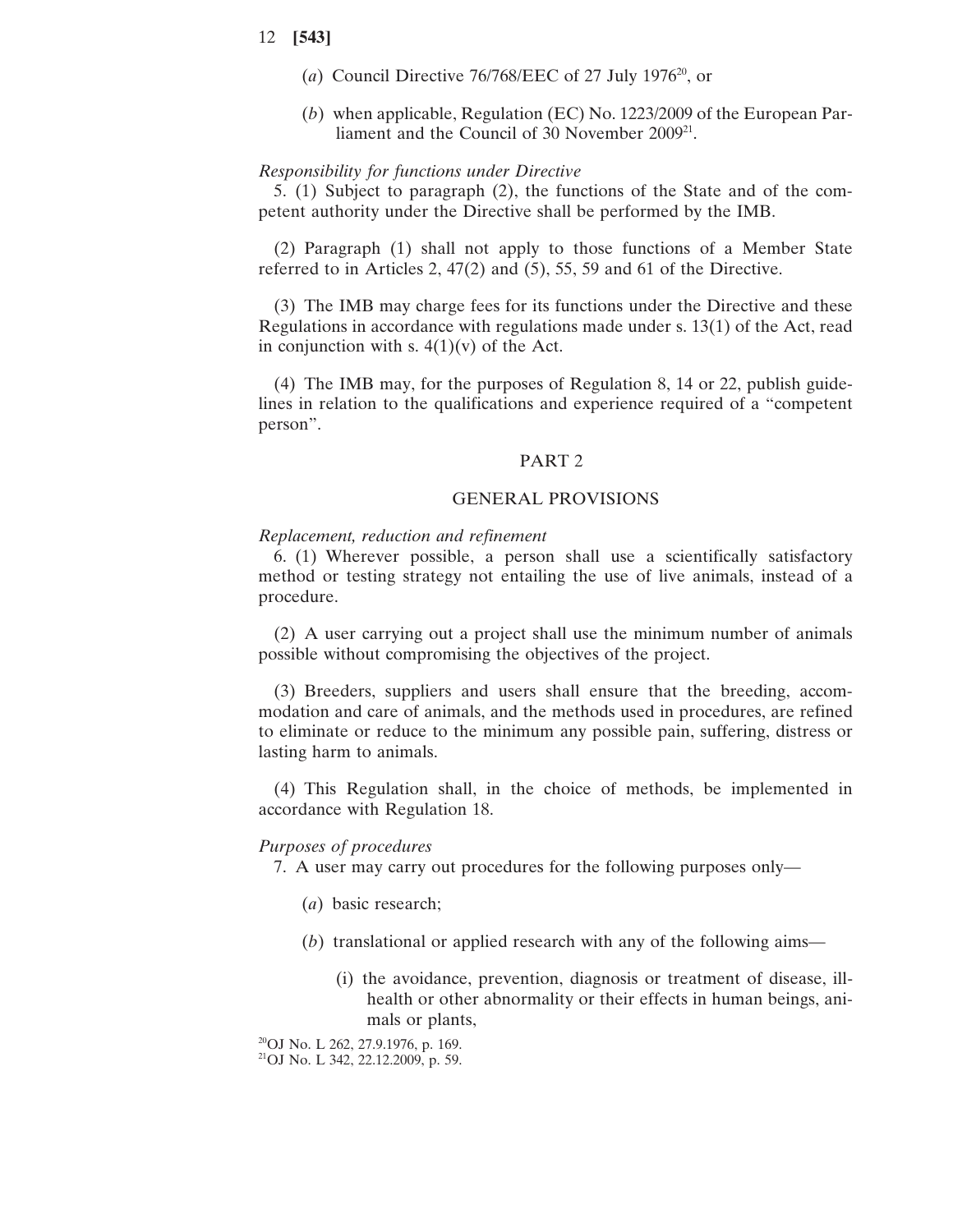- (ii) the assessment, detection, regulation or modification of physiological conditions in human beings, animals or plants, or
- (iii) the welfare of animals and the improvement of the production conditions for animals reared for agricultural purposes;
- (*c*) for any of the aims in subparagraph (*b*) in the development, manufacture or testing of the quality, effectiveness and safety of drugs, foodstuffs and feed-stuffs and other substances or products;
- (*d*) protection of the natural environment in the interests of the health or welfare of human beings or animals;
- (*e*) research aimed at preservation of the species;
- (*f*) higher education, or training for the acquisition, maintenance or improvement of vocational skills;
- (*g*) forensic inquiries.

# *Methods of killing*

8. (1) Where an animal, used or intended to be used in a procedure, or bred specifically so that their organs or tissues may be used for scientific purposes, is killed the person responsible for the killing shall ensure that—

- (*a*) the method of killing with the minimum pain, suffering and distress is used, and
- (*b*) subject to paragraphs (2) and (5), the animal is killed by a competent person in the establishment of the breeder, supplier or user, as appropriate.

(2) In the case of a field study, an animal may be killed by a competent person outside of an establishment.

(3) Subject to paragraphs (4) and (5), in the case of the killing of an animal covered by Annex IV to the Directive, the breeder, supplier or user, or other person responsible, shall ensure that the appropriate method of killing as set out in that Annex is used.

(4) The IMB may grant exemptions from the requirement in paragraph (3)—

- (*a*) to allow the use of another method provided that, on the basis of scientific evidence, the method is considered to be at least as humane, or
- (*b*) when, on the basis of scientific justification, the purpose of the procedure cannot be achieved by the use of a method of killing set out in Annex IV to the Directive.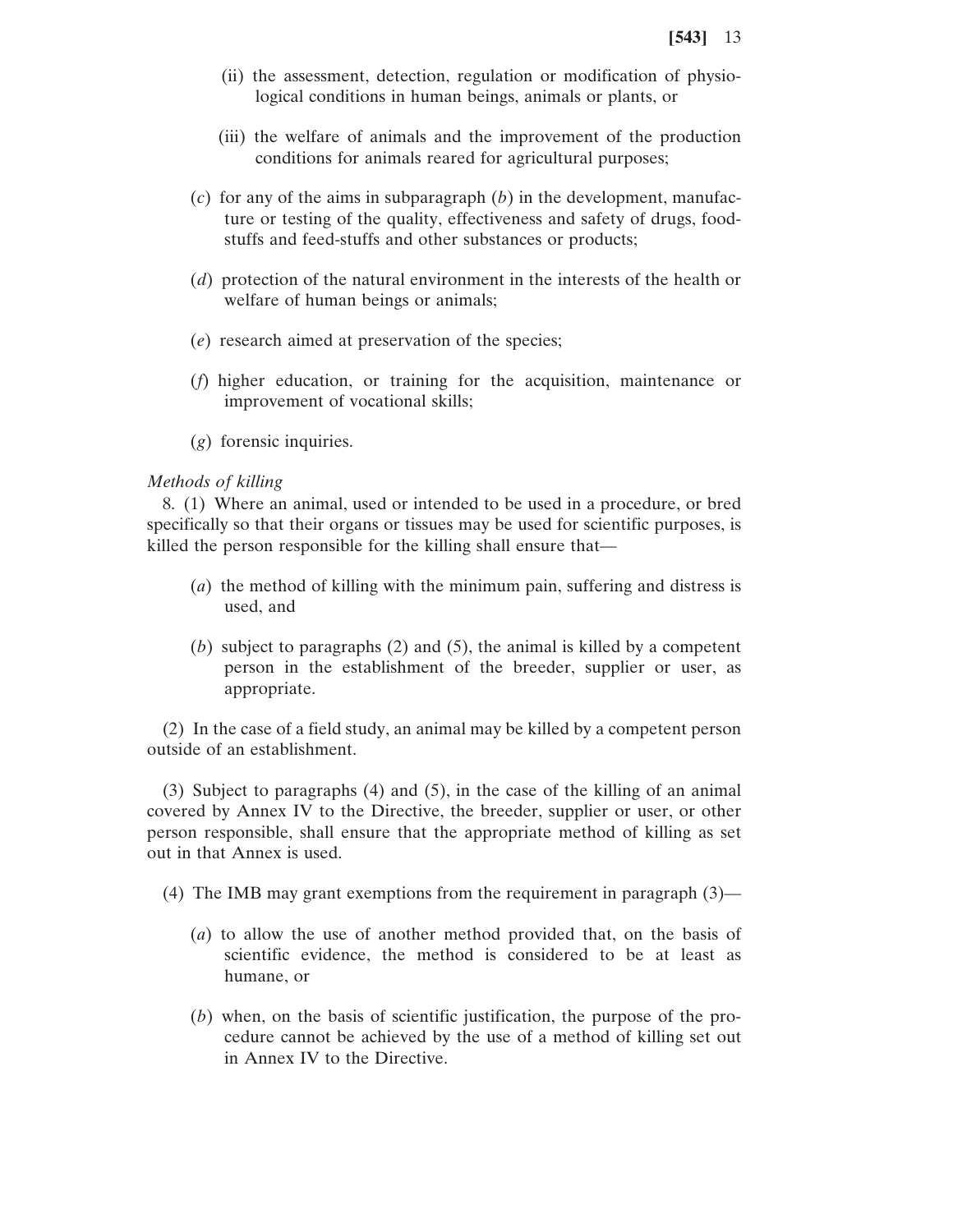(5) Paragraphs  $(1)(b)$  and  $(3)$  shall not apply where an animal has to be killed in emergency circumstances for animal welfare, public health, public security, animal health or environmental reasons.

# *Setting free of animals and rehoming*

9. Breeders, suppliers and users shall not allow an animal used, or intended to be used, in a procedure to be rehomed, or returned to a suitable habitat or husbandry system appropriate to the species concerned, unless—

- (*a*) authorised by the IMB to do so in the applicable project authorisation,
- (*b*) the state of health of the animal allows it,
- (*c*) there is no danger to public health, animal health or the environment,
- (*d*) appropriate measures have been taken to safeguard the well-being of the animal,
- (*e*) a rehoming scheme is in place that ensures socialisation of the animal, and
- (*f*) in the case of a wild animal, where appropriate, a programme of rehabilitation is in place before it is returned to its habitat.

## *Care and accommodation*

10. (1) Subject to paragraph (2), breeders, suppliers and users shall, as far as the care and accommodation of animals is concerned, ensure that—

- (*a*) all animals are provided with accommodation, an environment, food, water and care which are appropriate to their health and well-being;
- (*b*) any restrictions on the extent to which an animal can satisfy its physiological and ethological needs are kept to a minimum;
- (*c*) the environmental conditions in which animals are bred, kept or used are checked daily;
- (*d*) arrangements are made to ensure that any defect or avoidable pain, suffering, distress or lasting harm discovered is eliminated as quickly as possible;
- (*e*) animals are transported under appropriate conditions;
- (*f*) they apply the standards set out in Section A of Annex III to the Directive; and
- (*g*) from the dates provided for therein or, if no date is provided, from 1 January 2013, they apply the standards set out in Section B of Annex III to the Directive.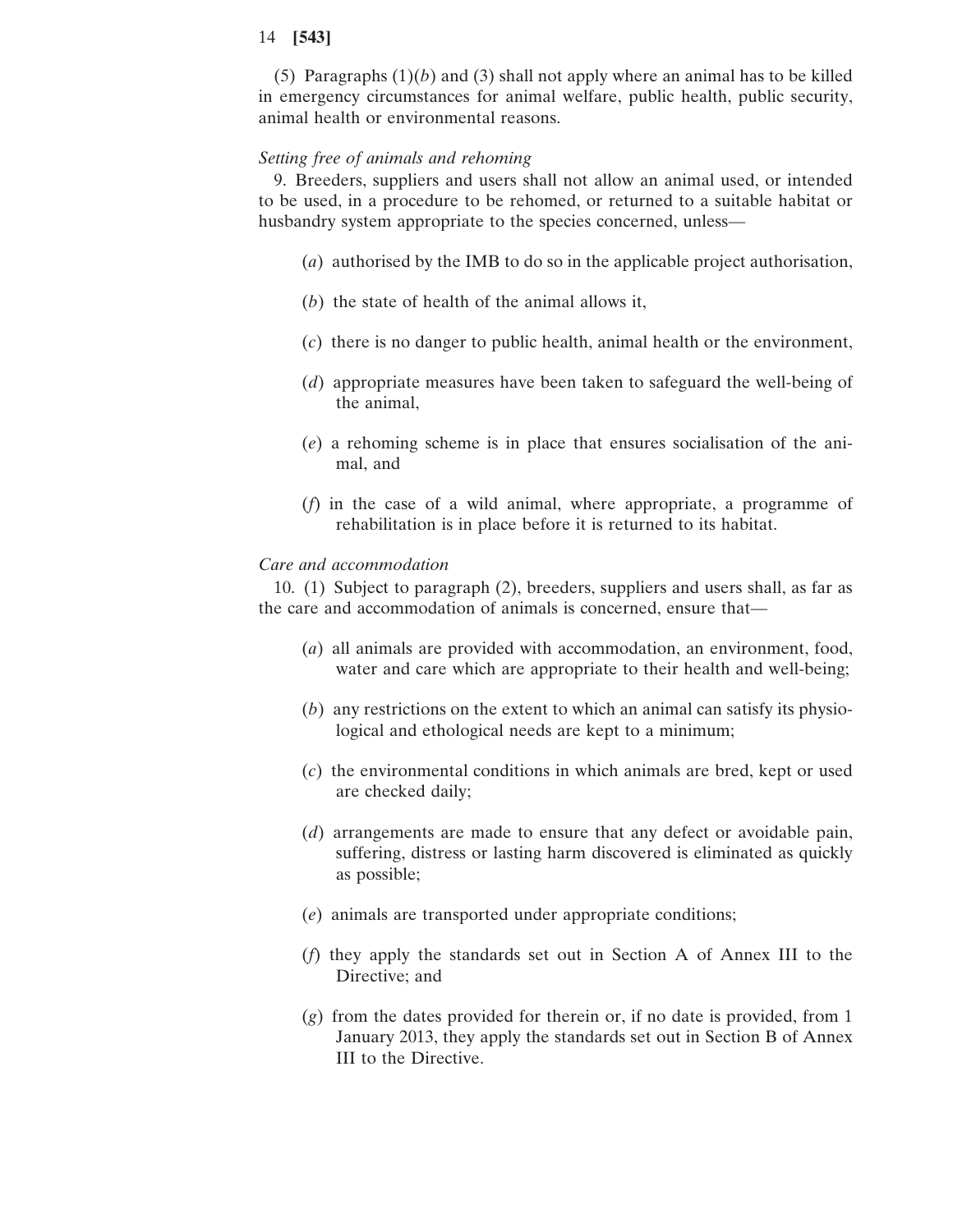(2) The IMB may exempt a breeder, supplier or user from the requirements of paragraph  $(1)(a)$ , (f) or  $(g)$  for scientific, animal welfare or animal health reasons.

#### *Installations and equipment*

11. (1) Breeders, suppliers and users shall ensure that their establishments have installations and equipment suited to the species of animals housed and, where procedures are carried out, to the performance of the procedures.

(2) Breeders, suppliers and users shall ensure that the design, construction and method of functioning of the installations and equipment in their establishments—

- (*a*) are such as to ensure that procedures are carried out as effectively as possible, and
- (*b*) aim at obtaining reliable results using the minimum number of animals and causing the minimum degree of pain, suffering, distress or lasting harm.

(3) For the purposes of implementation of paragraphs (1) and (2), breeders, suppliers and users shall ensure that the relevant requirements as set out in Annex III of the Directive are complied with.

#### PART 3

# RESTRICTIONS IN RELATION TO CERTAIN ANIMALS

# *Endangered species*

12. (1) Subject to paragraph (2), a user shall not use a specimen of an endangered species listed in Annex A to the Wildlife Trade Regulation, which does not fall within the scope of Article 7(1) of that Regulation, in a procedure, unless—

- (*a*) the procedure has one of the purposes referred to in Regulation 7(*b*)(i), (*c*) or (*e*); and
- (*b*) there is scientific justification to the effect that the purpose of the procedure cannot be achieved by the use of a species not listed in that Annex.
- (2) Paragraph (1) shall not apply to any species of non-human primate.

## *Non-human primates*

13. (1) Subject to paragraph (2) and Regulation 88(1), a user shall not use a specimen of non-human primate in a procedure, unless—

(*a*) the procedure has one of the purposes referred to in—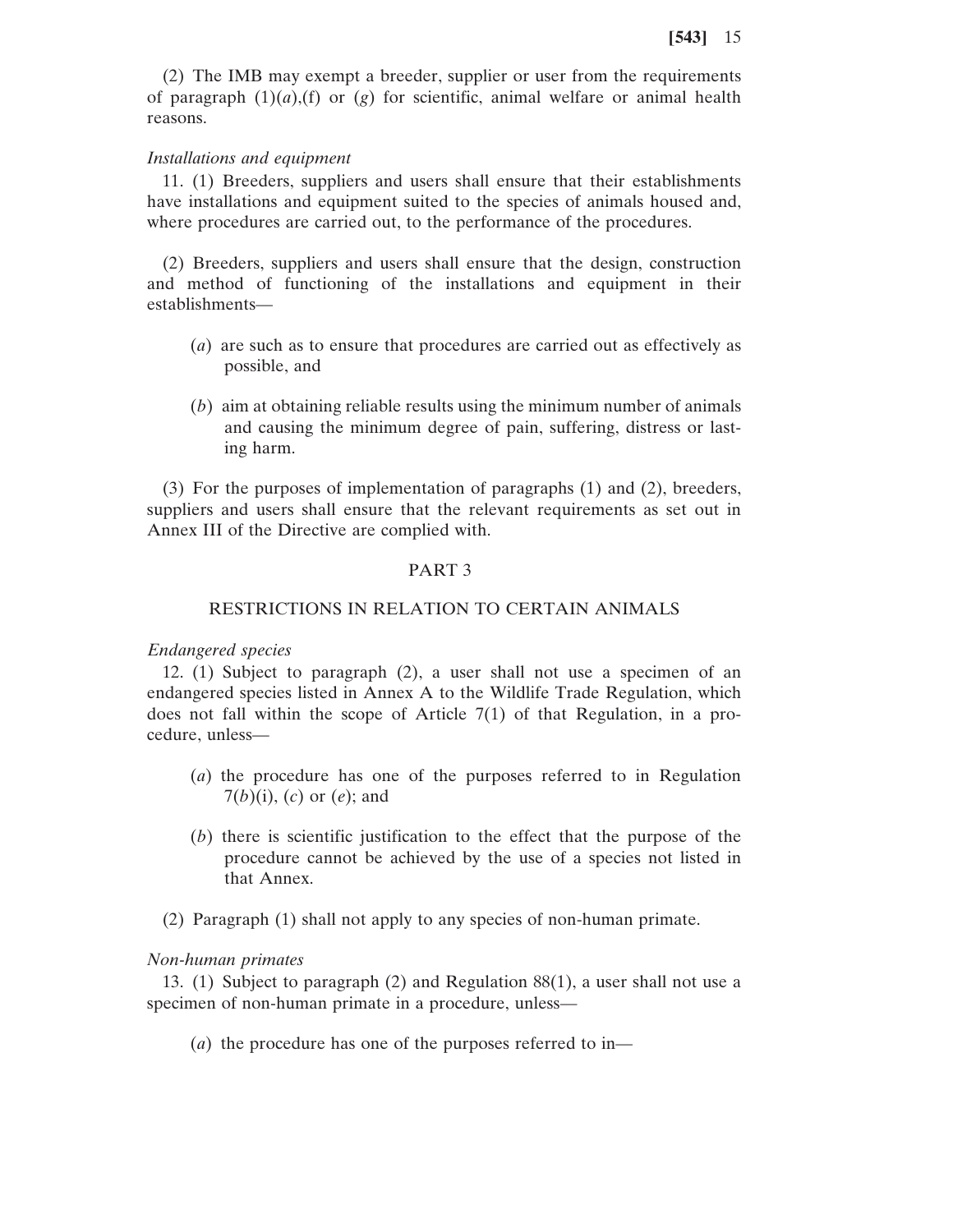- 16 **[543]**
	- (i) Regulation 7(*b*)(i) or (*c*) and is undertaken with a view to the avoidance, prevention, diagnosis or treatment of debilitating or potentially life-threatening clinical conditions in human beings, or
	- (ii) Regulation 7(*a*) or (*e*); and
	- (*b*) there is scientific justification to the effect that the purpose of the procedure cannot be achieved by the use of species other than nonhuman primates.

(2) In the case of a specimen of non-human primate listed in Annex A to the Wildlife Trade Regulation, which does not fall within the scope of Article 7(1) of that Regulation, a user shall not use such specimen in a procedure, unless—

- (*a*) the procedure has one of the purposes referred to in—
	- (i) Regulation 7(*b*)(i) or (*c*) and is undertaken with a view to the avoidance, prevention, diagnosis or treatment of debilitating or potentially life-threatening clinical conditions in human beings, or
	- (ii) Regulation 7(*e*); and
- (*b*) there is scientific justification to the effect that the purpose of the procedure cannot be achieved by the use of species other than nonhuman primates and by the use of species not listed in that Annex.

(3) Notwithstanding paragraphs (1) and (2), but subject to Regulation 88(2), a user shall not use a great ape in a procedure.

(4) A breeder shall not breed non-human primates unless he, she or it has in place, maintains and implements, a strategy for increasing the proportion of animals that are the offspring of non-human primates that have been bred in captivity.

# *Animals taken from the wild*

14. (1) Subject to paragraph (2), a user shall not use an animal taken from the wild in a procedure.

(2) The IMB may grant an exemption from paragraph (1) on the basis of scientific justification to the effect that the purpose of the procedure cannot be achieved by the use of an animal which has been bred for use in procedures.

(3) A user using an animal taken from the wild in a procedure shall ensure that—

- (*a*) the animal is captured by one or more competent persons using methods which do not cause the animal avoidable pain, suffering, distress or lasting harm, and
- (*b*) where the animal is found, at or after capture, to be injured or in poor health—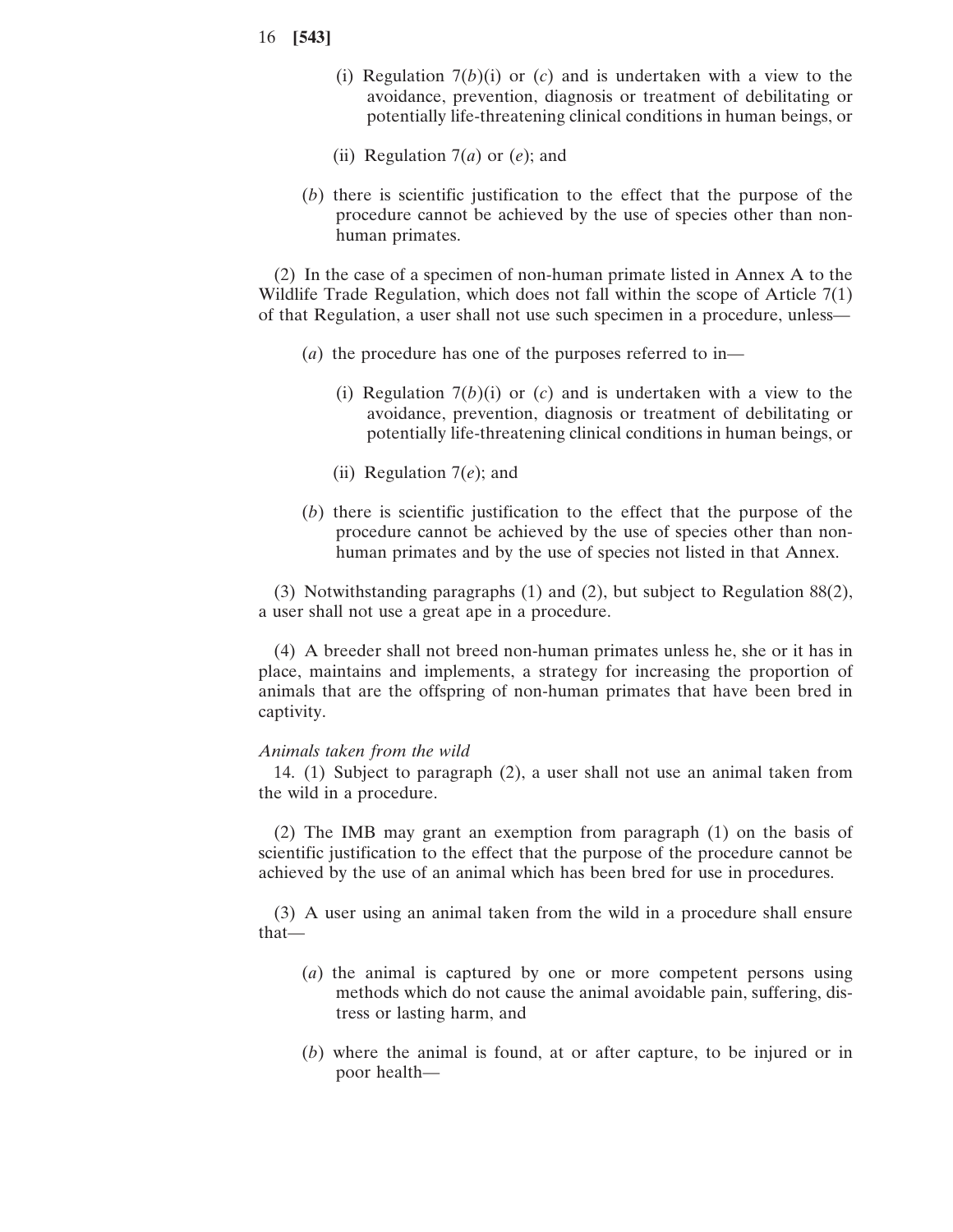- (i) it is examined by a veterinarian or another competent person, and
- (ii) subject to paragraph (4), action is taken to minimise the suffering of the animal.

(4) The IMB may grant an exemption from the requirement in paragraph  $(3)(b)(ii)$  to take action to minimise the suffering of the animal if there is scientific justification.

# *Animals bred for use in procedures*

15. (1) Subject to paragraph (3), a user shall not use an animal belonging to one of the species listed in Annex I to the Directive unless the animal has been bred for use in procedures.

(2) Subject to paragraph (3), from the dates set out in Annex II to the Directive, a user shall not use a non-human primate listed therein in a procedure unless the animal is the offspring of non-human primates which have been bred in captivity or where it is sourced from a self-sustaining colony.

(3) The IMB may grant exemptions from the requirements of paragraphs (1) and (2) on the basis of scientific justification.

(4) In this Regulation, "self-sustaining colony" means a colony in which animals are bred only within the colony or sourced from other colonies but not taken from the wild, and where the animals are kept in a way that ensures that they are accustomed to humans.

## *Stray and feral animals of domestic species*

16. (1) Subject to paragraph (2), a user shall not use a stray or feral animal of a domestic species in a procedure.

- (2) The IMB may grant an exemption from paragraph (1) where—
	- (*a*) there is an essential need for studies concerning the health and welfare of the animal or serious threats to the environment or to human or animal health, and
	- (*b*) there is scientific justification to the effect that the purpose of the procedure can be achieved only by the use of a stray or feral animal.

# PART 4

# PROCEDURES

*Restrictions on carrying out of procedures*

17. (1) Subject to paragraph (2), a user shall not carry out a procedure otherwise than—

- (*a*) in the user's establishment, and
- (*b*) within the framework of a project.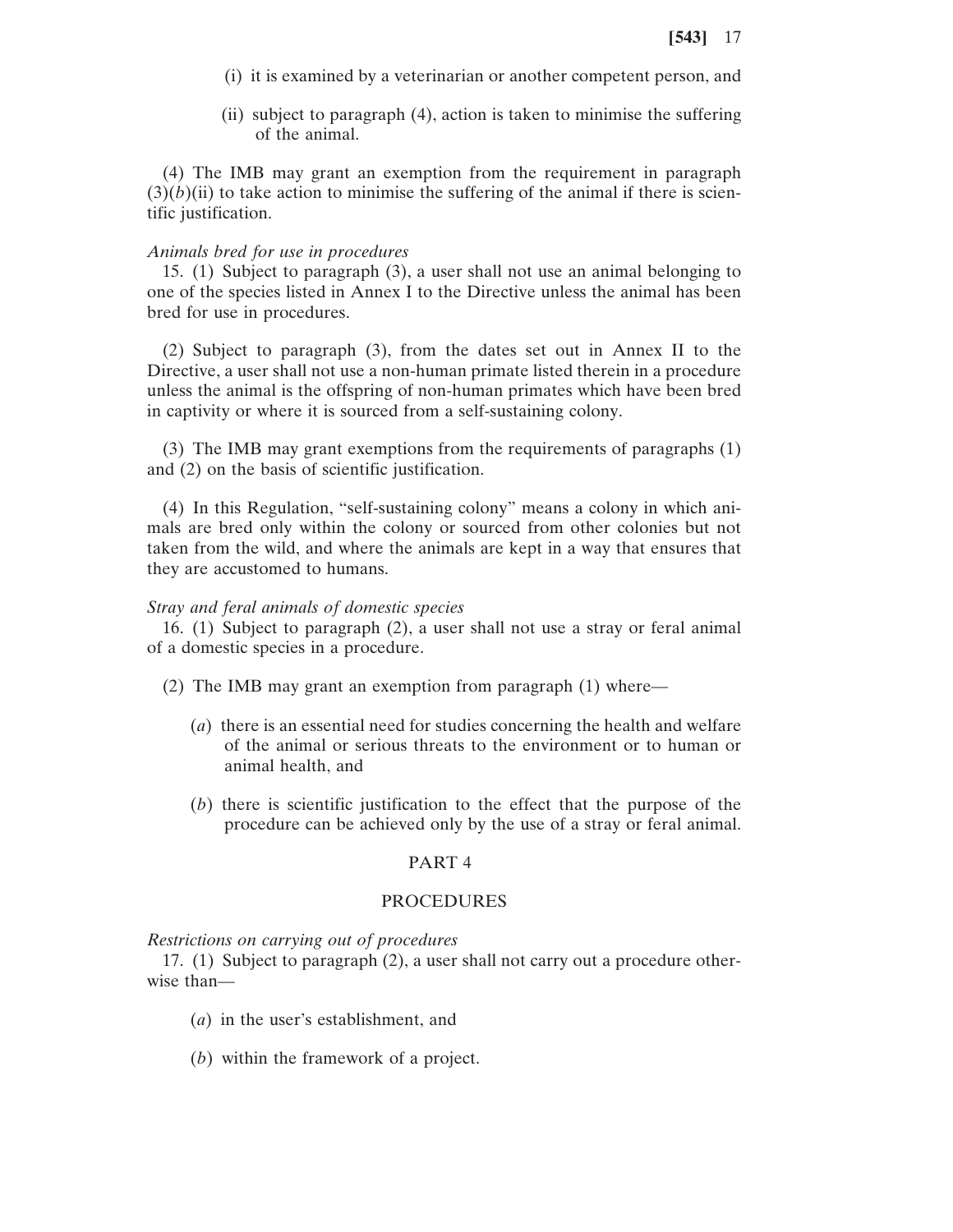(2) The IMB may grant an exemption from the requirement in paragraph  $(1)(a)$  on the basis of scientific justification.

#### *Choice of methods*

18. (1) A user shall not carry out a procedure if another method or testing strategy for obtaining the result sought, not entailing the use of a live animal, is recognised under European Union legislation and not prohibited under national legislation.

(2) A user shall, when choosing between alternative procedures, select the procedure which to the greatest extent meets the following requirements:

- (*a*) uses the minimum number of animals;
- (*b*) involves animals with the lowest capacity to experience pain, suffering, distress or lasting harm; and
- (*c*) causes the least pain, suffering, distress or lasting harm,

and is most likely to provide satisfactory results.

(3) Subject to paragraph (4), a user shall ensure that, as far as possible, the end-point of any procedure carried out by the user is not the death of the animal or animals concerned, but rather an alternative early and humane end-point.

(4) Where the death of the animal or animals concerned is the unavoidable end-point of a procedure carried out by a user, the user shall design the procedure so as to—

- (*a*) result in the deaths of as few animals as possible, and
- (*b*) reduce the duration and intensity of suffering to the animal or animals to the minimum possible and, as far as possible, ensure painless death.

## *Anaesthesia*

- 19. (1) A user shall—
	- (*a*) in the case of any procedure involving serious injuries to the animal or animals concerned that may cause severe pain, and
	- (*b*) unless it is inappropriate, in the case of any other procedure,

carry out the procedure under general or local anaesthesia.

(2) When deciding, under paragraph  $(1)(b)$ , on the appropriateness of using anaesthesia in a procedure coming within that subparagraph, a user shall take into account—

(*a*) whether anaesthesia is judged to be more traumatic to the animal than the procedure itself, and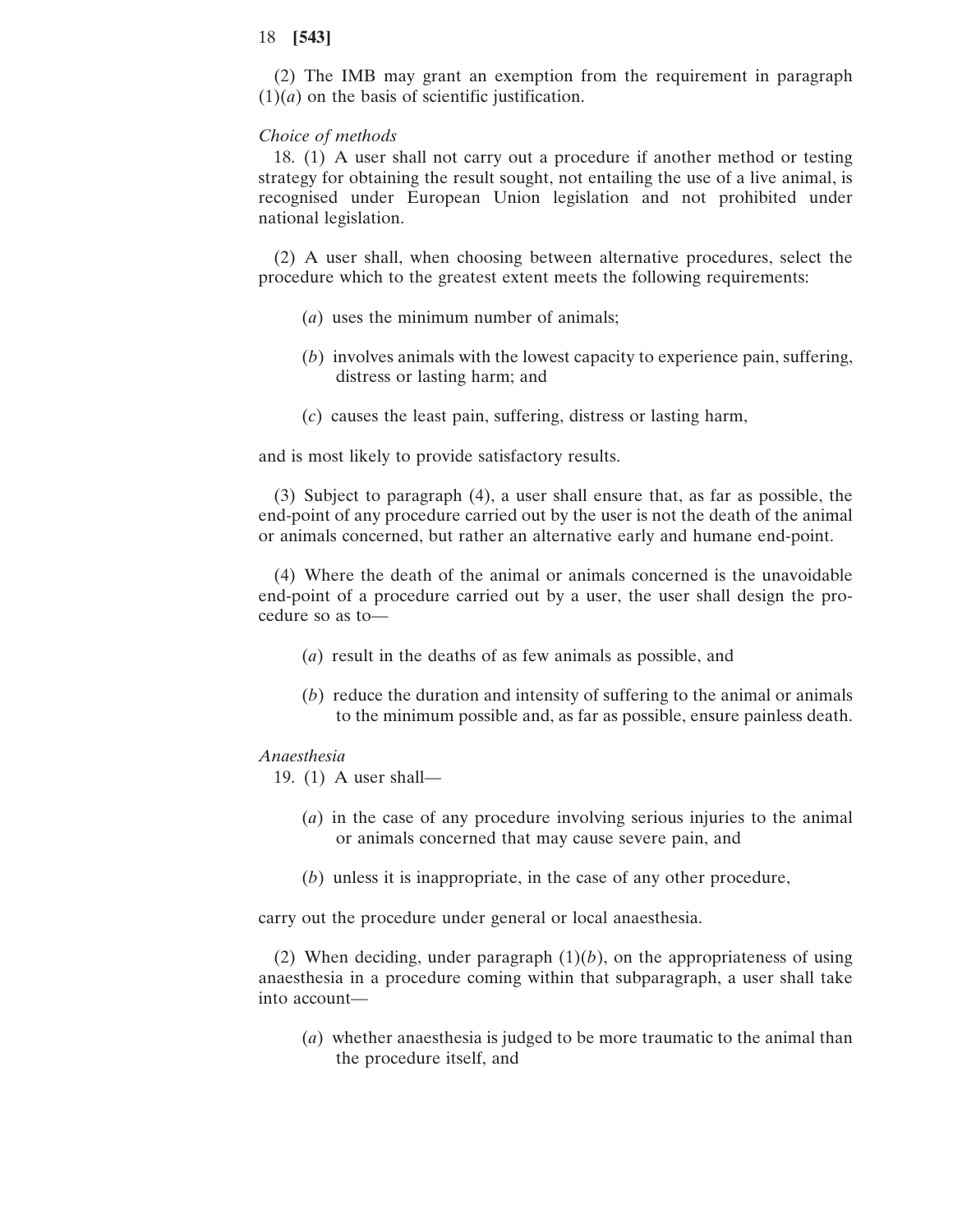(*b*) whether anaesthesia is incompatible with the purpose of the procedure.

(3) Subject to paragraph (1), unless it is inappropriate, a user shall use analgesia or another appropriate method in a procedure to ensure that pain, suffering and distress are kept to a minimum.

(4) A user shall not give an animal used in a procedure any drug to stop or restrict the animal from showing pain unless—

- (*a*) an adequate level of anaesthesia or analgesia is used,
- (*b*) a scientific justification for the use of the drug in such a procedure is established, and
- (*c*) a record is kept, and made available to the IMB on request, of the justification referred to in subparagraph (*b*) and the details of the anaesthetic or analgesic regimen.

(5) Where an animal used in a procedure may suffer pain once anaesthesia has worn off, the user carrying out the procedure shall treat the animal with pre-emptive and post-operative analgesics or other appropriate pain-relieving methods, provided that it is compatible with the purpose of the procedure.

(6) As soon as the purpose of a procedure has been achieved, the user carrying out the procedure shall take appropriate action to minimise the suffering of the animal or animals concerned.

# *Classification of severity of procedures*

20. (1) A user shall classify procedures he, she or it carries out as "non-recovery", "mild", "moderate" or "severe", on a case-by-case basis, using the assignment criteria set out in Annex VIII to the Directive.

(2) A user shall keep a record of all classifications made under paragraph (1) and shall make such record available to the IMB on request.

(3) Subject to Regulation 88(4), a user shall not perform a procedure if it involves severe pain, suffering or distress which is likely to be long-lasting and cannot be ameliorated.

# *Reuse*

21. (1) Subject to paragraph (2), a user shall not use an animal already used in a procedure or procedures in a further procedure when a different animal, which has not previously been used in a procedure, could be used, unless—

- (*a*) the actual severity of the previous procedure or procedures was classified as "mild" or "moderate" under Regulation 20(1),
- (*b*) it is demonstrated that the animal's general state of health and wellbeing has been fully restored,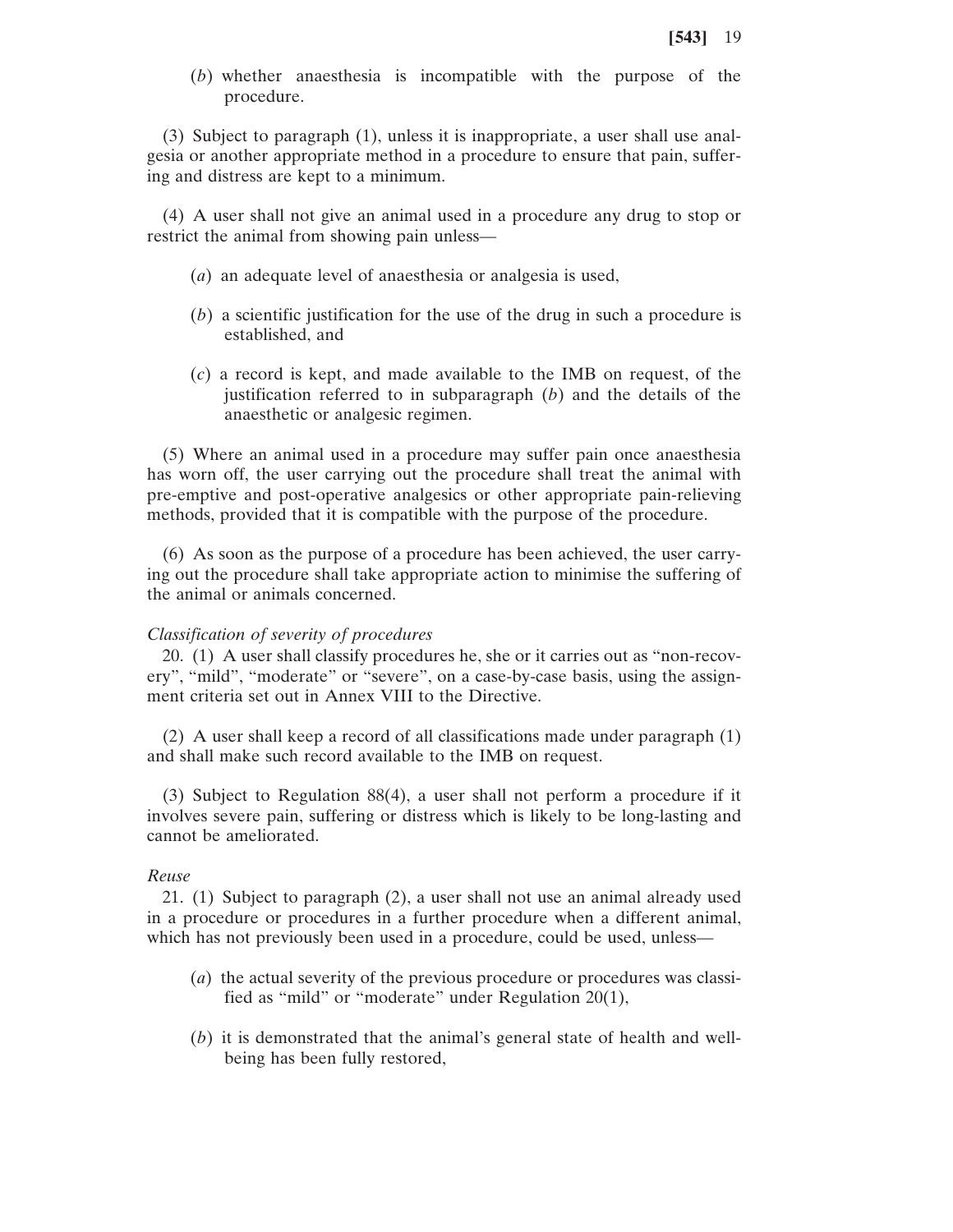- (*c*) the further procedure is classified as "mild", "moderate" or "nonrecovery" under Regulation 20(1), and
- (*d*) it is in accordance with veterinary advice, taking into account the lifetime experience of the animal.

(2) In exceptional circumstances, after a veterinary examination of the animal concerned, the IMB may grant a derogation from the requirement in paragraph (1)(*a*) allowing the reuse of an animal, provided the animal has not been used more than once in a procedure entailing severe pain, distress or equivalent suffering.

# *End of procedure*

- 22. (1) At the end of a procedure, a user shall—
	- (*a*) engage a veterinarian or another competent person to decide whether or not to keep the animal or animals used in the procedure alive, and
	- (*b*) arrange for the killing of any animal used in the procedure which is likely to remain in moderate or severe pain, suffering, distress or lasting harm.

(2) Where an animal is to be kept alive at the end of a procedure, the user shall ensure that the animal receives care and accommodation appropriate to its state of health.

(3) For the purposes of this Regulation, a procedure shall be deemed to end when no further observations are to be made for that procedure or, as regards new genetically modified animal lines, when the progeny are no longer observed or expected to experience pain, suffering, distress or lasting harm equivalent to, or higher than, that caused by the introduction of a needle.

#### *Avoidance of duplication of procedures*

23. (1) Subject to paragraph (2), a user shall not carry out a procedure if the data sought from the procedure has already been produced through a procedure carried out in an EEA State and recognised by the legislation of the European Union.

(2) Paragraph (1) shall not apply where, in the interests of the protection of public health, safety or the environment, a further procedure needs to be carried out regarding the data produced by the previous procedure.

## PART 5

#### AUTHORISATION OF PROJECTS

#### *Requirement for project authorisation*

24. (1) No person may carry out a project without prior authorisation from the IMB in the form of a project authorisation granted under this Part ("a project authorisation"), including any conditions set out in the project authorisation.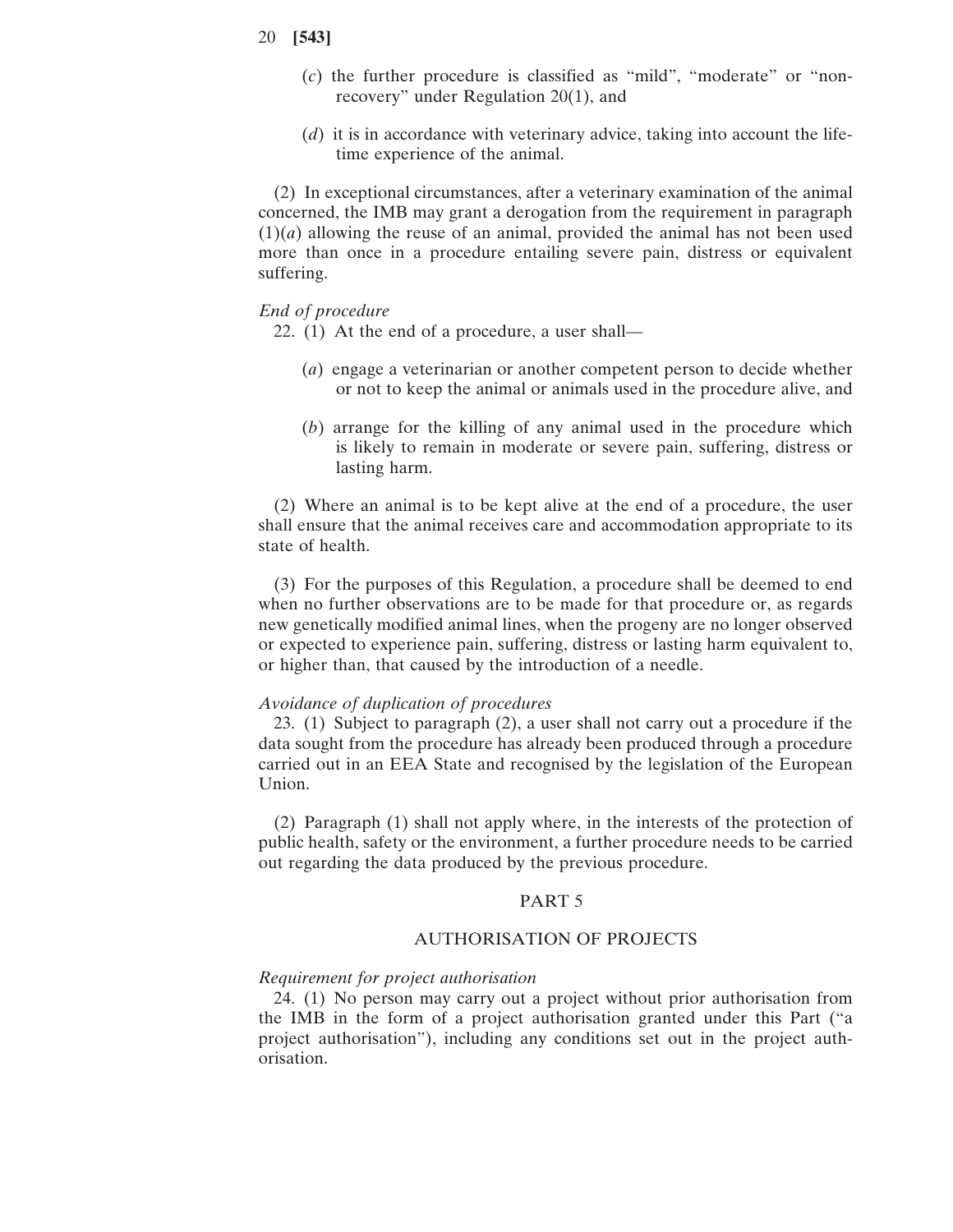(2) The IMB shall maintain registers of projects granted authorisations under this Part.

#### *Application for project authorisation*

25. (1) An application for a project authorisation shall be—

- (*a*) made in writing to the IMB by the user or the project manager on behalf of the user,
- (*b*) signed by or on behalf of the applicant, whether in ink or by means of electronic signature,
- (*c*) accompanied by a written undertaking that, in the event of the project authorisation being granted, the applicant shall ensure fulfilment of the obligations arising by virtue of the terms and conditions of the project authorisation, and
- (*d*) accompanied by the appropriate fee.

(2) An application for a project authorisation shall include the following information:

- (*a*) the project proposal,
- (*b*) the name and qualifications of at least one project manager designated under Regulation 47,
- (*c*) a non-technical project summary in accordance with Regulation 33,
- (*d*) information on the elements set out in Annex VI of the Directive, and
- (*e*) such other relevant information as determined by the IMB.

(3) The IMB shall acknowledge the receipt of an application for a project authorisation as quickly as possible and shall indicate to the applicant the period referred to in Regulation 26(2) within which the decision is to be taken.

(4) In the case of an incomplete or incorrect application for a project authorisation, the IMB shall, as quickly as possible, inform the applicant of the need to supply any additional documentation and of any possible effects on the running of the applicable time period.

#### *Project authorisation decision*

26. (1) Where an application is made for a project authorisation, the IMB may—

- (*a*) refuse to grant the project authorisation,
- (*b*) grant the project authorisation, or
- (*c*) grant the project authorisation in respect of particular establishments or procedures only,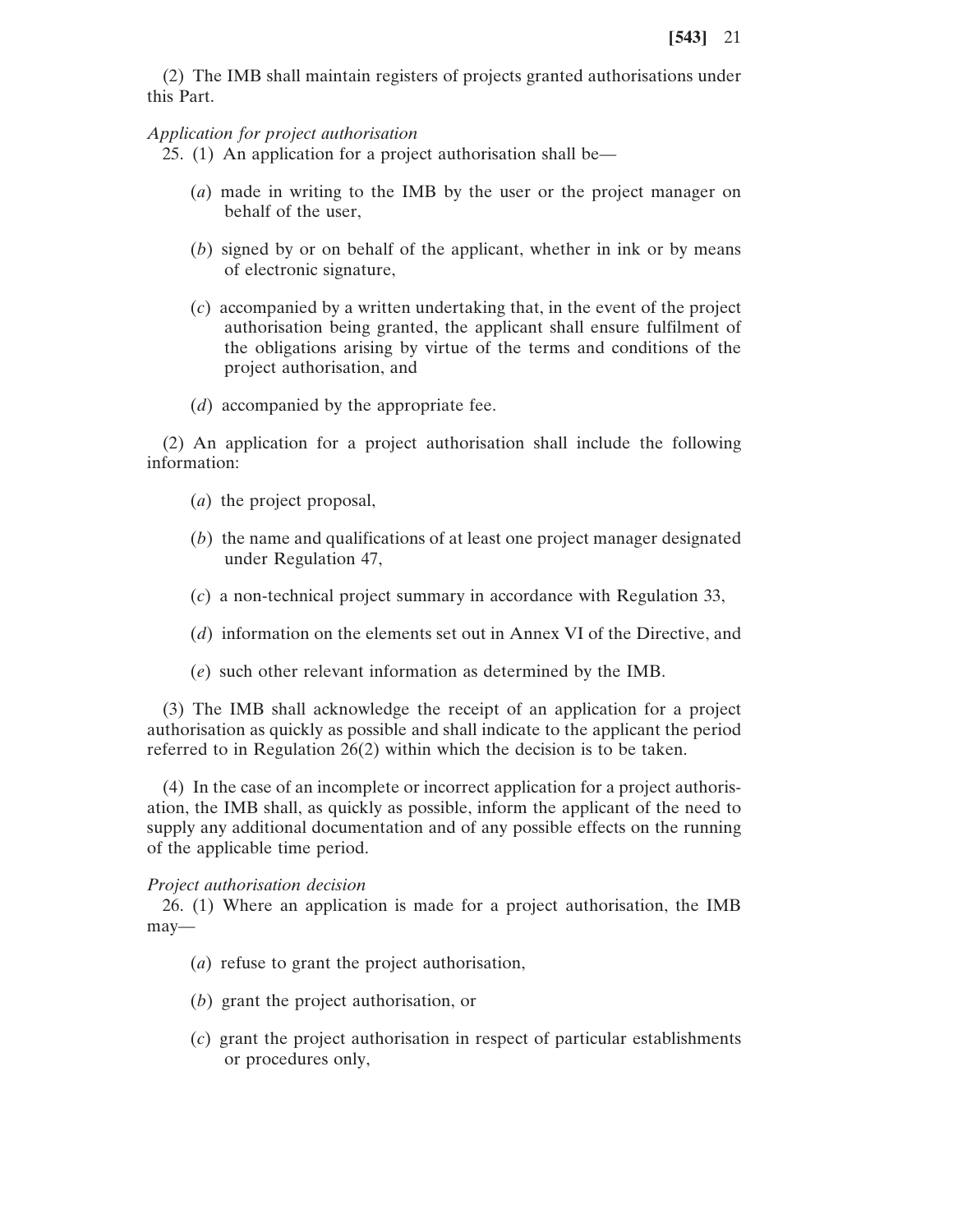and in the case of decision pursuant to subparagraph  $(b)$  or  $(c)$ , the IMB may attach conditions to the authorisation.

(2) Subject to paragraph (4) and Regulation 25(4), the IMB shall make a decision regarding an application for a project authorisation, and communicate same to the applicant, no later than 40 working days after receiving from the applicant a complete and correct application.

(3) The period referred to in paragraph (2) shall include the project evaluation.

(4) The IMB may extend the period referred to in paragraph (2) once, by an additional period not exceeding 15 working days when justified by the complexity or the multi-disciplinary nature of the project concerned.

(5) Where, pursuant to paragraph (4), the IMB extends the period referred to in paragraph (2), it shall notify the applicant of—

- (*a*) the decision, and
- (*b*) the duration of the extension,

before the expiry of the period referred to in paragraph (2).

## *Grant of project authorisation*

27. (1) The IMB may only grant a project authorisation where the procedures to be carried out as part of the project have been subject to—

- (*a*) a favourable project evaluation, and
- (*b*) the severity classifications assigned to those procedures.

(2) Where the IMB grants a project authorisation, it shall give notice in writing to the applicant specifying—

- (*a*) the user who will undertake the project,
- (*b*) the project manager(*s*),
- (*c*) the establishment(*s*) in which the project will be undertaken, where applicable,
- (*d*) whether, and in what manner, the user is authorised to rehome, or return to a suitable habitat or husbandry system, the animals used, and
- (*e*) any specific conditions arising from the project evaluation, including whether and when the project shall be assessed retrospectively and limitations as to the severity of procedures.
- (3) Project authorisations shall be granted for a period not exceeding 5 years.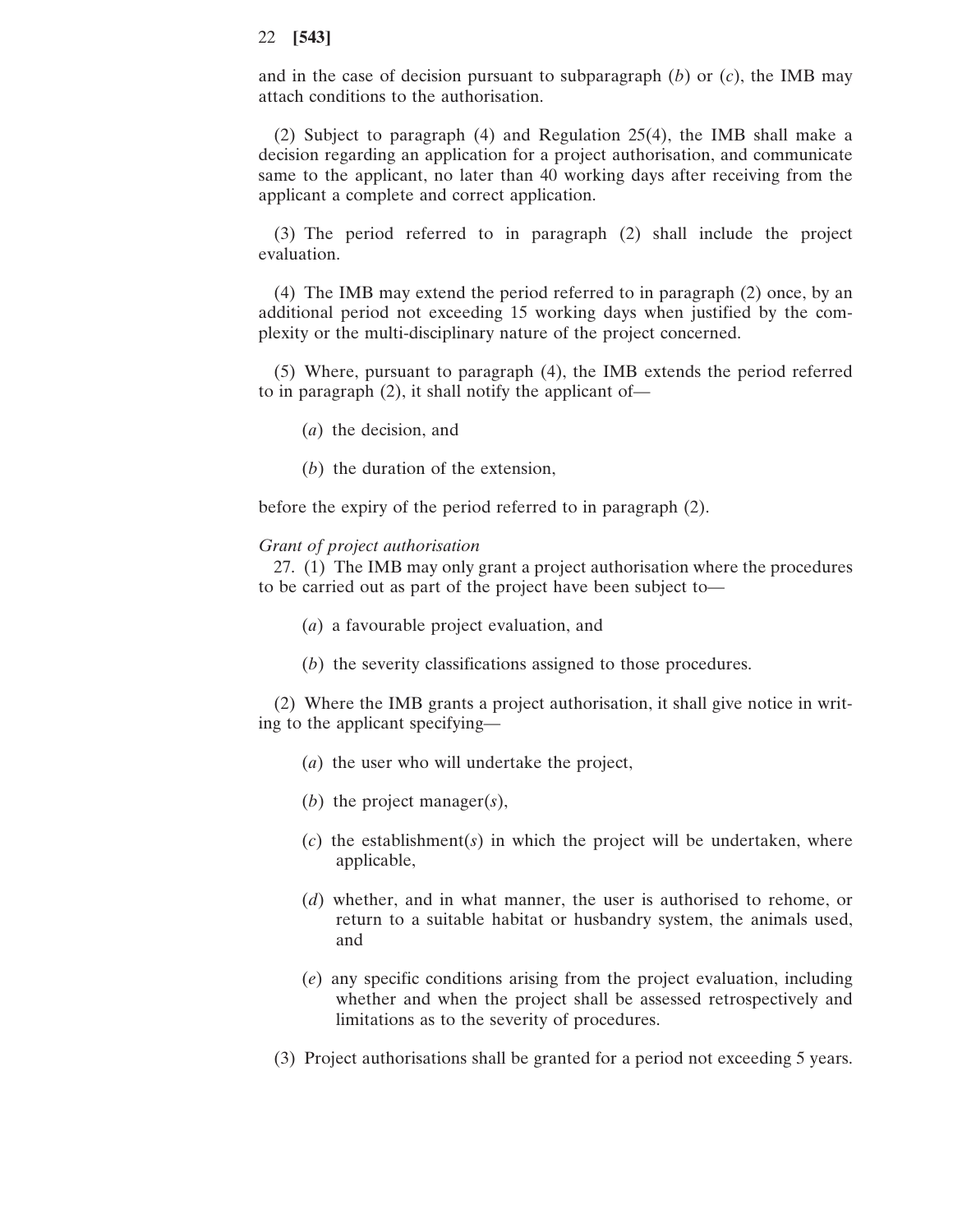(4) The IMB may grant a project authorisation in respect of multiple generic projects to be carried out by the same user if such projects are to satisfy regulatory requirements or if such projects use animals for production or diagnostic purposes with established methods.

## *Refusal to grant project authorisation*

28. (1) Where the IMB proposes to refuse to grant a project authorisation, it shall, within 30 working days, serve a notice on the applicant of the proposed refusal, the reasons for same and the extension of the time period for the making of a decision in accordance with Regulation 26(4).

(2) If any representations are made by or on behalf of the applicant in response to a notice under paragraph (1) within 15 working days after the date of such notice, the IMB shall consider such representations.

(3) Where the IMB, having considered representations pursuant to paragraph (2), decides to refuse to grant a project authorisation, it shall notify that person within the extended time period under Regulation 26(4), stating the reasons on which its decision is based.

#### *Removal, variation and addition of conditions to project authorisation*

29. (1) Subject to the requirements of paragraph (2), the IMB may at any time remove or vary a condition attaching to a project authorisation or impose an additional condition to a project authorisation.

(2) Where the IMB proposes to remove or vary a condition, or impose an additional condition, in respect of a project authorisation, pursuant to paragraph (1), it shall serve a notice on the user or project manager which shall—

- (*a*) give details of the condition which it proposes to remove, or of the variation which it proposes to make to an existing condition, or of the additional condition which it proposes to impose,
- (*b*) give the reasons for its decision, and
- (*c*) specify the date, which shall be not less than 14 working days from the date on which the notice is served, from which the removal, variation or imposition shall apply.

## *Amendment or renewal of project authorisation*

30. (1) A user or project manager shall not make a substantial change in a project unless granted an amendment or renewal of the relevant project authorisation by the IMB.

(2) Any amendment or renewal of a project authorisation shall be subject to a favourable outcome of a further project evaluation.

(3) An application for an amendment or renewal of a project authorisation shall be—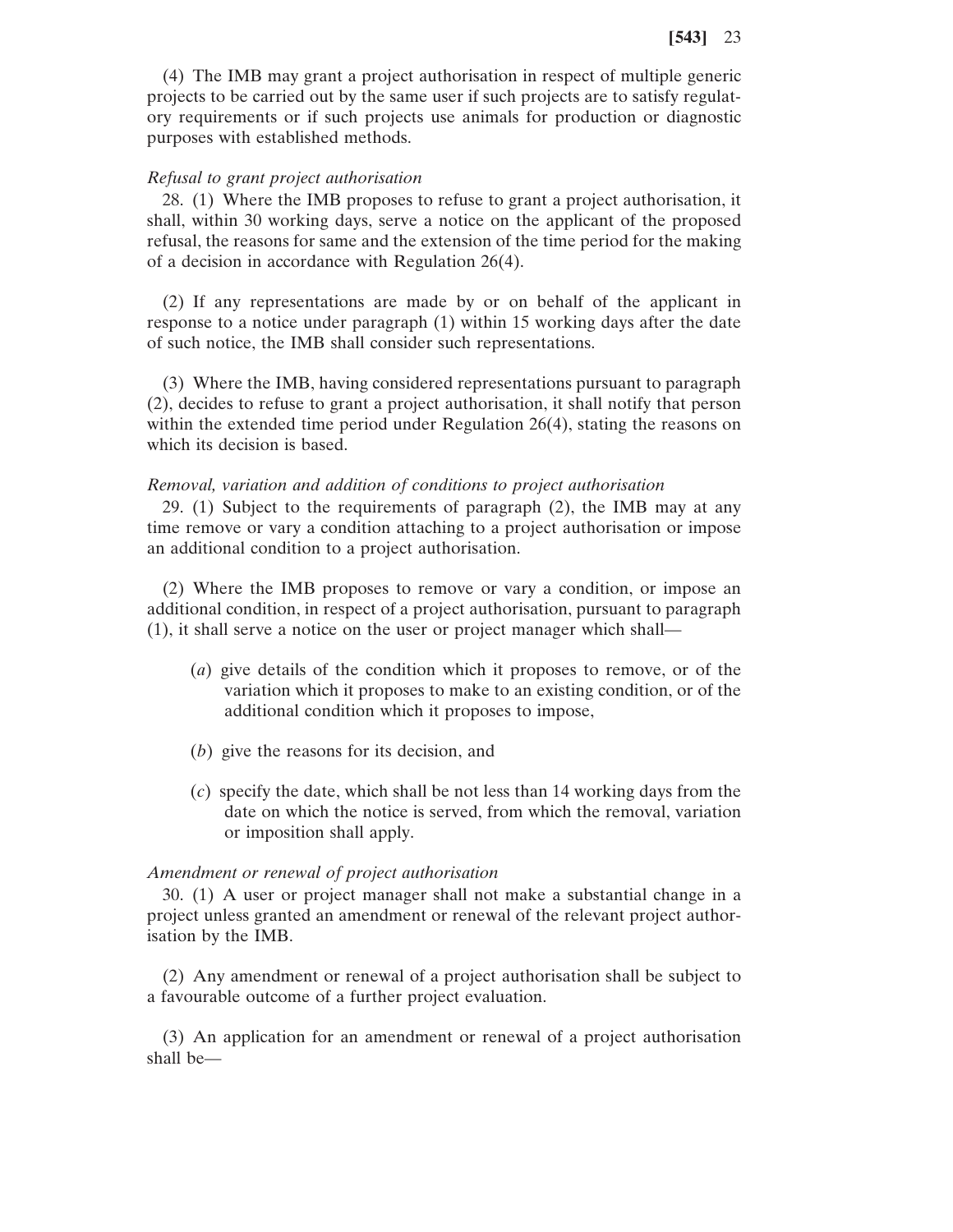- 24 **[543]**
	- (*a*) made in writing to the IMB by the user or the project manager, on behalf of the user,
	- (*b*) signed by or on behalf of the applicant, whether in ink or by means of an electronic signature,
	- (*c*) accompanied by a written undertaking that, in the event of the project authorisation being amended or renewed, the applicant shall ensure fulfilment of the obligations arising by virtue of the terms and conditions of the project authorisation, and
	- (*d*) accompanied by the appropriate fee.

(4) The IMB shall acknowledge the receipt of an application under paragraph (3) as quickly as possible and shall indicate to the applicant the period within which the decision is to be taken.

(5) In the case of an incomplete or incorrect application under paragraph (3), the IMB shall, as quickly as possible, inform the applicant of the need to supply any additional documentation and of any possible effects on the running of the applicable time period.

(6) For the purpose of this Regulation, "a substantial change in a project" means any change to the project which would result in one or more of the following:

- (*a*) a failure to comply with the requirements of these Regulations;
- (*b*) a negative impact on animal welfare.

(7) The IMB shall establish and publish conditions for amendment and renewal of project authorisations.

#### *Project evaluation*

31. (1) The IMB shall carry out a project evaluation, in accordance with this Regulation, in respect of every application for a project authorisation.

(2) The IMB shall perform the project evaluation with a degree of detail appropriate for the type of project and shall verify that the project meets the following criteria:

- (*a*) the project is justified from a scientific or educational point of view or required by law;
- (*b*) the purposes of the project justify the use of animals; and
- (*c*) the project is designed so as to enable procedures to be carried out in the most humane and environmentally sensitive manner possible.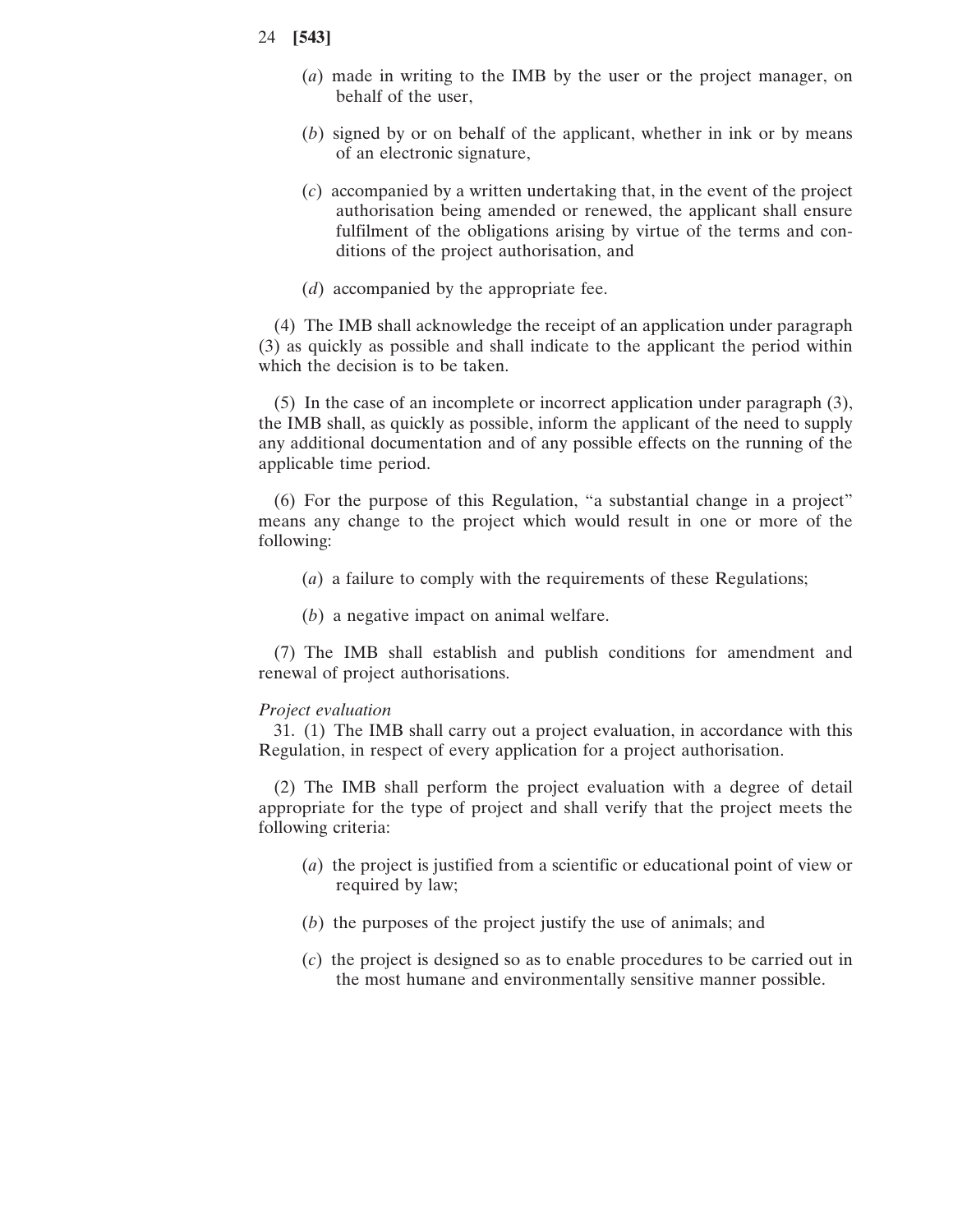- (3) The project evaluation shall consist in particular of the following:
	- (*a*) an evaluation of the objectives of the project, the predicted scientific benefits or educational value;
	- (*b*) an assessment of the compliance of the project with the requirement of replacement, reduction and refinement;
	- (*c*) an assessment and assignment of the classification of the severity of procedures;
	- (*d*) a harm-benefit analysis of the project, to assess whether the harm to the animals in terms of suffering, pain and distress is justified by the expected outcome taking into account ethical considerations, and may ultimately benefit human beings, animals or the environment;
	- (*e*) an assessment of any justification referred to in Regulations 8, 10, 12 to 17, 19 and 21; and
	- (*f*) a determination as to whether and when the project should be assessed retrospectively in accordance with Regulation 32.

(4) In carrying out the project evaluation, the IMB shall consider expertise in particular in the following areas:

- (*a*) the areas of scientific use for which animals will be used including replacement, reduction and refinement in the respective areas;
- (*b*) experimental design, including statistics where appropriate;
- (*c*) veterinary practice in laboratory animal science or wildlife veterinary practice where appropriate; and
- (*d*) animal husbandry and care, in relation to the species that are intended to be used.
- (5) The project evaluation process shall be transparent.

(6) Subject to safeguarding intellectual property and confidential information, the project evaluation shall be performed in an impartial manner and may integrate the opinion of independent parties.

#### *Retrospective assessment*

32. (1) When determined in accordance with Regulation 31(3)(*f*), the IMB shall carry out a retrospective assessment which shall, on the basis of the necessary documentation submitted by the user or project manager, evaluate the following:

- (*a*) whether the objectives of the project were achieved;
- (*b*) the harm inflicted on animals, including the numbers and species of animals used, and the severity of the procedures;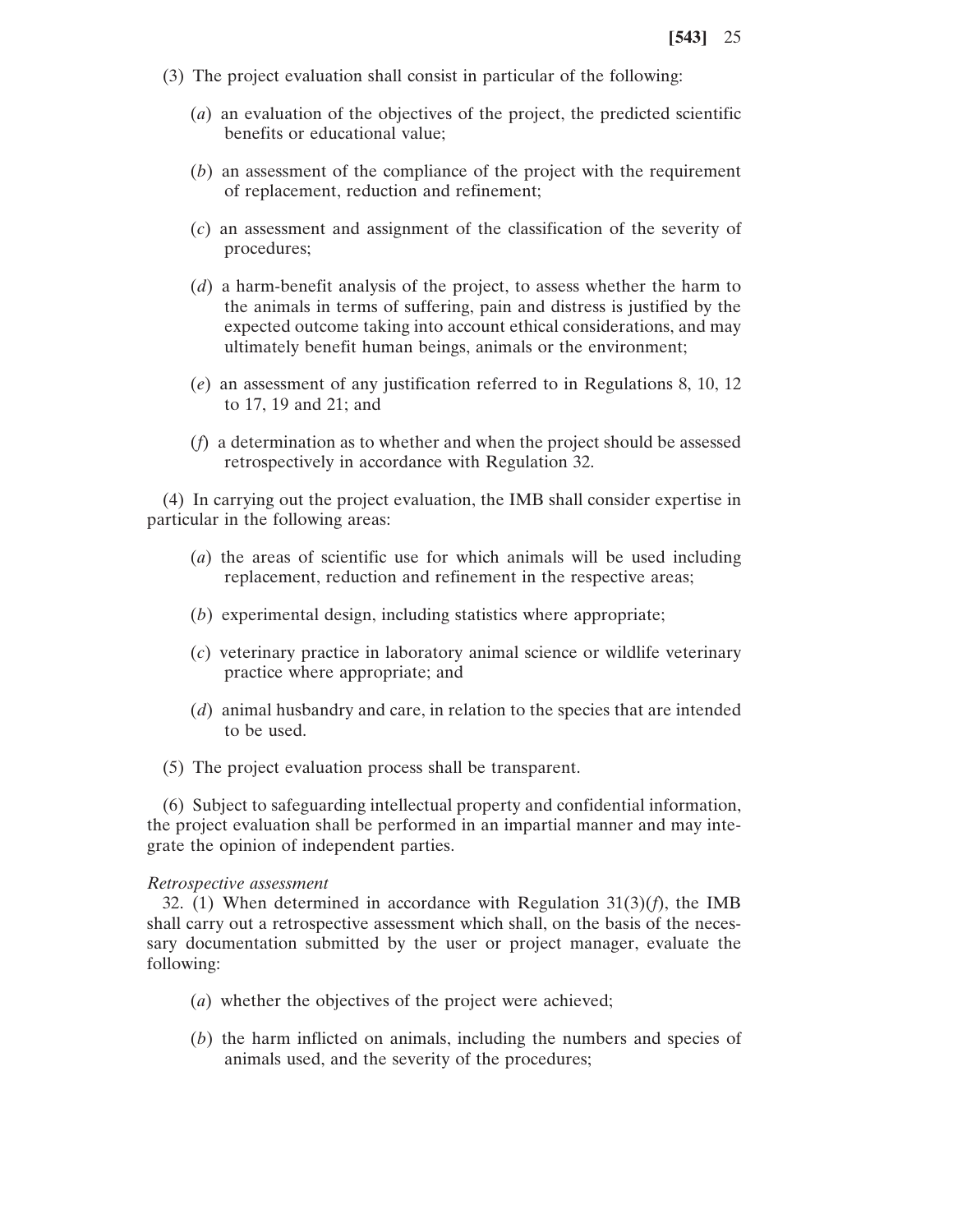(*c*) any elements that may contribute to the further implementation of the requirement of replacement, reduction and refinement.

(2) Where a retrospective assessment is to be carried out by the IMB, the user or project manager concerned shall, on request, provide such documentation to the IMB as the IMB considers necessary for the purposes of the retrospective assessment.

(3) Notwithstanding paragraph (1), all projects using non-human primates and projects involving procedures classified as "severe", including those referred to in Regulation 20(3), shall undergo a retrospective assessment.

# *Non-technical project summaries*

33. (1) Subject to safeguarding intellectual property and confidential information, the non-technical project summary referred to in Regulation  $25(2)(c)$ shall provide—

- (*a*) information on the objectives of the project, including the predicted harm and benefits and the number and types of animals to be used, and
- (*b*) a demonstration of compliance with the requirement of replacement, reduction and refinement.

(2) The non-technical project summary referred to in Regulation  $25(2)(c)$ shall be anonymous and shall not contain the names and addresses of the user and his, her or its personnel.

(3) The IMB may require the non-technical project summary to specify whether the project is to undergo a retrospective assessment in accordance with Regulation 32, and by what deadline, and, in such a case, the IMB shall ensure that the non-technical project summary is updated with the results of any retrospective assessment.

(4) The IMB shall publish the non-technical project summaries of authorised projects and any updates thereto.

#### *Documentation*

34. (1) Subject to paragraph (2), where a user or project manager applies for a project authorisation, he, she or it shall keep all relevant documentation, including the result of any project evaluation and an end-of-project report, for at least three years from—

- (*a*) where the project authorisation is granted, the expiry date of the project authorisation, or
- (*b*) where the project authorisation is refused, the expiry of the period referred to in Regulation 26(2),

and shall make such documentation available to the IMB on request.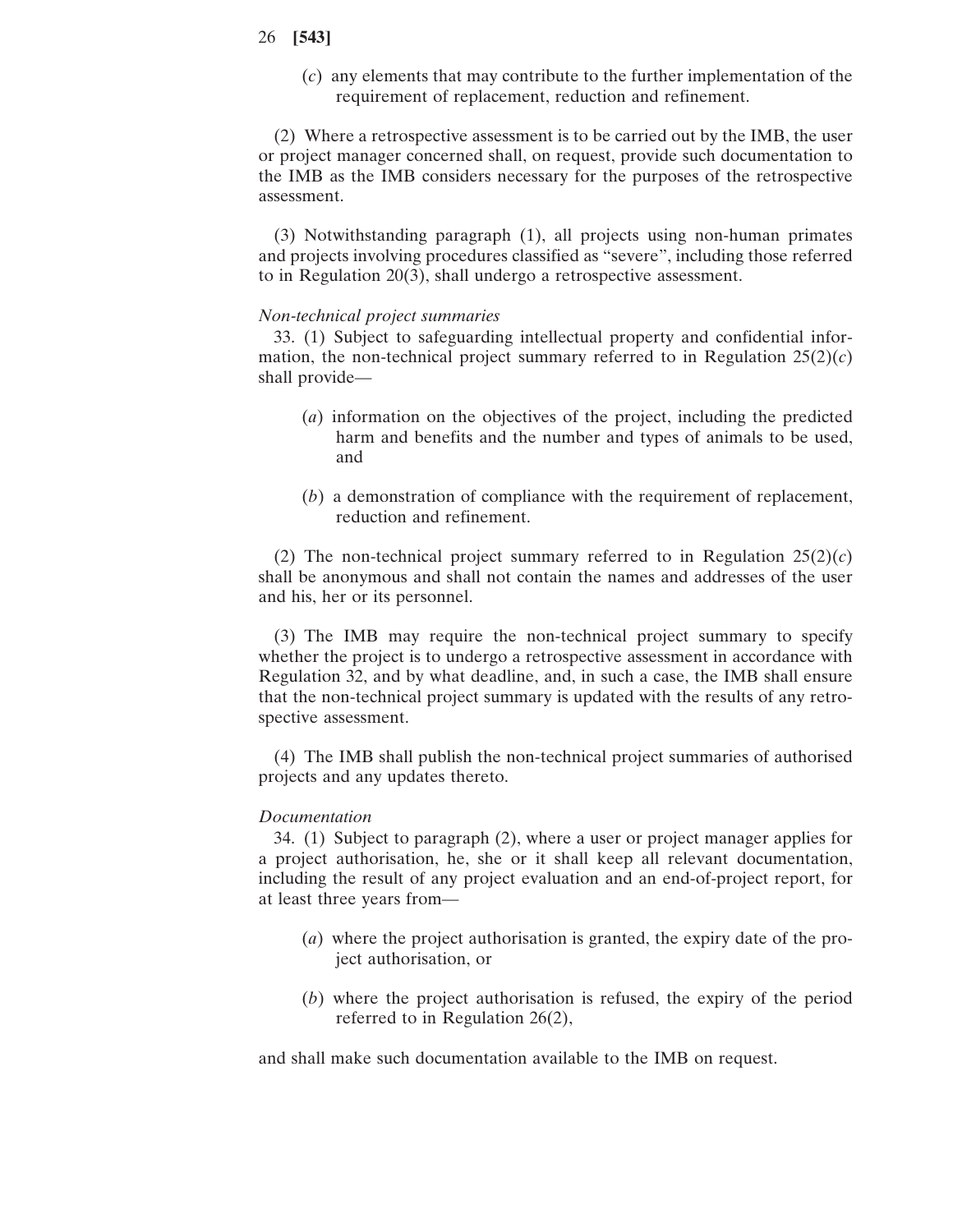(2) The user or project manager shall keep the documentation for projects which have to undergo retrospective assessment in accordance with Regulation 32 until the retrospective assessment has been completed.

## PART 6

## AUTHORISATION OF BREEDERS, SUPPLIERS AND USERS

#### *Requirement for authorisation*

35. (1) No person may carry out the activities of a breeder otherwise than in accordance with an appropriate authorisation granted by the IMB under this Part ("a breeder authorisation"), including any conditions to which the breeder authorisation is subject.

(2) No person may carry out the activities of a supplier otherwise than in accordance with an appropriate authorisation granted by the IMB under this Part ("a supplier authorisation"), including any conditions to which the supplier authorisation is subject.

(3) No person may carry out the activities of a user otherwise than in accordance with an appropriate authorisation granted by the IMB under this Part ("a user authorisation"), including any conditions to which the user authorisation is subject.

(4) The IMB shall maintain registers of persons granted authorisations under this Part.

#### *Application for authorisation*

36. (1) An application for an authorisation under this Part shall be—

- (*a*) made in writing to the IMB by the breeder, supplier or user, as appropriate,
- (*b*) signed by or on behalf of the applicant, whether in ink or by means of electronic signature,
- (*c*) accompanied by a written undertaking that, in the event of the authorisation being granted, the applicant shall ensure fulfilment of the obligations arising by virtue of the terms and conditions of the authorisation, and
- (*d*) accompanied by the appropriate fee.

(2) An application for an authorisation under this Part shall include the following information:

- (*a*) the name and contact details of the breeder, supplier or user,
- (*b*) the activities for which the breeder, supplier or user seeks authorisation,
- (*c*) the establishment(*s*) at which the said activities will be carried out,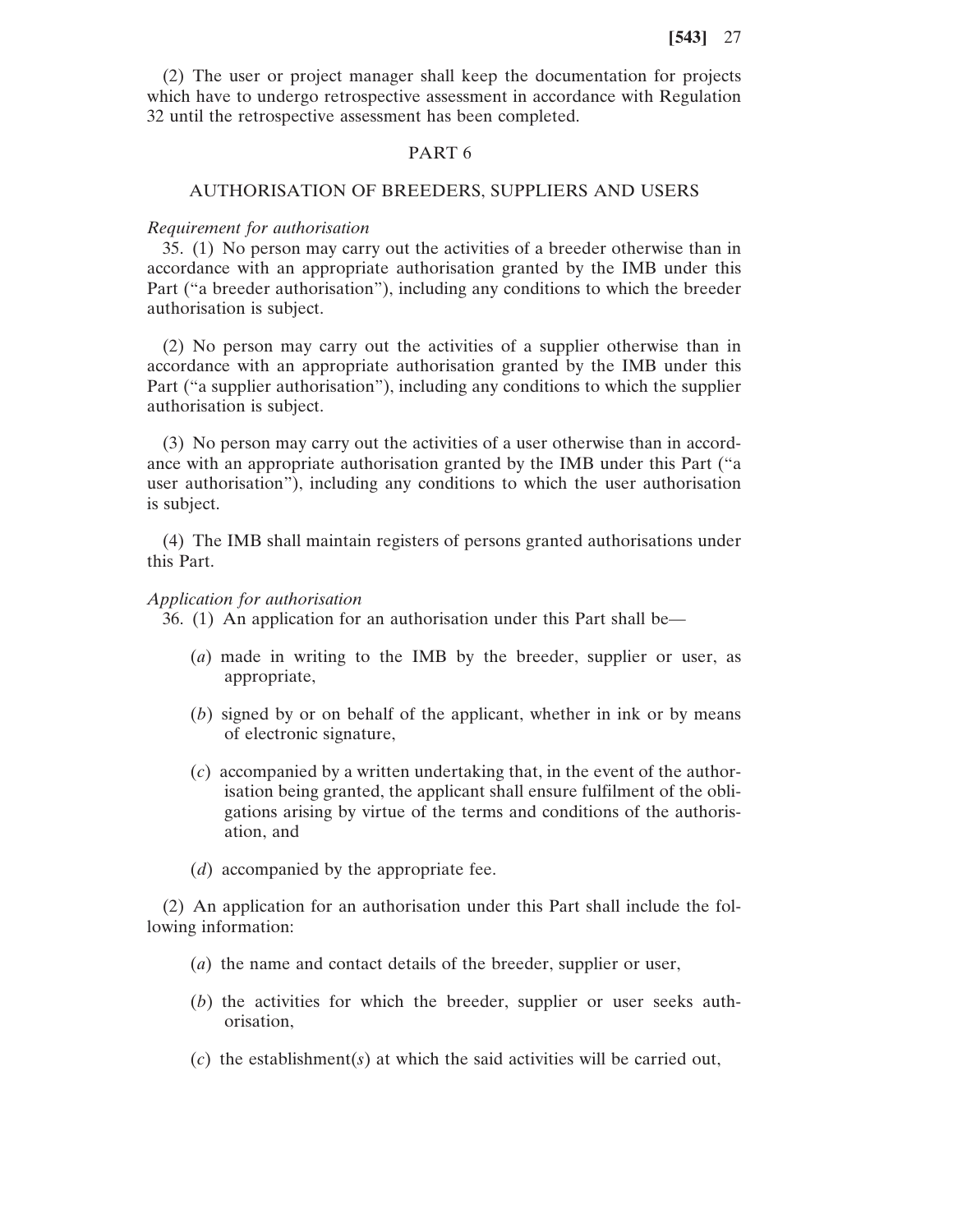- (*d*) the name and qualifications of the compliance officer(*s*),
- (*e*) the name and qualifications of the animal care and welfare officer(*s*),
- (*f*) the name and qualifications of the training officer(*s*),
- (*g*) the name and qualifications of the designated veterinarian or expert,
- (*h*) a "Site Master File" providing clear information on the breeder, supplier or user's establishment(*s*) including the quality management systems in place in the said establishment(*s*),
- (*i*) such other relevant information as determined by the IMB.

(3) The IMB shall acknowledge the receipt of an application for an authorisation under this Part as quickly as possible and shall indicate to the applicant the period within which the decision is to be taken.

(4) In the case of an incomplete or incorrect application for an authorisation under this Part, the IMB shall, as quickly as possible, inform the applicant of the need to supply any additional documentation and of any possible effects on the running of the applicable time period.

#### *Authorisation decision*

37. (1) Where an application is made for an authorisation under this Part, the IMB may—

- (*a*) refuse to grant the authorisation,
- (*b*) grant the authorisation, or
- (*c*) grant the authorisation in respect of particular establishment(*s*), activities or species only,

and in the case of decision pursuant to subparagraph  $(b)$  or  $(c)$ , the IMB may attach conditions to the authorisation.

(2) The IMB shall make a decision regarding an application for an authorisation under this Part, and communicate same to the applicant, within a reasonable time period after receiving from the applicant a complete and correct application.

# *Restrictions on grant of authorisation*

38. (1) The IMB shall not grant an authorisation under this Part unless the breeder, supplier or user and his, her or its establishment(*s*) are in compliance with the requirements of these Regulations.

(2) The IMB shall not grant a breeder authorisation covering the breeding of non-human primates unless the breeder has in place, maintains and implements a strategy for increasing the proportion of animals that are the offspring of nonhuman primates that have been bred in captivity.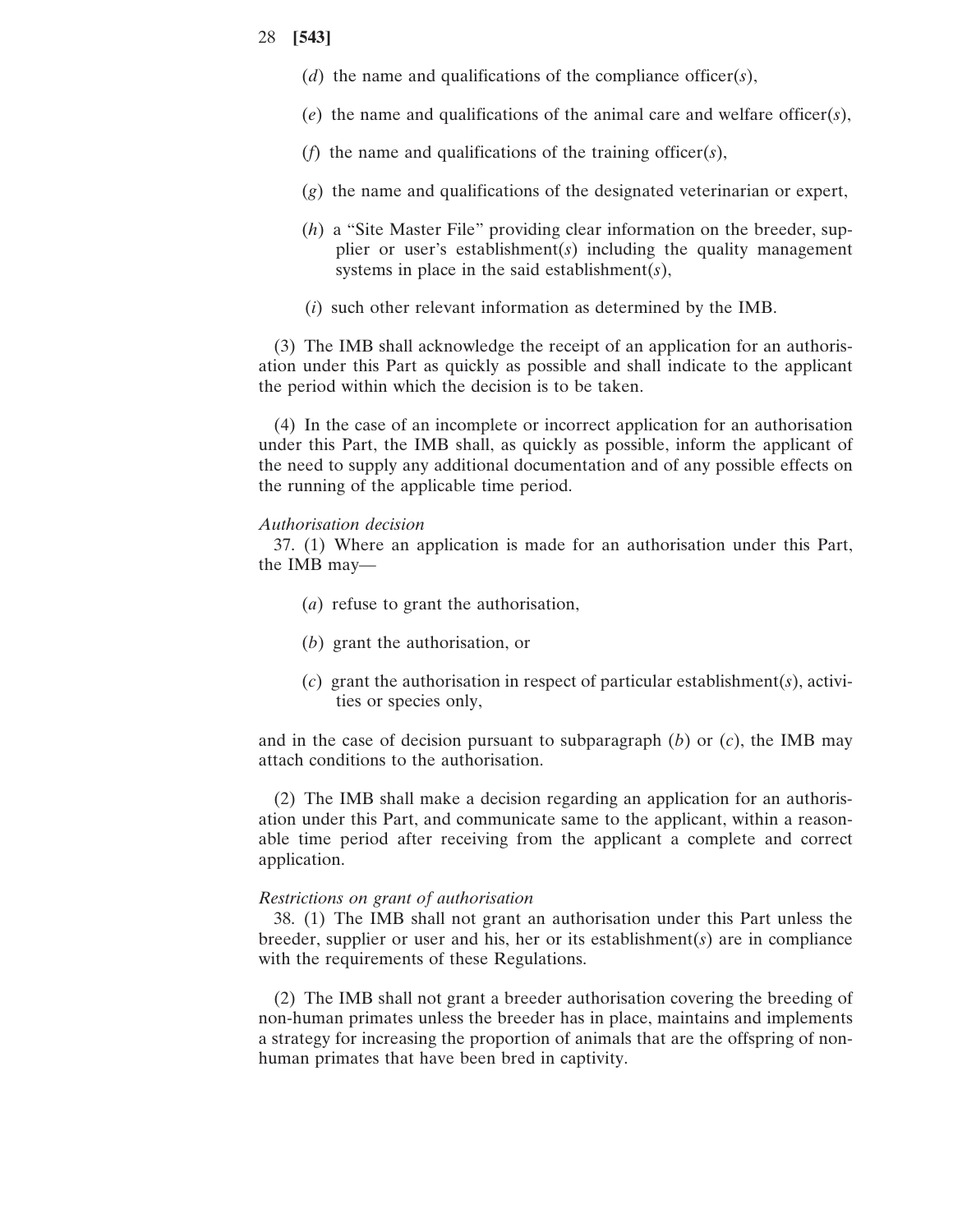## *Grant of authorisation*

39. (1) Where the IMB grants an authorisation under this Part, it shall give notice in writing to the breeder, supplier or user specifying—

- (*a*) the establishment(*s*) to which the authorisation applies,
- (*b*) the compliance officer(*s*),
- (*c*) the animal care and welfare officer(*s*),
- (*d*) the training officer(*s*)
- (*e*) the designated veterinarian or expert, and
- (*f*) any specific conditions relevant to the authorisation as determined by the IMB.

(2) Authorisations under this Part shall be granted for a period not exceeding 3 years.

#### *Refusal to grant authorisation*

40. (1) Where the IMB proposes to refuse to grant an authorisation under this Part, it shall serve a notice on the breeder, supplier or user of the proposed refusal and the reasons for same, and shall, if any representations are made by or on behalf of that person within 21 working days after the date of such notice, consider the representations.

(2) Where the IMB, having considered the representations (if any) made by or on behalf of the breeder, supplier or user in response to a notice under paragraph (1), decides to refuse to grant an authorisation under this Part, it shall notify that person stating the reasons on which its decision is based.

#### *Removal, variation and addition of conditions*

41. (1) Subject to the requirements of paragraph (2), the IMB may at any time remove or vary a condition attaching to an authorisation under this Part or impose an additional condition to an authorisation under this Part.

(2) Where the IMB proposes to remove or vary a condition, or impose an additional condition, in respect of an authorisation under this Part, pursuant to paragraph (1), it shall serve a notice on the breeder, supplier or user which shall—

- (*a*) give details of the condition which it proposes to remove, or of the variation which it proposes to make to an existing condition, or of the additional condition which it proposes to impose,
- (*b*) give the reasons for its decision, and
- (*c*) specify the date, which shall be not less than 14 working days from the date on which the notice is served, from which the removal, variation or imposition shall apply.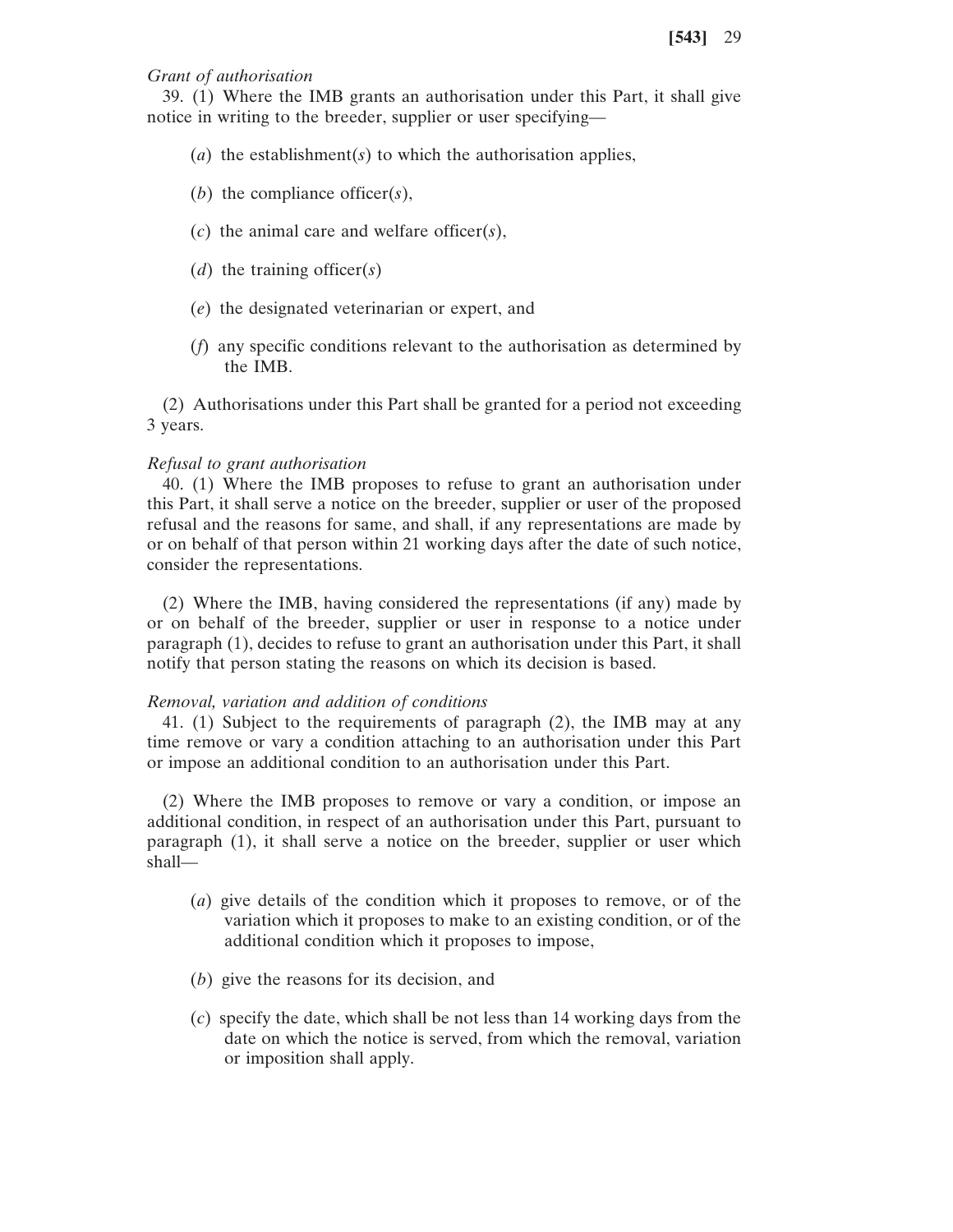#### *Amendment or renewal of authorisation*

42. (1) A breeder, supplier or user shall notify the IMB without undue delay of any change in the persons designated as compliance officer, animal care and welfare officer, training officer or designated veterinarian or expert in respect of an authorisation granted under this Part.

(2) Where the IMB is notified of a change under paragraph (1), it shall issue an amended authorisation to the breeder, supplier or user, incorporating the said change.

(3) A breeder, supplier or user shall not make any significant change unless granted a renewal of the relevant authorisation by the IMB.

(4) Any application by a breeder, supplier or user for an amendment or renewal of an authorisation under this Part, whether because of the expiry of the authorisation or pursuant to paragraph (3), shall be—

- (*a*) made in writing to the IMB by the breeder, supplier or user,
- (*b*) signed on behalf of the breeder, supplier or user, whether in ink or by means of an electronic signature, and
- (*c*) accompanied by a written undertaking that, in the event of the authorisation being amended or renewed, the applicant shall ensure fulfilment of the obligations arising by virtue of the terms and conditions of the authorisation, and
- (*d*) accompanied by the appropriate fee.

(5) The IMB shall acknowledge the receipt of an application under paragraph (4) as quickly as possible and shall indicate to the applicant the period within which the decision is to be taken.

(6) In the case of an incomplete or incorrect application under paragraph (4), the IMB shall, as quickly as possible, inform the applicant of the need to supply any additional documentation and of any possible effects on the running of the applicable time period.

(7) The IMB shall establish and publish conditions for amendment and renewal of authorisations under this Part.

(8) In this Regulation, "significant change" means any significant change to the structure or function of an establishment that could negatively affect animal welfare, including—

- (*a*) the addition of a new building, premises, mobile facility or establishment site,
- (*b*) the addition of a new species of animal that can be kept at the establishment, or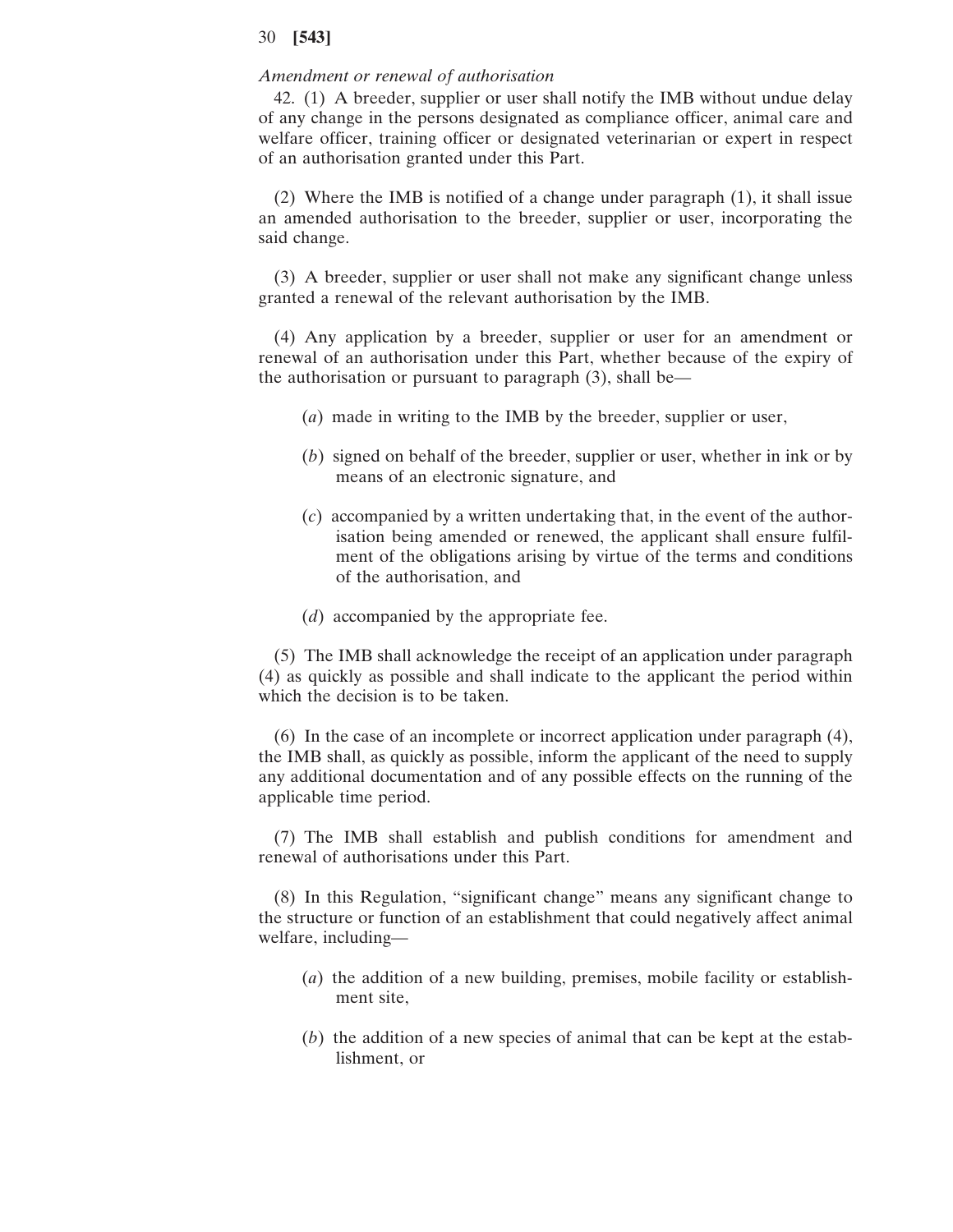(*c*) a change in the main type of operations conducted at the establishment.

# PART 7

#### PERSONNEL

#### *Competence of personnel*

43. (1) Breeders, suppliers and users shall ensure that they have sufficient staff on site to meet the requirements of these Regulations.

(2) A breeder, supplier or user shall not carry out any of the following functions unless each member of staff involved in that function complies with the education and training requirements published in accordance with paragraph  $(5)$ :

- (*a*) carrying out procedures on animals,
- (*b*) designing procedures and projects,
- (*c*) taking care of animals, or
- (*d*) killing animals.

(3) Without prejudice to paragraph (2), a breeder, supplier or user shall not carry out the designing of procedures and projects unless each member of staff involved in the function has received instruction in a scientific discipline relevant to the work being undertaken and has species-specific knowledge.

(4) A breeder, supplier or user may permit a member of staff who has not yet demonstrated the requisite competence to carry out functions referred to in paragraph  $(2)(a)$ ,  $(c)$  or  $(d)$ , if that member of staff is appropriately supervised in the performance of his or her tasks.

(5) The IMB shall publish, on the basis of the elements set out in Annex V to the Directive, minimum requirements with regard to education and training and the requirements for obtaining, maintaining and demonstrating requisite competence for the functions set out in paragraphs (2), (3) and (4).

#### *Compliance officer*

44. Breeders, suppliers and users shall designate one or more suitably qualified persons as compliance officer, responsible for ensuring compliance with the provisions of these Regulations.

#### *Animal care and welfare officer*

45. Breeders, suppliers and users shall designate one or more persons as animal care and welfare officer, who shall—

(*a*) be responsible for overseeing the welfare and care of the animals in the establishment, and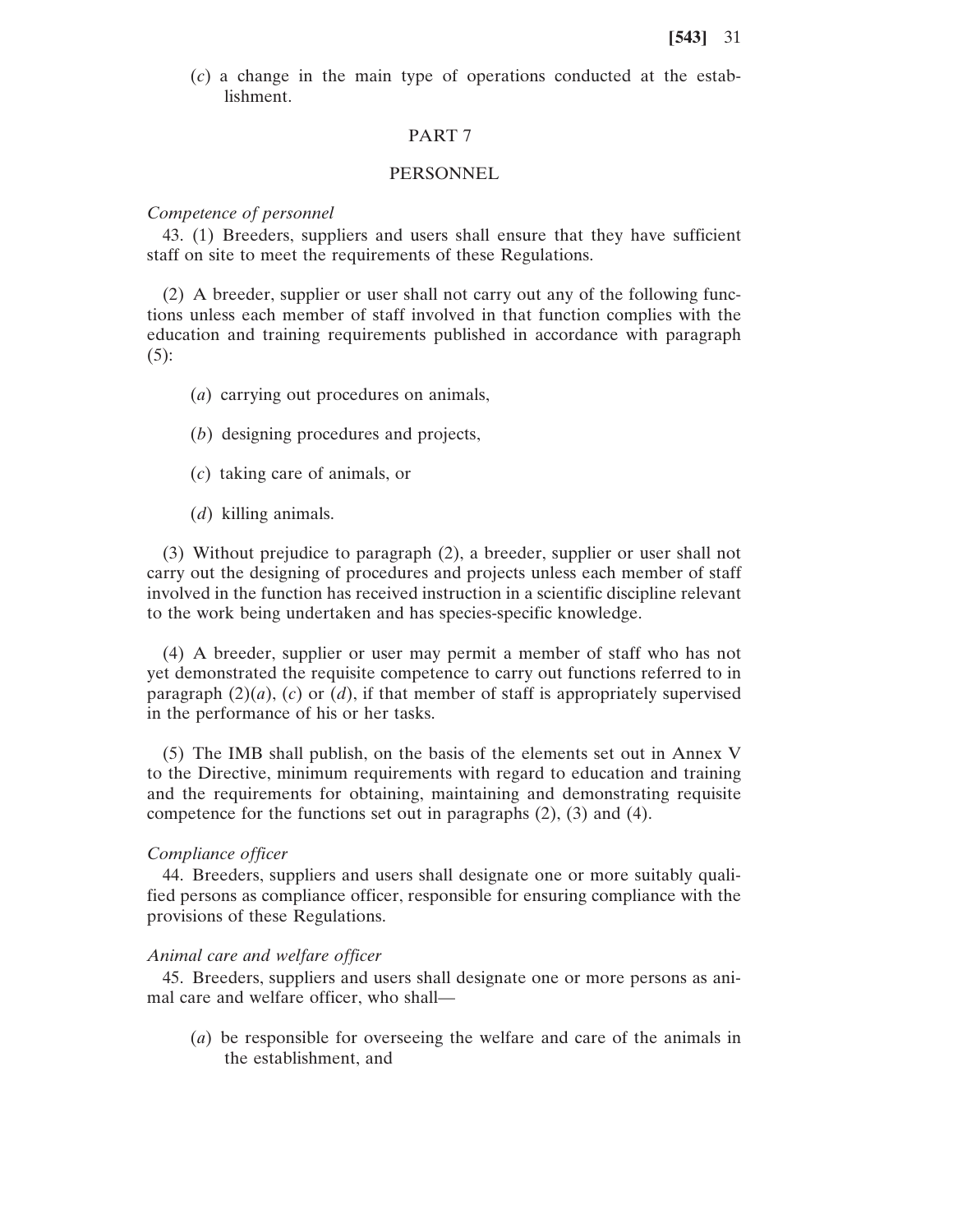(*b*) ensure that the staff dealing with animals have access to information specific to the species housed in the establishment.

#### *Training officer*

46. Breeders, suppliers and users shall designate one or more persons as training officer, who shall be responsible for ensuring that the staff are adequately educated, competent and continuously trained and that they are supervised until they have demonstrated the requisite competence.

#### *Project manager*

47. Users shall, in respect of each project, designate one or more persons as project manager, who shall hold a project manager authorisation pursuant to Part 8, and who shall be responsible for the overall implementation of the project and its compliance with the project authorisation and shall ensure that—

- (*a*) any unnecessary pain, suffering, distress or lasting harm that is being inflicted on an animal in the course of a procedure is stopped,
- (*b*) the project is carried out in accordance with the relevant project authorisation, and
- (*c*) in the event of non-compliance, the appropriate measures to rectify it are taken and recorded.

#### *Designated veterinarian or expert*

48. (1) Breeders, suppliers and users shall designate a veterinarian with expertise in laboratory animal medicine, or a suitably qualified expert where more appropriate, charged with advisory duties in relation to the well-being and treatment of the animals.

(2) The designated veterinarian or expert shall assist the animal welfare body in its tasks.

#### *Delegation*

49. (1) A person designated under Regulation 44, 45, 46, 47 or 48 may delegate any of his or her respective functions to other persons who shall be qualified by appropriate training and experience to perform them.

(2) Breeders, suppliers and users shall notify the IMB of the name of any persons to whom functions have been delegated under paragraph (1), and the specific functions which have been delegated to such persons.

(3) Where a person delegates functions pursuant to paragraph (1), he or she shall remain accountable for the performance of those functions.

## *Animal welfare body*

50. (1) Subject to paragraph (3), breeders, suppliers and users shall each set up a group, to be known as the animal welfare body, which shall—

(*a*) consist of at least the animal care and welfare officer(*s*) and, in the case of a user, a scientific member, and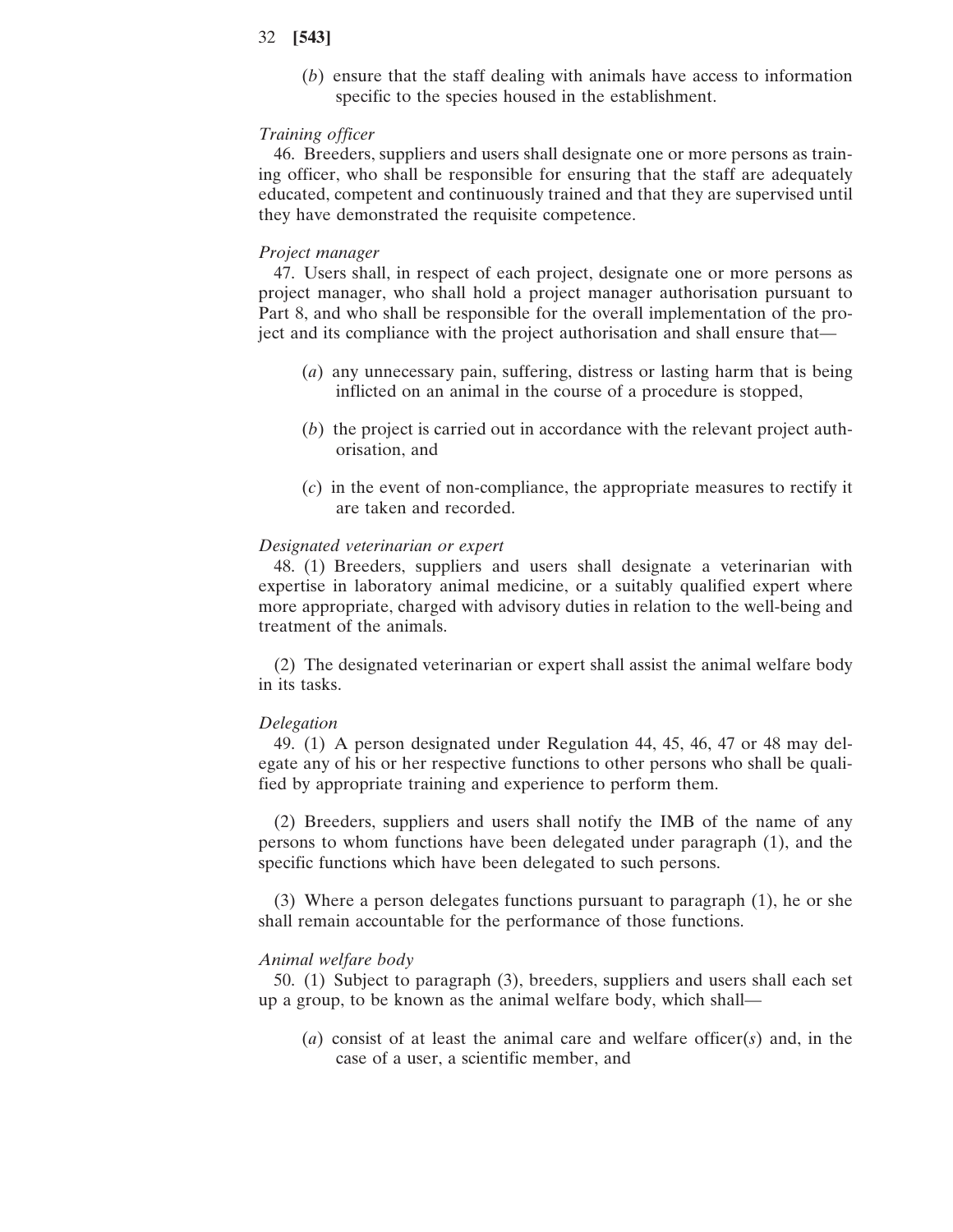- (*b*) receive input from the designated veterinarian or expert.
- (2) Animal welfare bodies shall, as a minimum, carry out the following tasks:
	- (*a*) advise the staff dealing with animals on matters related to the welfare of animals, in relation to their acquisition, accommodation, care and use;
	- (*b*) advise the staff on the application of the requirement of replacement, reduction and refinement, and keep it informed of technical and scientific developments concerning the application of that requirement;
	- (*c*) establish and review internal operational processes as regards monitoring, reporting and follow-up in relation to the welfare of animals housed or used in the establishment;
	- (*d*) follow the development and outcome of projects, taking into account the effect on the animals used, and identify and advise as regards elements that further contribute to replacement, reduction and refinement,
	- (*e*) advise on rehoming schemes, including the appropriate socialisation of the animals to be rehomed, and
	- (*f*) facilitate, where appropriate, the establishment of programmes for the sharing of organs and tissues of animals killed.

(3) Breeders, suppliers and users shall keep, for at least 3 years, and make available to the IMB upon request, the records of any advice given by the animal welfare body and decisions taken regarding that advice.

# PART 8

# AUTHORISATION OF INDIVIDUALS

## *Requirement for authorisation*

51. (1) No person may carry out procedures on animals otherwise than in accordance with an appropriate authorisation granted by the IMB under this Part ("a procedures authorisation"), including any conditions to which the procedures authorisation is subject.

(2) No person may carry out the role of project manager otherwise than in accordance with an appropriate authorisation granted by the IMB under this Part ("a project manager authorisation"), including any conditions to which the project manager authorisation is subject.

(3) Subject to paragraph (4) and Regulation 8, no person may kill an animal used, or intended to be used, in a procedure, or where an animal bred specifically so that its organs or tissues may be used for scientific purposes, otherwise than in accordance with an appropriate authorisation granted by the IMB under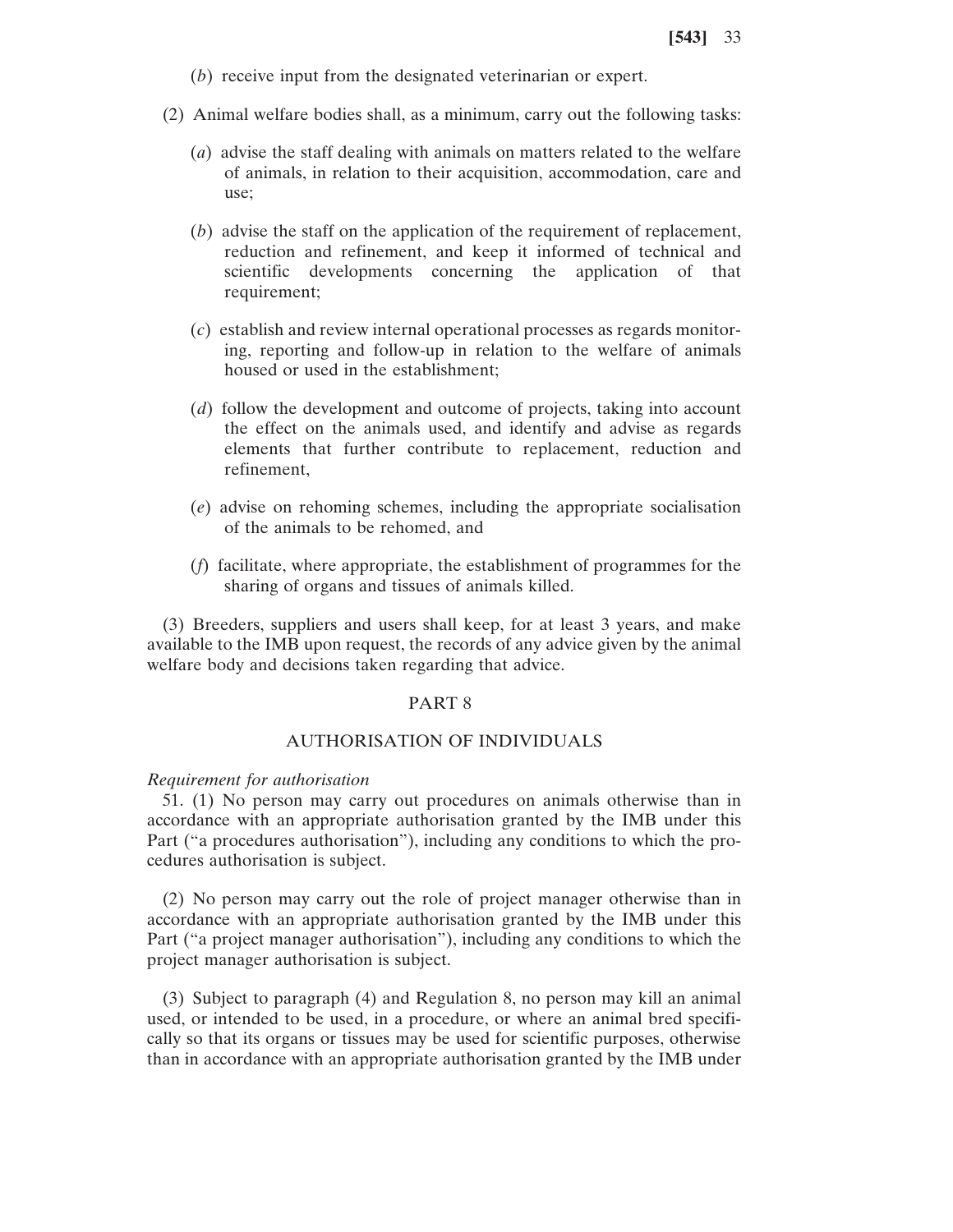this Part ("a killing authorisation"), including any conditions to which the killing authorisation is subject.

- (4) Paragraph (3) shall not apply in the case of—
	- (*a*) killing an animal in emergency circumstances for animal welfare, public health, public security, animal health or environmental reasons,
	- (*b*) euthanasia by veterinarians of animals under their care, and
	- (*c*) killing by an authorised officer.

(5) The IMB shall maintain registers of persons granted authorisations under this Part.

# *Annual maintenance fee*

52. The holder of an authorisation granted under this Part shall pay an annual maintenance fee to the IMB in respect of his or her authorisation.

# *Application for authorisation*

53. (1) An application for an authorisation under this Part shall be—

- (*a*) made in writing to the IMB,
- (*b*) signed by the applicant, whether in ink or by means of electronic signature,
- (*c*) accompanied by written confirmation of endorsement by the breeder, supplier or user of the establishment in which the applicant shall perform the activities for which he or she requires authorisation,
- (*d*) accompanied by a written undertaking that, in the event of the authorisation being granted, the applicant shall ensure fulfilment of the obligations arising by virtue of the terms and conditions of the authorisation, and
- (*e*) accompanied by the appropriate fee.

(2) An application for an authorisation under this Part shall include the following information:

- (*a*) the name and contact details of the applicant,
- (*b*) details of the activities (including the techniques and species of animals involved) for which the applicant seeks authorisation,
- (*c*) details of the establishment(*s*) at which the said activities will be carried out,
- (*d*) details of the applicant's education, training and experience relevant to the activities for which the applicant seeks authorisation, and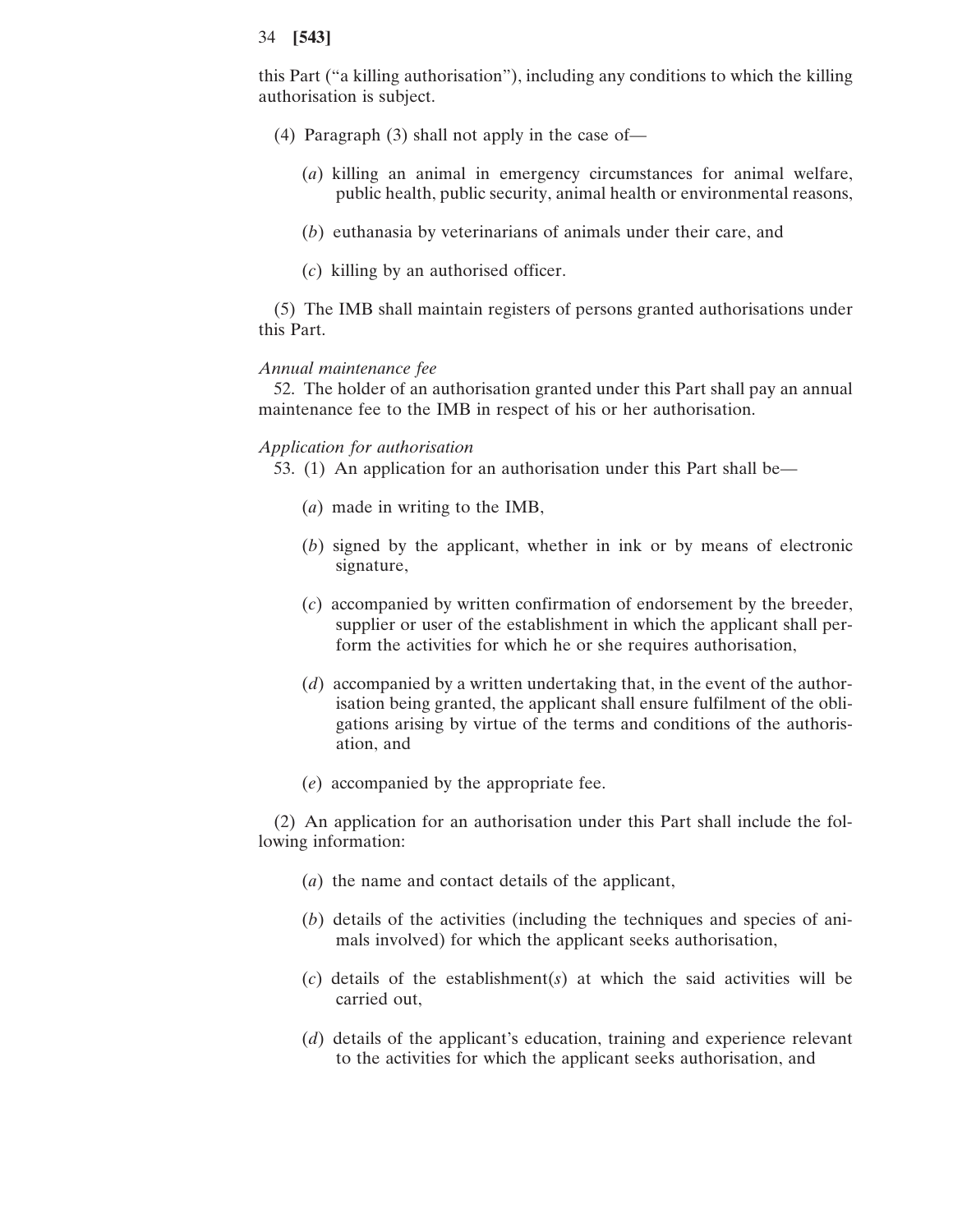(*e*) such other relevant information as determined by the IMB.

(3) The IMB shall acknowledge the receipt of an application for an authorisation under this Part as quickly as possible and shall indicate to the applicant the period within which the decision is to be taken.

(4) In the case of an incomplete or incorrect application for an authorisation under this Part, the IMB shall, as quickly as possible, inform the applicant of the need to supply any additional documentation and of any possible effects on the running of the applicable time period.

## *Authorisation decision*

54. (1) Where an application is made for an authorisation under this Part, the IMB may—

- (*a*) refuse to grant the authorisation,
- (*b*) grant the authorisation, or
- (*c*) grant the authorisation in respect of particular establishment(*s*), project(*s*), procedures, species or methods of killing only,

and in the case of decision pursuant to subparagraph  $(b)$  or  $(c)$ , the IMB may attach conditions to the authorisation.

(2) The IMB shall make a decision regarding an application for an authorisation under this Part, and communicate same to the applicant, within a reasonable time period after receiving from the applicant a complete and correct application.

#### *Grant of authorisation*

55. (1) Where the IMB grants an authorisation under this Part, it shall give notice in writing to the applicant specifying—

- (*a*) the activities which the individual may carry out under the authorisation in accordance with these Regulations and the Directive,
- (*b*) the establishment(*s*) at which such activities may be carried out,
- (*c*) any specific conditions relevant to the authorisation as determined by the IMB.

(2) Authorisations under this Part shall be granted for a period not exceeding 5 years.

## *Refusal to grant authorisation*

56. (1) Where the IMB proposes to refuse to grant an authorisation under this Part, it shall serve a notice on the applicant of the proposed refusal and the reasons for same, and shall, if any representations are made by the applicant within 21 working days after the date of such notice, consider the representations.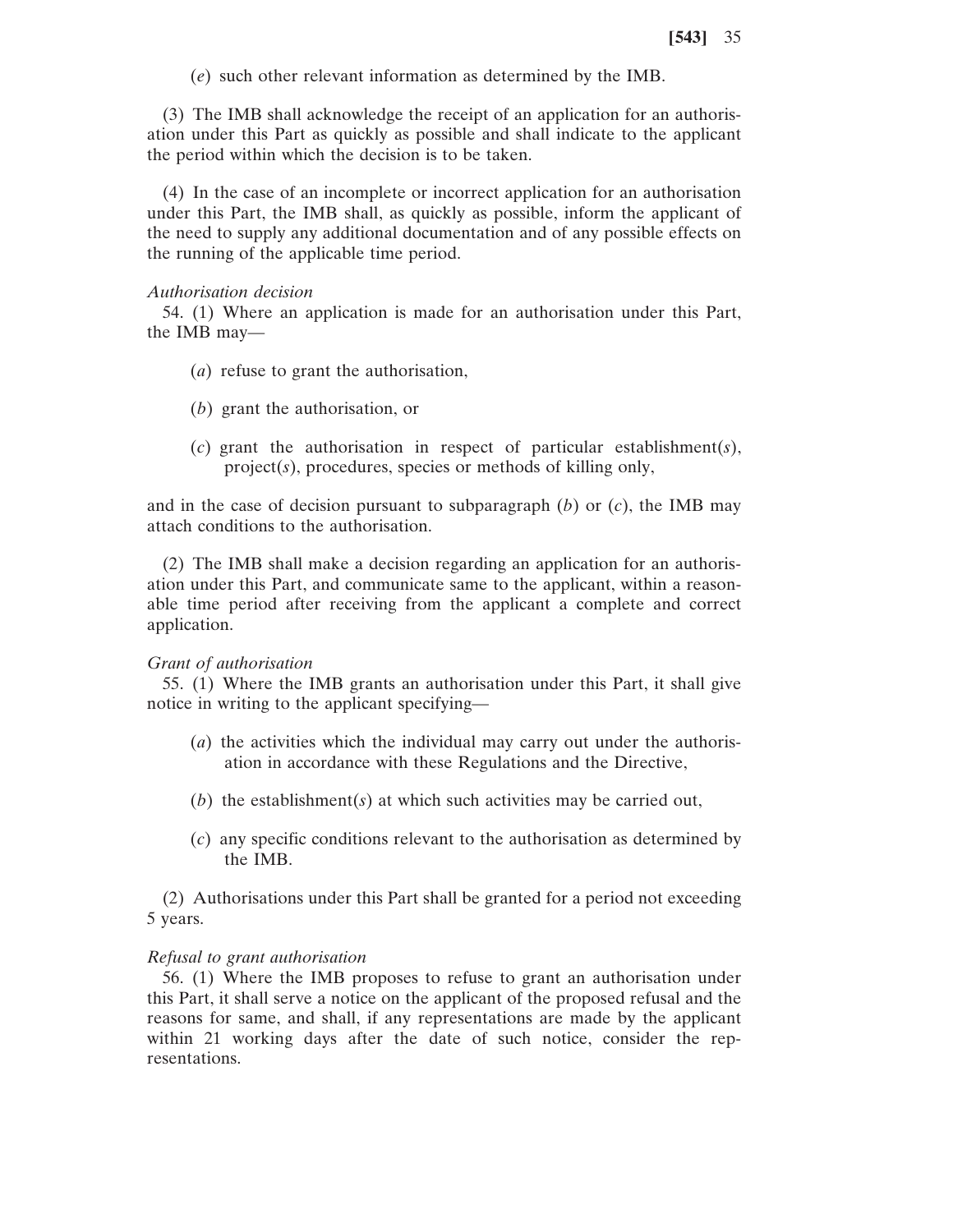(2) Where the IMB, having considered the representations (if any) made by the applicant in response to a notice under paragraph (1), decides to refuse to grant an authorisation under this Part, it shall notify the applicant stating the reasons on which its decision is based.

# *Removal, variation and addition of conditions*

57. (1) Subject to the requirements of paragraph (2), the IMB may at any time remove or vary a condition attaching to an authorisation under this Part or impose an additional condition to an authorisation under this Part.

(2) Where the IMB proposes to remove or vary a condition, or impose an additional condition, in respect of an authorisation under this Part, pursuant to paragraph (1), it shall serve a notice on the applicant which shall—

- (*a*) give details of the condition which it proposes to remove, or of the variation which it proposes to make to an existing condition, or of the additional condition which it proposes to impose,
- (*b*) give the reasons for its decision, and
- (*c*) specify the date, which shall be not less than 14 working days from the date on which the notice is served, from which the removal, variation or imposition shall apply.

# *Amendment of authorisation*

58. (1) The holder of an authorisation granted under this Part may apply to the IMB for amendment of his or her authorisation, including the addition of—

- (*a*) authorisation to carry out a new type of procedure,
- (*b*) authorisation to carry out activities on a new project in the establishment(*s*) at which he or she is authorised to carry out activities, and
- (*c*) authorisation to carry out activities in relation to a new species in such establishment(*s*).
- (2) An application under paragraph (1) shall—
	- (*a*) be made in writing to the IMB,
	- (*b*) be signed by the applicant, whether in ink or by means of electronic signature,
	- (*c*) be accompanied by written confirmation of endorsement by the breeder, supplier or user of the establishment in which the applicant shall perform the activities for which he or she requires authorisation,
	- (*d*) accompanied by a written undertaking that, in the event of the authorisation being amended, the applicant shall ensure fulfilment of the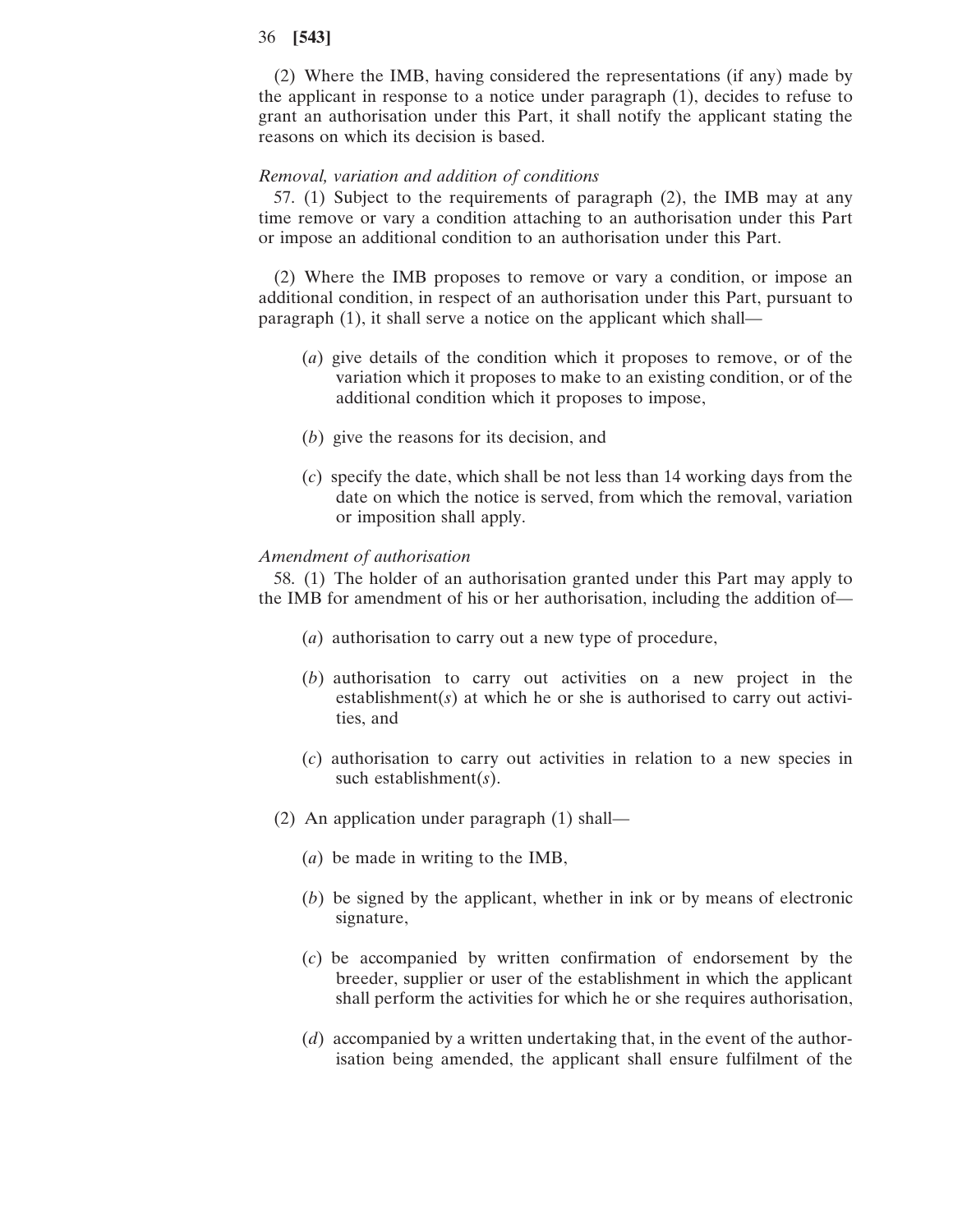obligations arising by virtue of the terms and conditions of the authorisation and

(*e*) be accompanied by the appropriate fee.

(3) An application under paragraph (1) shall include the following information:

(*a*) the name and contact details of the applicant,

- (*b*) details of the amendment sought, and
- (*c*) such other relevant information as determined by the IMB.

(4) The IMB shall acknowledge the receipt of an application under paragraph (1) as quickly as possible and shall indicate to the applicant the period within which the decision is to be taken.

(5) In the case of an incomplete or incorrect application under paragraph (1), the IMB shall, as quickly as possible, inform the applicant of the need to supply any additional documentation and of any possible effects on the running of the applicable time period.

#### PART 9

# NATIONAL COMMITTEE

#### *Establishment of National Committee*

59. (1) There shall be a body to be known as the National Committee for the Protection of Animals Used for Scientific Purposes or, in the Irish language, an An Coiste Náisiúnta um Chaomhnú Ainmhithe a úsáidtear ar Mhaithe le hEolaíocht (and in these Regulations referred to as the "National Committee") to perform the functions assigned to it by or under this Part.

(2) The National Committee shall stand established on such day as the Minister by order appoints.

#### *Membership of National Committee*

60. (1) The National Committee shall consist of a chairperson and 7 to 9 ordinary members, appointed by the Minister from time to time, based on nomination from the IMB.

(2) The persons appointed to the National Committee shall possess specialist expertise and competence relevant to the functions of the National Committee.

(3) A member of the National Committee shall be appointed for such term (not exceeding five years) as shall be specified by the Minister when appointing him or her and on such terms and conditions as the Minister determines, and a member whose term of office expires by the effluxion of time shall be eligible for reappointment.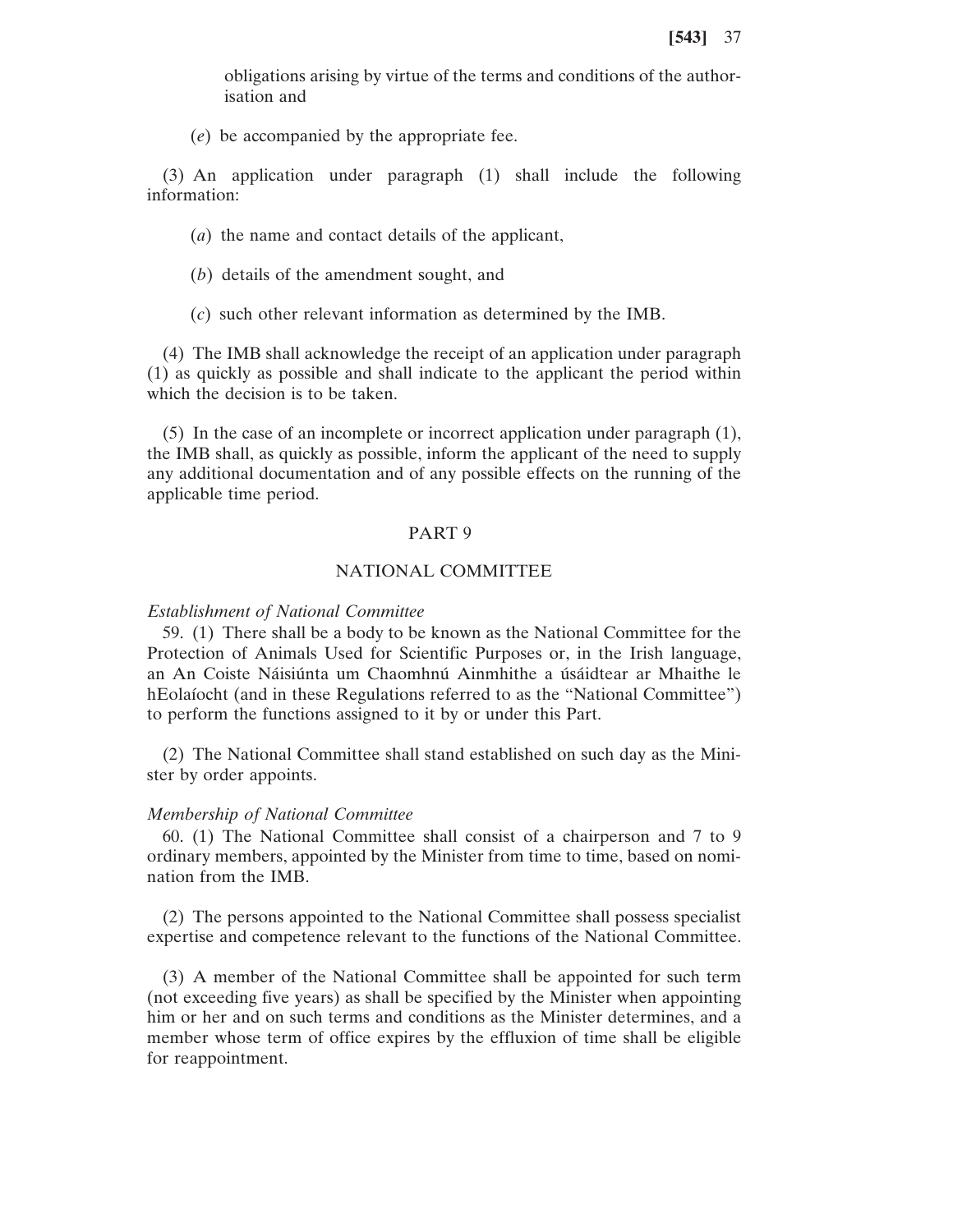(4) A member of the National Committee shall be paid such remuneration, if any, and such allowances for expenses, if any, as the Minister, with the consent of the Minister for Public, Expenditure and Reform, determines.

(5) A member of the National Committee may resign from office by letter addressed to the Minister.

(6) The Minister may at any time remove from office a member of the National Committee if he or she has committed stated misbehaviour or if his or her removal appears necessary for the effective performance by the National Committee of its functions.

- (7) Where a member of the National Committee is—
	- (*a*) nominated as a member of Seanad Éireann,
	- (*b*) elected as a member of either House of the Oireachtas or of the European Parliament,
	- (*c*) regarded, pursuant to Part XIII of the Second Schedule to the European Parliament Elections Act 1997, as having been elected to such parliament to fill a vacancy, or
	- (*d*) elected or co-opted as a member of a local authority

he or she shall thereupon cease to be a member of the Committee.

(8) A person who is for the time being entitled under the Standing Orders of either House of the Oireachtas to sit therein or is a member of the European Parliament or a local authority shall, while he or she is so entitled or is such a member, be disqualified from becoming a member of the National Committee.

#### *Functions of National Committee*

61. (1) It shall be the function of the National Committee to advise the IMB and animal welfare bodies on matters dealing with the acquisition, breeding, accommodation, care and use of animals in procedures and ensure sharing of best practice.

(2) In carrying out its function, the National Committee shall consider the following issues, where appropriate:

- (*a*) animal care and welfare, and
- (*b*) the principles of replacement, reduction and refinement.

(3) The National Committee shall exchange information on the operation of animal welfare bodies and project evaluation and share best practice with other national committees established pursuant to Article 49 of the Directive.

(4) The National Committee shall be independent in the performance of its functions, and the committee and its members shall not be subject to the direction of any other person in the performance of their duties.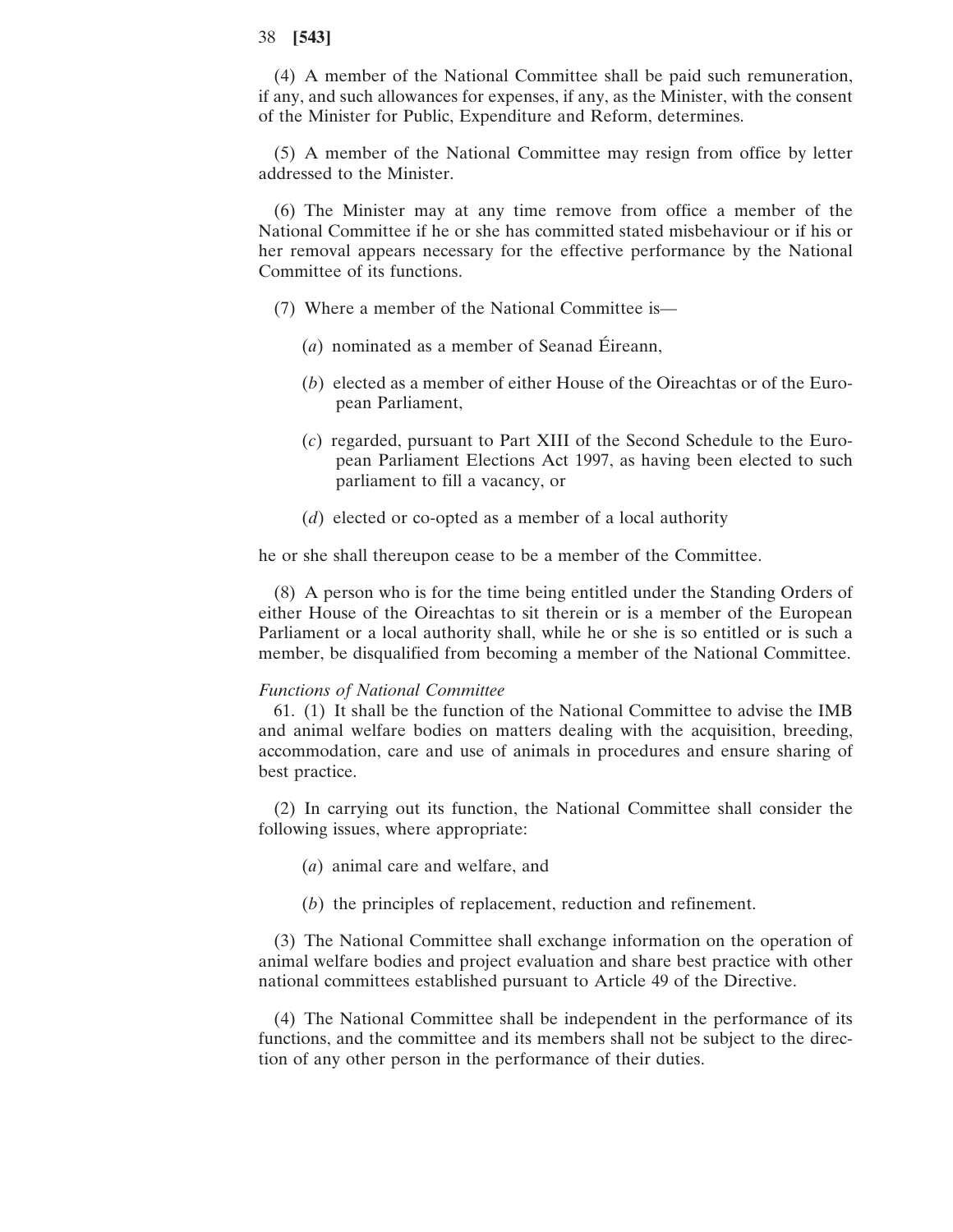(5) The National Committee shall, subject to these Regulations, regulate its own procedure and business.

(6) The Minister may, from time to time, with the consent of the Minister for Public Expenditure and Reform, advance to the National Committee out of monies provided by the Oireachtas, such sums as the Minister may determine for the purposes of expenditure by the National Committee in the performances of its functions.

## *Meetings of National Committee*

62. (1) The quorum for a meeting of the National Committee shall be 4.

- (2) At a meeting of the National Committee—
	- (*a*) the chairperson of the committee shall, if present, be the chairperson of the meeting, and
	- (*b*) if and so long as the chairperson of the committee is not present or if the office of chairperson is vacant, the members of the committee who are present shall choose one of their number to be chairperson of the meeting.

(3) The chairperson of the National Committee and each ordinary member of the committee present at a meeting thereof shall have a vote.

(4) In the event of a vote being required on a question arising at a meeting of the National Committee such question shall be determined by a majority of the votes of the members present and voting on the question and, in the case of an equal division of votes, the chairperson of the meeting shall have a second or casting vote.

(5) The National Committee may act notwithstanding one or more than one vacancy among its members, provided there is a quorum.

# PART 10

# RECORDS AND INFORMATION

*Animal records*

63. (1) Breeders, suppliers and users shall keep records of at least the following:

- (*a*) the number and the species of animals bred, acquired, supplied, used in procedures, set free or rehomed;
- (*b*) the origin of the animals, including whether they are bred for use in procedures;
- (*c*) the dates on which the animals are acquired, supplied, released or rehomed;
- (*d*) from whom the animals are acquired;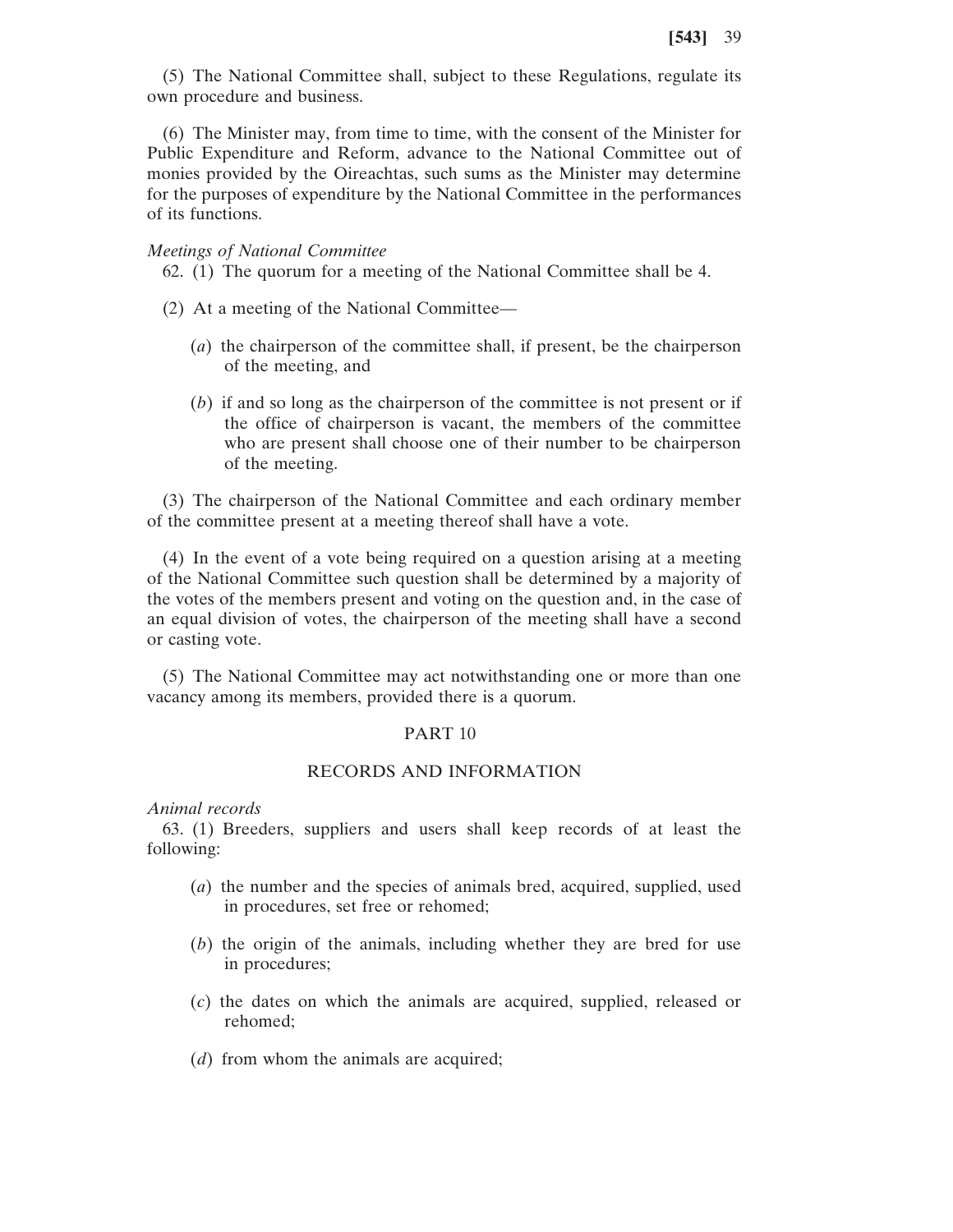- (*e*) the name and address of the recipient of animals;
- (*f*) the number and species of animals which died or were killed in each establishment. For animals that have died, the cause of death shall, when known, be noted;
- (*g*) in the case of users, the projects in which animals are used; and
- (*h*) in the case of users, any deviations which negatively impact on animal health or welfare and which vary from the terms and conditions of a project authorisation.

(2) The records referred to in paragraph (1) shall be kept for a minimum of 5 years and made available to the IMB upon request.

(3) The records referred to in paragraph (1) shall be provided to the animal welfare body.

## *Information on dogs, cats and non-human primates*

64. (1) Without prejudice to Regulation 63, breeders, suppliers and users shall keep the following additional information on each dog, cat and nonhuman primate:

- (*a*) identity;
- (*b*) place and date of birth, when available;
- (*c*) whether it is bred for use in procedures; and
- (*d*) in the case of a non-human primate, whether it is the offspring of nonhuman primates that have been bred in captivity.

(2) Breeders, suppliers and users shall keep, in respect of each dog, cat and non-human primate, an individual history file, which follows the animal as long as it is kept for the purposes of these Regulations.

(3) Breeders, suppliers and users of dogs, cats and non-human primates shall establish the individual history file referred to in paragraph (2) at birth, or as soon as possible thereafter, and shall cover any relevant reproductive, veterinary and social information on the individual animal and the projects in which it has been used.

(4) The information referred to in this Regulation shall be kept for a minimum of 3 years after the death or rehoming of the animal and shall be made available to the IMB upon request.

(5) In the case of the rehoming of a dog, cat or non-human primate, the breeder, supplier or user shall ensure that relevant veterinary care and social information from the individual history file referred to in paragraph (2) shall accompany the animal.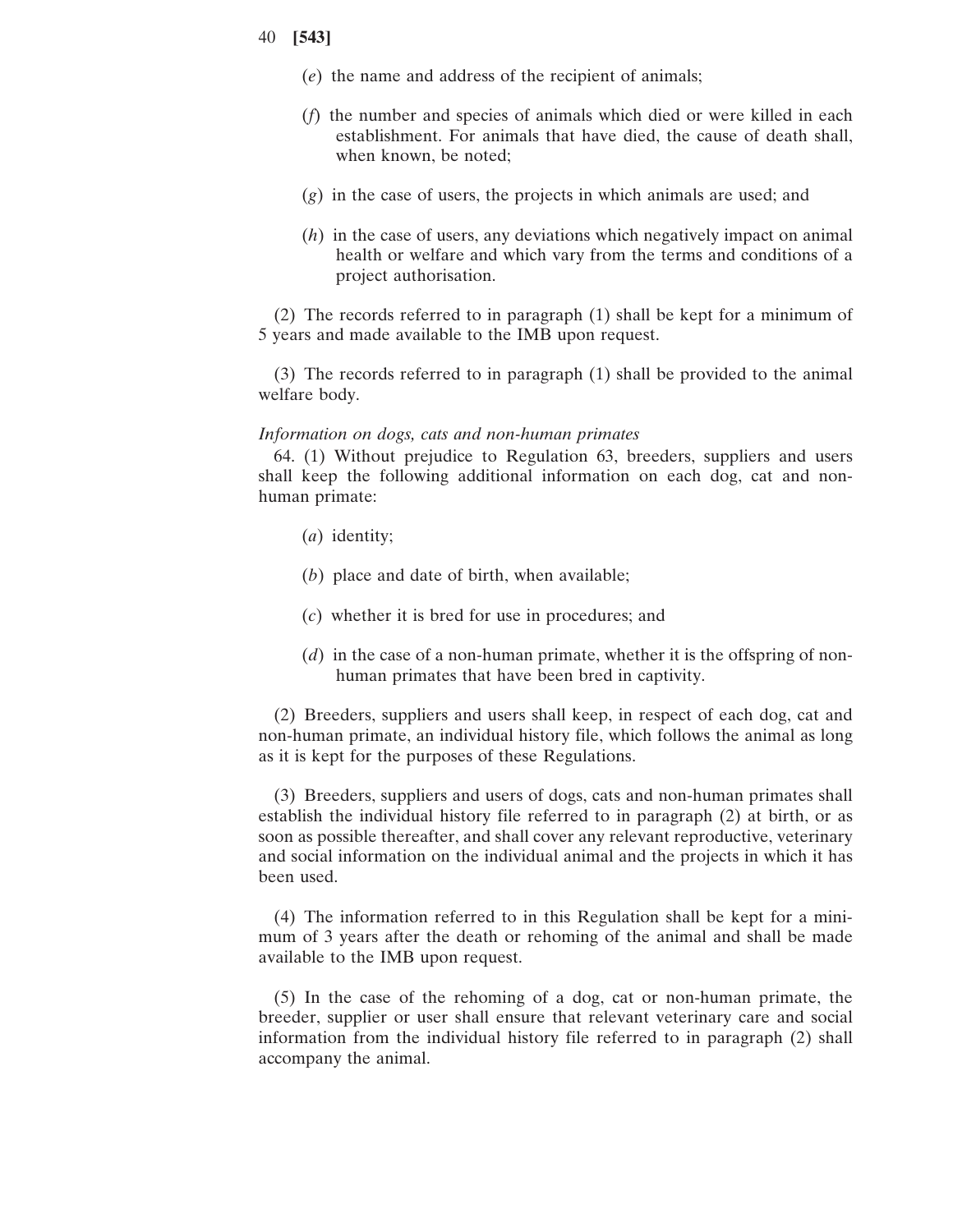# *Marking and identification of dogs, cats and non-human primates*

65. (1) Breeders, suppliers and users shall ensure that each dog, cat or nonhuman primate is provided, at the latest at the time of weaning, with a permanent individual identification mark in the least painful manner possible.

(2) Where a dog, cat or non-human primate is transferred from one breeder, supplier or user to another before it is weaned, and it is not practicable to mark it beforehand, a record, specifying in particular its mother, must be maintained by the receiver until it is marked.

(3) Where an unmarked dog, cat or non-human primate, which is weaned, is received by a breeder, supplier or user, the receiver shall, as soon as possible and in the least painful manner possible, permanently mark the animal.

(4) Breeders, suppliers and users shall provide, at the request of the IMB, the reasons why a dog, cat or non-human primate is not marked in accordance with this Regulation.

#### *Information from breeders, suppliers and users*

66. Breeders, suppliers and users, and any other persons involved in activities related to these Regulations, shall, upon request and within a period of 21 working days, or such longer period as may be allowed by the IMB, make available to the IMB any information it requires in order to comply with its obligations under this Part.

#### *Information on implementation*

67. The IMB shall by 10 November 2018, and every 5 years thereafter, send information on the implementation of the Directive, and in particular Articles 10(1), 26, 28, 34, 38, 39, 43 and 46, to the Commission using the common reporting format set out in Annex I to Commission Implementing Decision 2012/707/EU of 14 November 2012<sup>2</sup>.

#### *Information on use of animals in procedures*

68. (1) The IMB shall collect and make publicly available, on an annual basis, statistical information on the use of animals in procedures, including information on the actual severity of the procedures and on the origin and species of nonhuman primates used in procedures and, until 9 May 2013—

- (*a*) the number and kinds of animals used in experiments,
- (*b*) the number of animals, in selected categories, used in the experiments referred to in Article 3 of Council Directive 86/609/EEC of 24 November  $1986^{22}$ ,
- (*c*) the number of animals, in selected categories, used in experiments required by legislation.

(2) The IMB shall submit the statistical information collected pursuant to paragraph (1) to the Commission by 10 November 2015 and every year thereafter using the common reporting format and detailed instructions set out in 22OJ No. L 358, 18.12.1986, p. 1.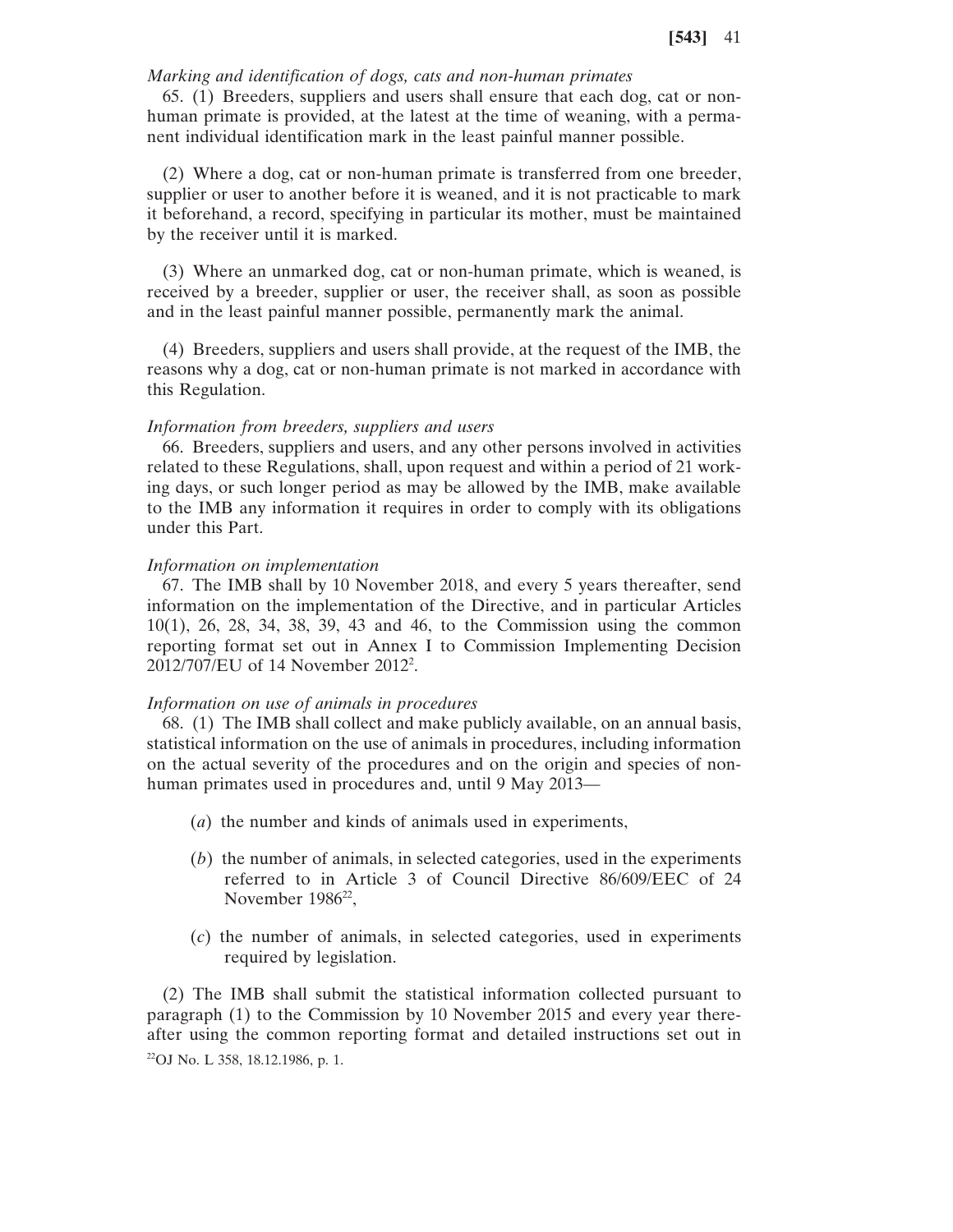Annex II to Commission Implementing Decision 2012/707/EU of 14 November 2012<sup>2</sup>.

(3) Persons who carried out experiments in 2012 under a licence granted by the Minister for Health under s. 8 of the Cruelty to Animals Act 1876 (39 & 40 Vict., c. 7) shall submit the information referred to in paragraph  $(1)(a)$ ,  $(b)$  and (*c*) in respect of those experiments to the Department of Health on or before 31 March 2013.

#### *Information on exemptions in relation to method of killing*

69. The IMB shall submit to the Commission, on an annual basis, detailed information on exemptions granted under Regulation 8(4)(*a*) using the common reporting format set out in Annex III to Commission Implementing Decision 2012/707/EU of 14 November 2012<sup>2</sup>.

#### *Commercially sensitive information*

70. The IMB shall take all necessary steps to ensure that intellectual property and confidential information, including commercially sensitive information, communicated pursuant to these Regulations is protected.

# PART 11

# ENFORCEMENT, OFFENCES AND PENALTIES

#### *Interpretation of Part 11* 71. In this Part—

"authorised officer" means—

- (*a*) a person appointed under Regulation 72(1)(*a*),
- (*b*) a person who, immediately before the making of these Regulations, was an authorised officer within the meaning of the Cruelty to Animals Act 1876 (39  $&$  40 Vict., c.7), until such time as—
	- (i) he or she ceases to be an employee of the Department of Agriculture, Food and the Marine, or
	- (ii) the Minister, on the recommendation of the IMB, revokes the said appointment,

whichever is the earlier, or

(*c*) an officer of Customs and Excise;

"inspect" includes search;

"record" includes, in addition to a record in writing—

(*a*) a disc, tape, sound-track or other device in which information, sounds or signals are embodied so as to be capable, with or without the aid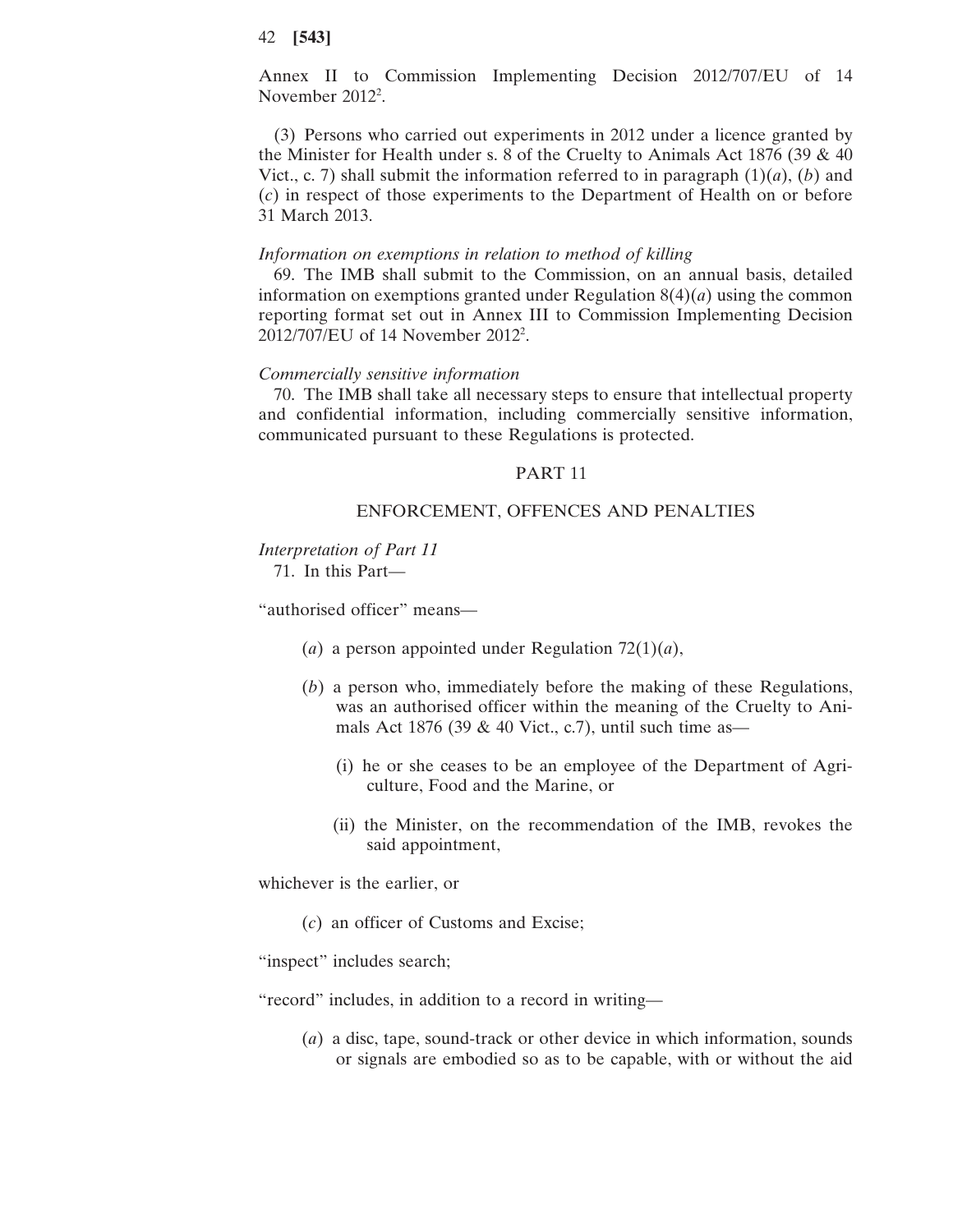or some other instrument, of being reproduced in legible or audible form,

- (*b*) a film, tape or other device in which visual images are embodied so as to be capable, with or without the aid or some other instrument, of being reproduced in visual form, and
- (*c*) a photograph,

and any reference to a copy of a record includes—

- (*a*) in the case of a record to which paragraph (*a*) of this definition applies, a transcript of the sounds or signals embodied therein,
- (*b*) in the case of a record to which paragraph (*b*) of this definition applies, a still reproduction of the images embodied therein, and
- (*c*) in the case of a record to which paragraphs (*a*) and (*b*) of this definition apply, such a transcript together with such a still reproduction;

"relevant thing" means any article, substance, equipment, machinery or plant used in relation to an activity, and any carcass, animal product, animal by-product, or animal residue.

*Authorised officers*

72. (1) The IMB—

- (*a*) may appoint such and so many persons as the IMB thinks fit to be authorised officers for the purposes of these Regulations, and
- (*b*) shall furnish each authorised officer appointed by it with a warrant of the authorised officer's appointment.

(2) An authorised officer, other than an authorised officer who is an officer of Customs and Excise, shall, when performing a function imposed under these Regulations on an authorised officer, produce his or her warrant for inspection if requested to do so by a person affected by the performance of that function.

(3) For the purposes of enforcing compliance with these Regulations, including conducting inspections pursuant to Regulation 73, an authorised officer may—

- (*a*) subject to paragraph (5), enter, if necessary by the use of reasonable force, at all reasonable times, any establishment which he or she has reasonable grounds to believe that it is necessary to visit, including—
	- (i) any establishment owned or managed by a breeder, supplier or user, or at which he, she or it carries out an activity, or any premises that is connected to the management, import or export of an animal or relevant thing,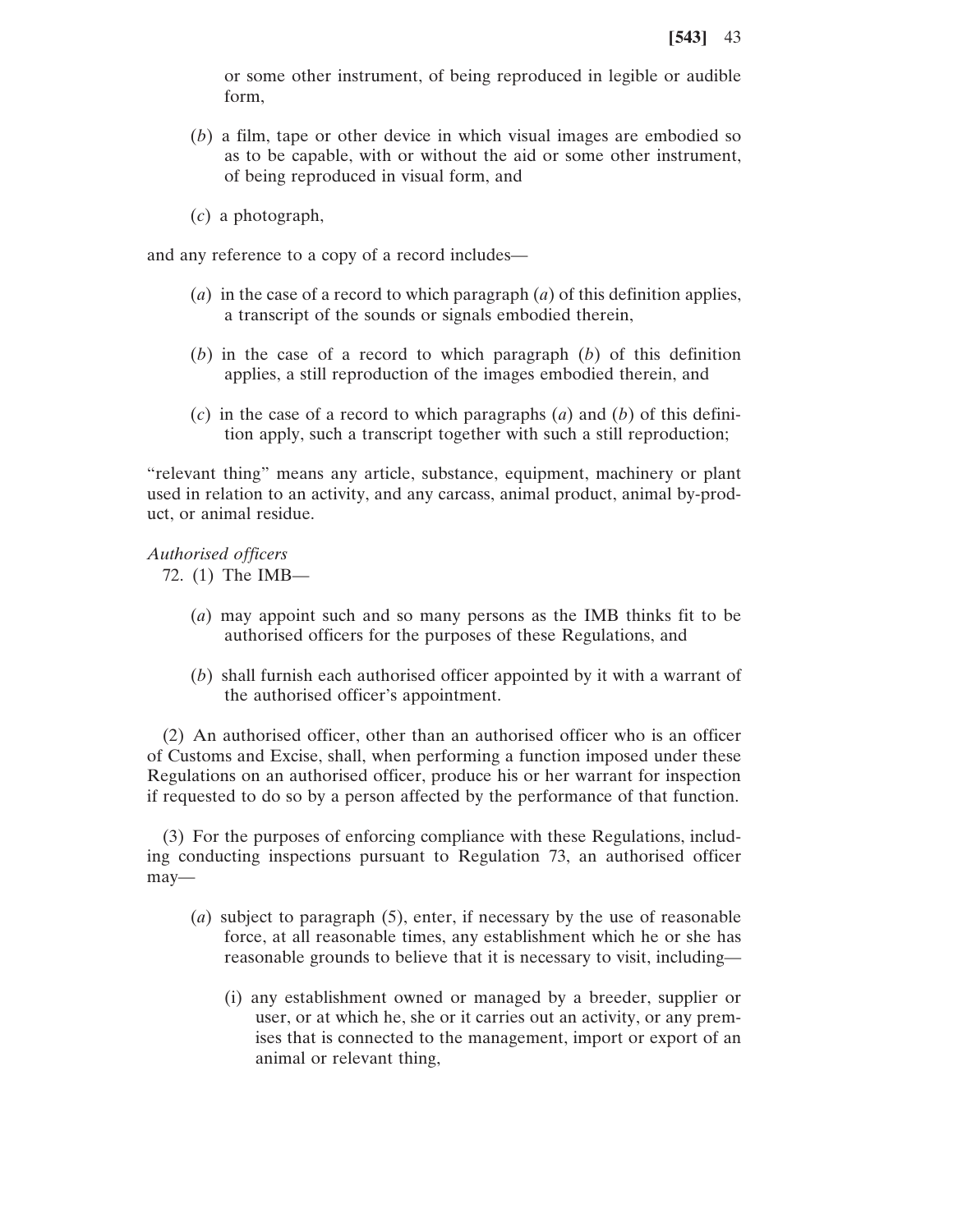- 44 **[543]**
	- (ii) any establishment of any person who carries out any activity on behalf of, and pursuant to a contractual arrangement, with a breeder, supplier or user,
	- (iii) where any facilities for an activity are in the establishment of any person or body other than a breeder, supplier or user, those facilities in that person's establishment, and
	- (iv) any establishment at which books, records or other documents, including financial documents and documents stored in non-legible form, relating to any activity are stored or kept,
	- (v) any establishment at which activities requiring authorisation under these Regulations are to take place,
	- (*b*) at such establishments inspect, and take copies of, any books, records, other documents, including documents stored in non-legible form, or extracts therefrom, which he or she finds in the course of his or her inspection,
	- (*c*) remove any such books, records or other documents from such establishment and detain them for such period as he or she reasonably considers to be necessary for the purposes of his or her functions under these Regulations,
	- (*d*) carry out, or have carried out, such tests, examinations, analyses, inspections and checks of—
		- (i) an animal
		- (ii) the establishment, or
		- (iii) any relevant thing at the establishment,

as he or she reasonably considers to be necessary for the purposes of his or her functions under these Regulations,

- (*e*) require any person at the establishment or the owner or person in charge of the establishment, and any person employed there, to give to him or her such assistance and information and to produce to him or her such books, records or other documents (and in the case of documents stored in non-legible form, produce to him or her a legible reproduction thereof) that are in that person's power or procurement, as he or she may reasonably require for the purposes of his or her functions under these Regulations, including information as to the ownership, identity and origin of an animal,
- (*f*) without payment, take samples of any animal or relevant thing found at the establishment for the purposes of any test, examination or analysis,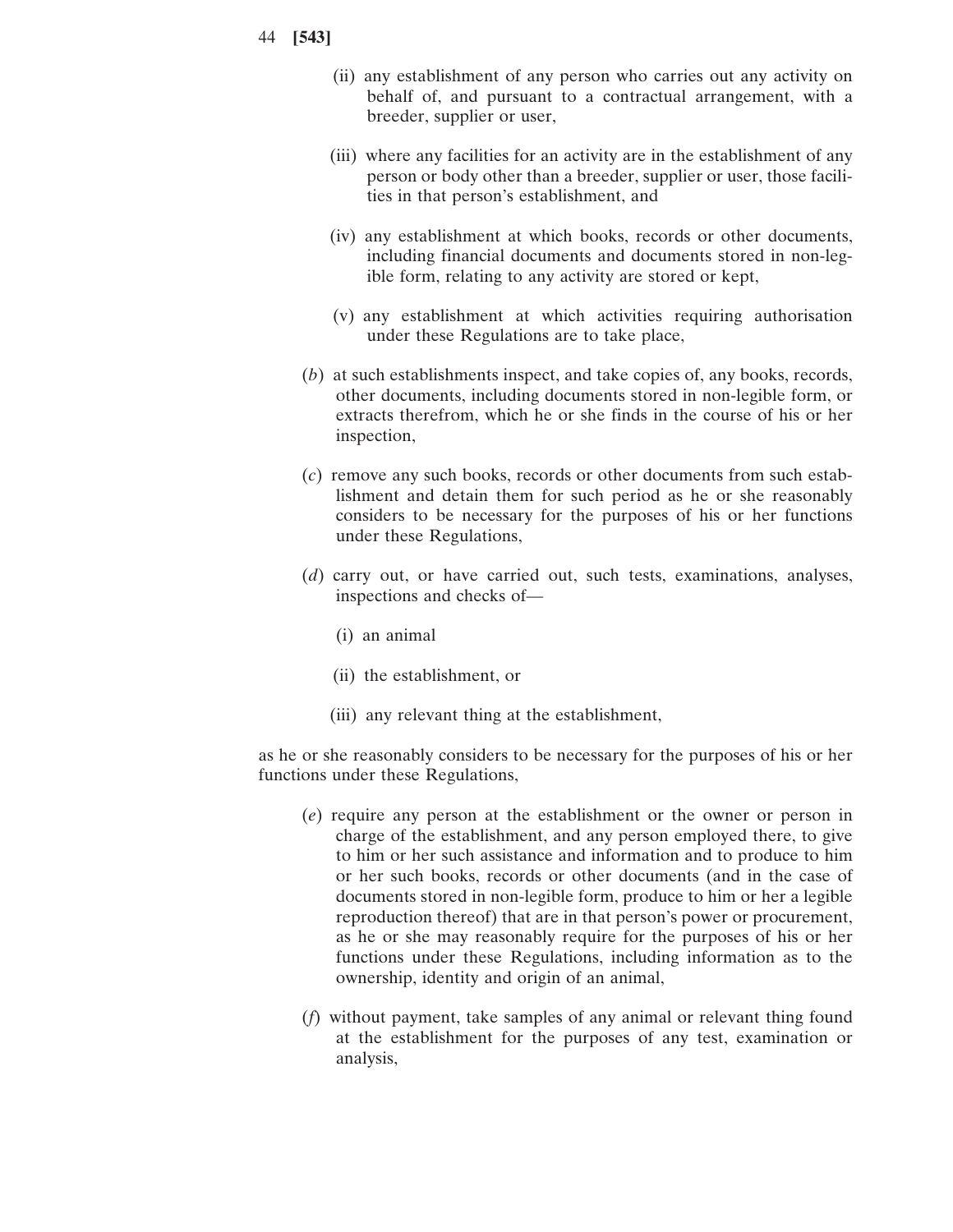- (*g*) direct that such animal or relevant thing found at the establishment as he or she, upon reasonable grounds, believes does not comply with the requirements of these Regulations not be sold or distributed or moved from the establishment, without his or her consent,
- (*h*) secure for later inspection any establishment or part of any establishment in which an animal or relevant thing is found or ordinarily kept, or books, records or other documents are found or ordinarily kept, for such period as may reasonably be necessary for the purposes of his or her functions under these Regulations,
- (*i*) without payment, take possession of and remove from the establishment for any test, examination or analysis any animal or relevant thing found there, and detain it for such period as he or she considers reasonably necessary for the purposes of his or her functions under these Regulations,
- (*j*) without payment, take samples of any animal or relevant thing, detained pursuant to subparagraph (i), for the purposes of any test, examination, or analysis,
- (*k*) where the taking of samples of any animal or relevant thing pursuant to subparagraph (*f*) or (*j*) is, for whatever reason, not practicable, without payment take the animal or relevant thing concerned for the purposes of any test, examination or analysis,
- (*l*) stop any person, vehicle, vessel or container at the establishment,
- (*m*) board and search any such vehicle, vessel or container,
- (*n*) require the name and address of any person at the establishment, including the person to whom an animal or relevant thing is being delivered or who is causing it to be delivered,
- (*o*) make a record whether in writing, by photography or otherwise,
- (*p*) inspect and copy or extract information from any data within the meaning of the Data Protection Acts 1988 and 2003,
- (*q*) require a person, having authority to do so, to break open any container or package, or to permit him or her to do so, as he or she may reasonably require for the purposes of his or her functions under these Regulations, or
- (*r*) require a person, who makes available facilities such as post office boxes, telecommunications, electronic mail addresses, or electronic data storage, or other such like facilities, to give him or her such assistance and information as he or she may reasonably require for the purposes of his or her functions under these Regulations in any case where the officer has reasonable grounds for believing that an animal or any relevant thing is being supplied by mail.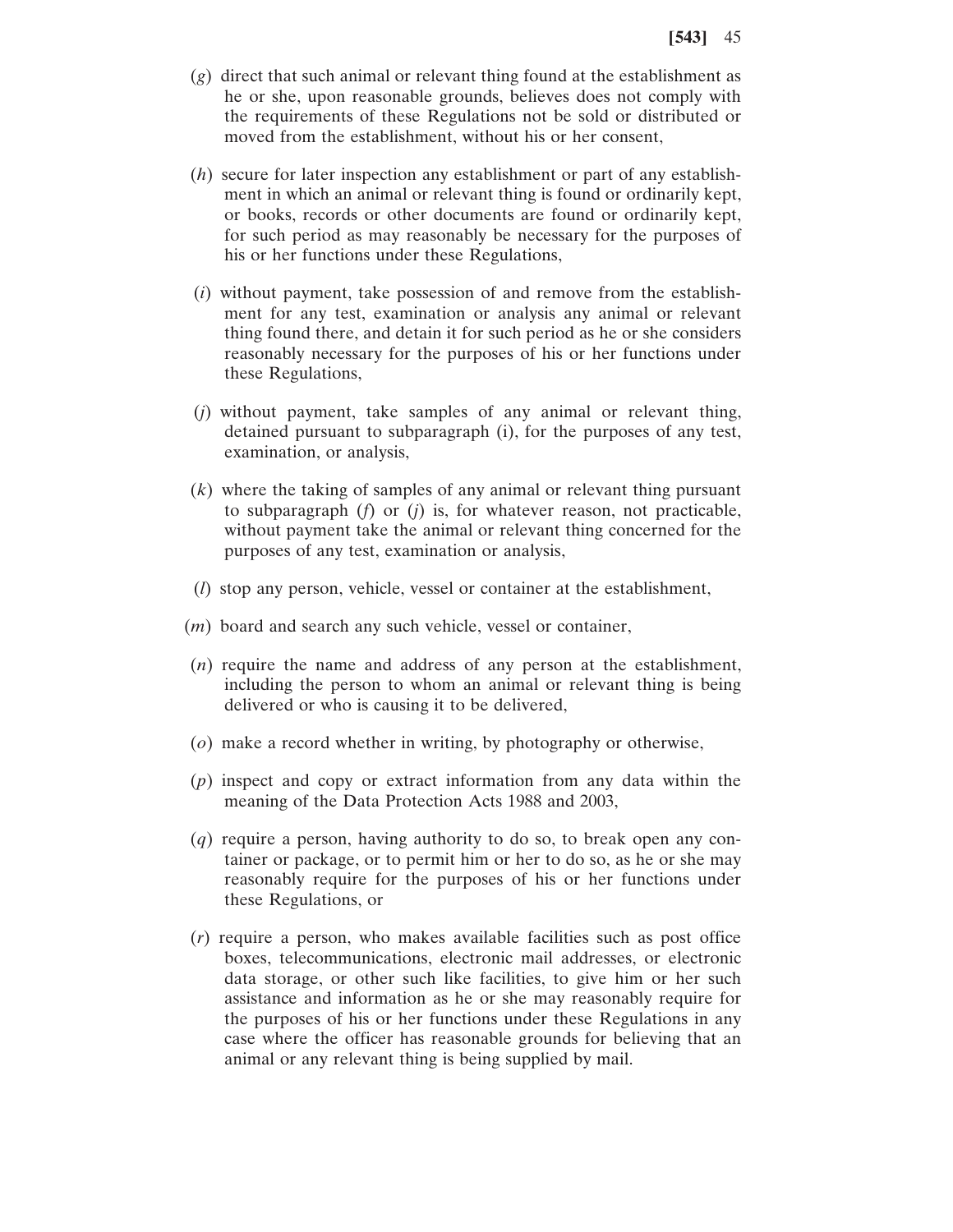(4) When performing a function under these Regulations, an authorised officer may, subject to any warrant issued under paragraph (6), be accompanied by such number of—

- (*a*) other authorised officers,
- (*b*) members of the Garda Síochána, or
- (*c*) persons with expertise relating to any animal or relevant thing,

as he or she considers appropriate in the circumstances of the case.

- (5) An authorised officer shall not enter a dwelling, other than—
	- (*a*) with the consent of the occupier, or
	- (*b*) in accordance with a warrant issued under paragraph (6).

(6) Upon the application of an authorised officer, a judge of the District Court, if satisfied that there are reasonable grounds for believing that—

- (*a*) an animal is to be found in any dwelling, or is being or has been subjected to any procedures or kept in any dwelling,
- (*b*) any relevant thing, books, records or other documents (including documents stored in non-legible form) referred to in paragraph  $(3)(a)(iv)$  are being stored or kept in any dwelling, any location, physical or virtual, connected to the dwelling or to persons occupying, associated with or using the dwelling, or
- (*c*) a dwelling is occupied in whole or in part by an undertaking carrying out an activity,

may issue a warrant authorising a named authorised officer, accompanied by such other authorised officers, members of the Garda Síochána, or persons with expertise relating to any animal or relevant thing as may be necessary, at any time or times, within one month of the date of issue of the warrant, to enter the dwelling and perform any of the functions of an authorised officer under paragraph  $(3)(b)$  to  $(r)$ .

(7) Where an authorised officer, upon reasonable grounds, believes that a person has committed an offence under these Regulations, he or she may require that person to provide him or her with his or her name, date of birth, and the address at which he or she ordinarily resides, and to produce corroborative evidence of same.

- (8) Where an authorised officer has reasonable cause to suspect that-
	- (*a*) an offence is being or has been committed under these Regulations, or
	- (*b*) evidence of an offence or contravention may be, is or has been on or in an establishment,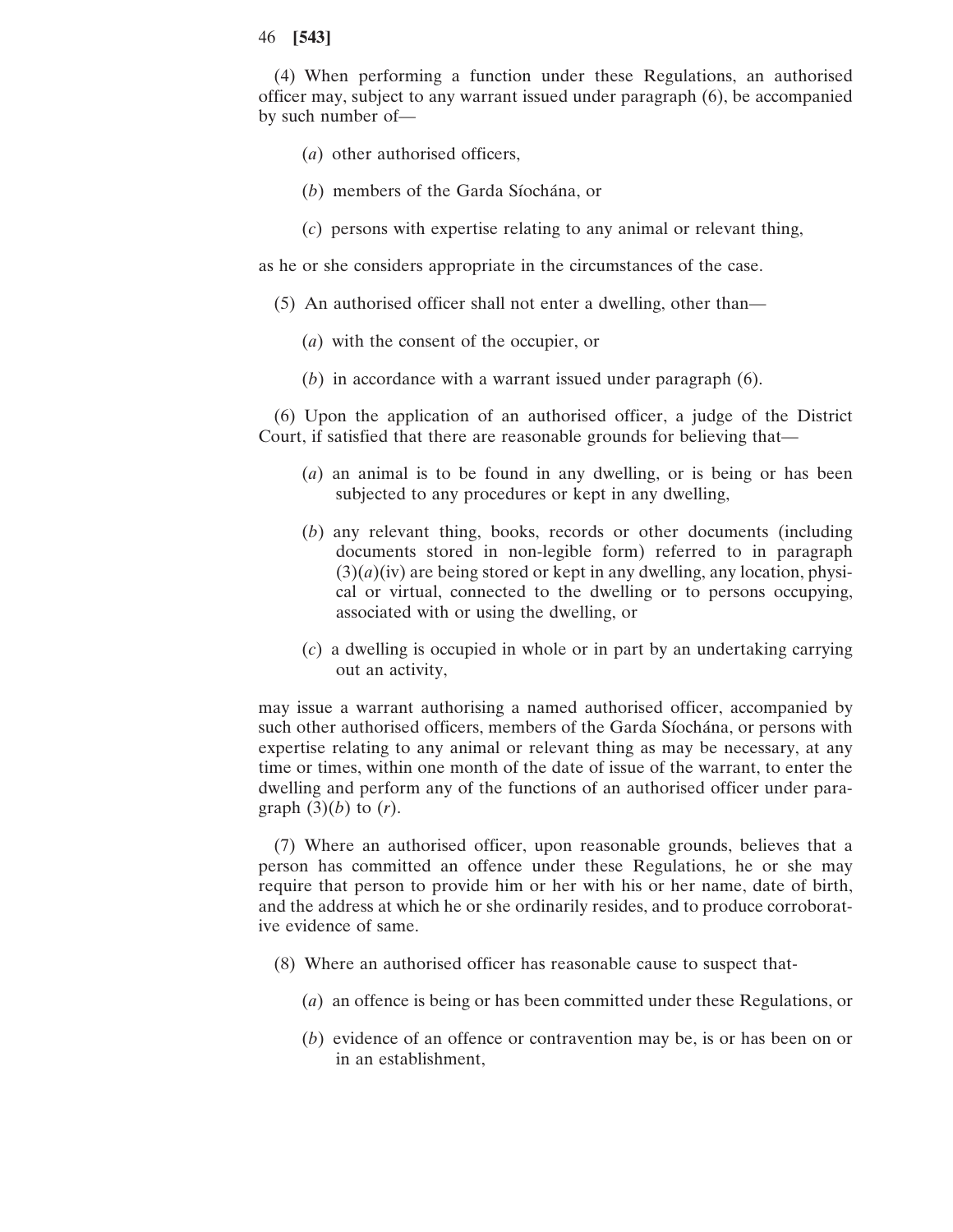the authorised officer may, in addition to the powers exercisable by him or her under paragraph (3)—

- (i) search a person, where the authorised officer considers it necessary,
- (ii) seize and detain, an animal, vessel, vehicle, container or relevant thing, or
- (iii) dispose of, or require the owner or person in charge of or in possession of an animal, or relevant thing to deal with or dispose of it (or any other thing used in connection with, or that may have been in contact with, the animal, or relevant thing) in a manner that the authorised officer sees fit.

(9) A statement or admission made by a person pursuant to a requirement under paragraph  $(3)(e)$  shall not be admissible as evidence in proceedings brought against that person for an offence (other than an offence under Regulation  $84(2)(g)$ ).

(10) Nothing in this Regulation shall be taken to compel the production by any person of a document which he or she would be exempt from producing in proceedings in a court on the ground of legal professional privilege.

## *Inspections and requests for information*

73. (1) The IMB shall conduct regular inspections of breeders, suppliers and users and their establishments for the purpose of ensuring that—

- (*a*) the breeders, suppliers and users comply with the requirements of these Regulations,
- (*b*) the establishments comply with the requirements of these Regulations,
- (*c*) the projects and procedures carried out at the establishment comply with the requirements of these Regulations,
- (*d*) documents or other records relating to the requirements of these Regulations are examined, and
- (*e*) problems relating to compliance with the requirements of these Regulations are identified.

(2) The IMB shall adapt the frequency of inspections on the basis of a risk analysis for each establishment, taking account of:

- (*a*) the number and species of animals housed,
- (*b*) the record of the breeder, supplier or user in complying with the requirements of these Regulations,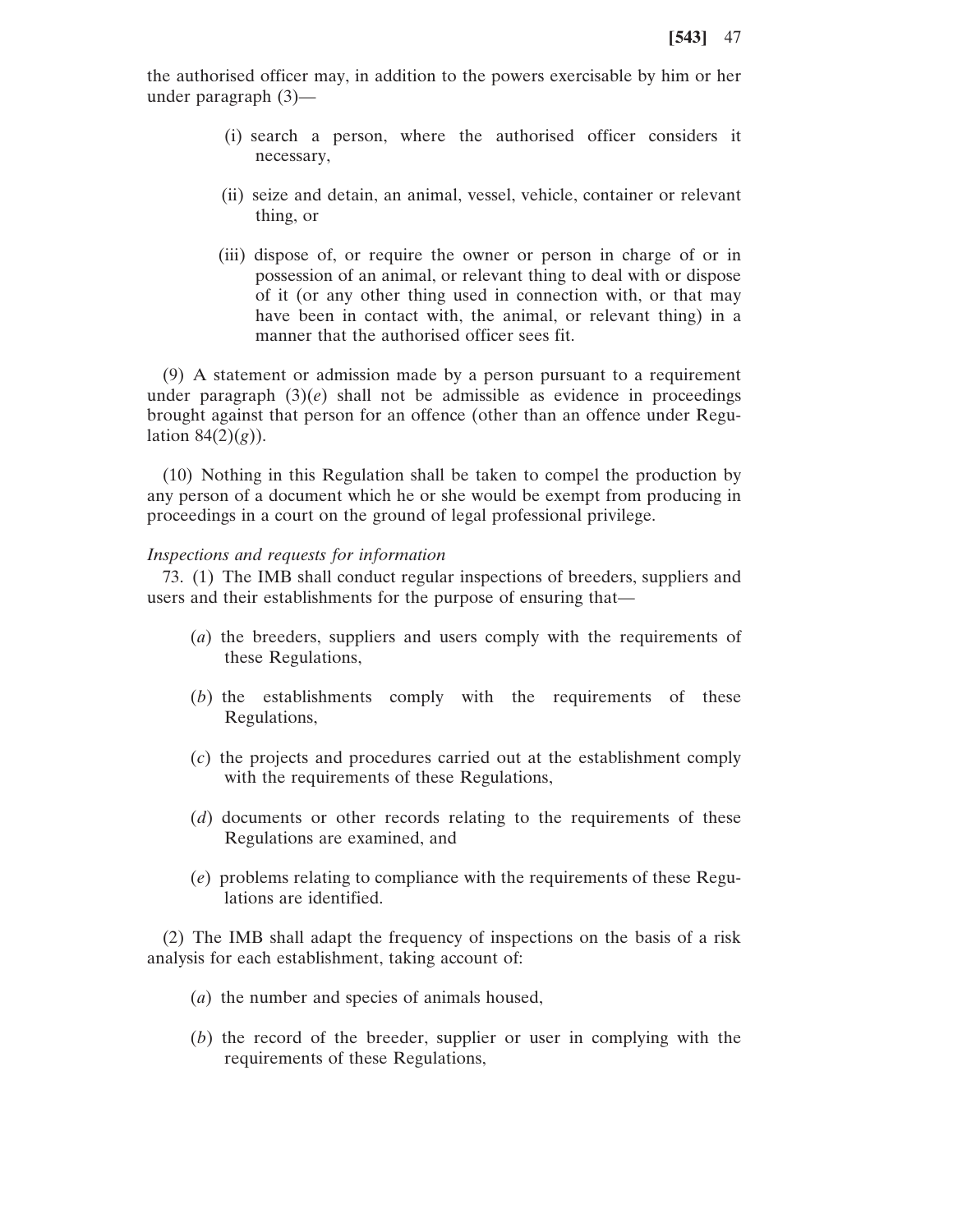(*c*) the number and types of projects carried out by the user in question, and

(*d*) any information that might indicate non-compliance.

(3) The IMB shall carry out inspections on at least one third of the users operating in the State each year in accordance with the risk analysis referred to in paragraph (2).

(4) The IMB shall inspect breeders, suppliers and users of non-human primates and their establishments at least once a year.

(5) The IMB shall carry out an appropriate proportion of the inspections without prior warning.

(6) The IMB shall keep records of all inspections for at least 5 years.

(7) The IMB may conduct such additional inspections, which may be announced or unannounced, of the establishments of breeders, suppliers and users as it considers necessary for the purpose of ensuring compliance with the requirements of these Regulations.

(8) A person shall not obstruct or interfere with the IMB carrying out inspections under this Regulation.

(9) The IMB may serve a notice on a breeder, supplier or user, or any person connected with a breeder, supplier or user, requiring that he, she or it furnish the IMB with such information concerning compliance with these Regulations and within such period as shall be specified in the notice.

(10) Any person who receives a request for information in accordance with paragraph (9) shall provide the information requested within the period specified in the notice.

(11) In the event of actual or suspected non-compliance with these Regulations, the IMB shall take appropriate remedial action or require such action to be taken in accordance with these Regulations, as it shall consider appropriate.

(12) Any reference to an inspection of an establishment which the IMB is required or empowered to conduct by virtue of this Regulation, shall be construed so as to include an inspection of any establishment within the State at which any of the activities are carried out, or suspected of being carried out, by any person on behalf of, and pursuant to a contractual arrangement with a breeder, supplier or user.

(13) For the avoidance of doubt, it is hereby declared that the IMB's functions under this Regulation in relation to an establishment are also applicable in the case of an establishment of a person seeking any authorisation under these Regulations.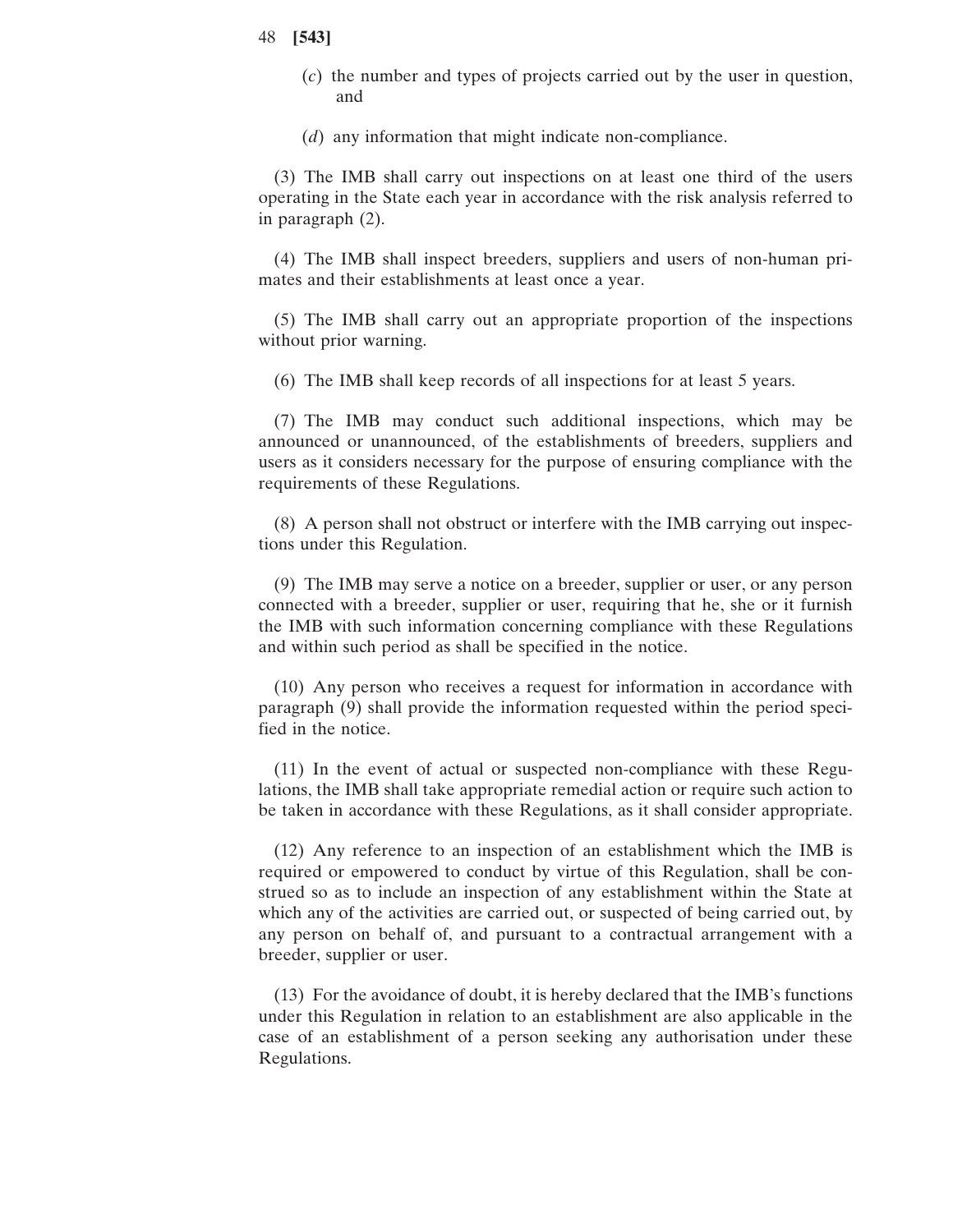(14) The IMB, on receipt of a duly justified request from the competent authority in another EEA State, shall organise such inspection or other control measures as are reasonably required.

(15) The IMB shall cooperate with the officials designated by the Commission to carry out controls under Article 35 of the Directive and shall give all the necessary assistance to enable them to accomplish their tasks.

(16) The IMB shall permit the officials referred to in paragraph (15), and may permit officials from a competent authority in another EEA State, to accompany an authorised officer while carrying out inspections under these Regulations.

(17) The IMB shall take measures to take account of the results of controls undertaken by the Commission under Article 35 of the Directive.

## *Compliance notice*

74. (1) Where—

- (*a*) a person has failed, in any material respect, to comply with the requirements of these Regulations, or
- (*b*) the information given by a person pursuant to Regulation 25(2), 36(2) or 53(2) was false or incomplete in any material respect,

and the IMB considers that the failure in question is not sufficiently serious to warrant suspension or revocation of the relevant authorisation granted under these Regulations, in the first instance, it may serve a notice on the person concerned in accordance with paragraph (2).

- (2) A notice served under this Regulation shall—
	- (*a*) identify the requirements of these Regulations with which the person has failed to comply, or, in the case of false or incomplete information, the further information which is required,
	- (*b*) identify the action which the person is required to take, and
	- (*c*) give the timescale within which the person must take the action identified in subparagraph (*b*).

(3) Where a person fails to comply with the requirements set out in a notice served under this Regulation within the specified timescale, the IMB may, by a further notice served on that person, suspend or revoke the authorisation concerned.

# *Suspension or revocation of authorisation*

75. (1) Subject to paragraph (2), the IMB may, by serving an order ("a suspension order" or "a revocation order") on the holder of the authorisation, suspend or revoke an authorisation granted under these Regulations on one or more of the following grounds: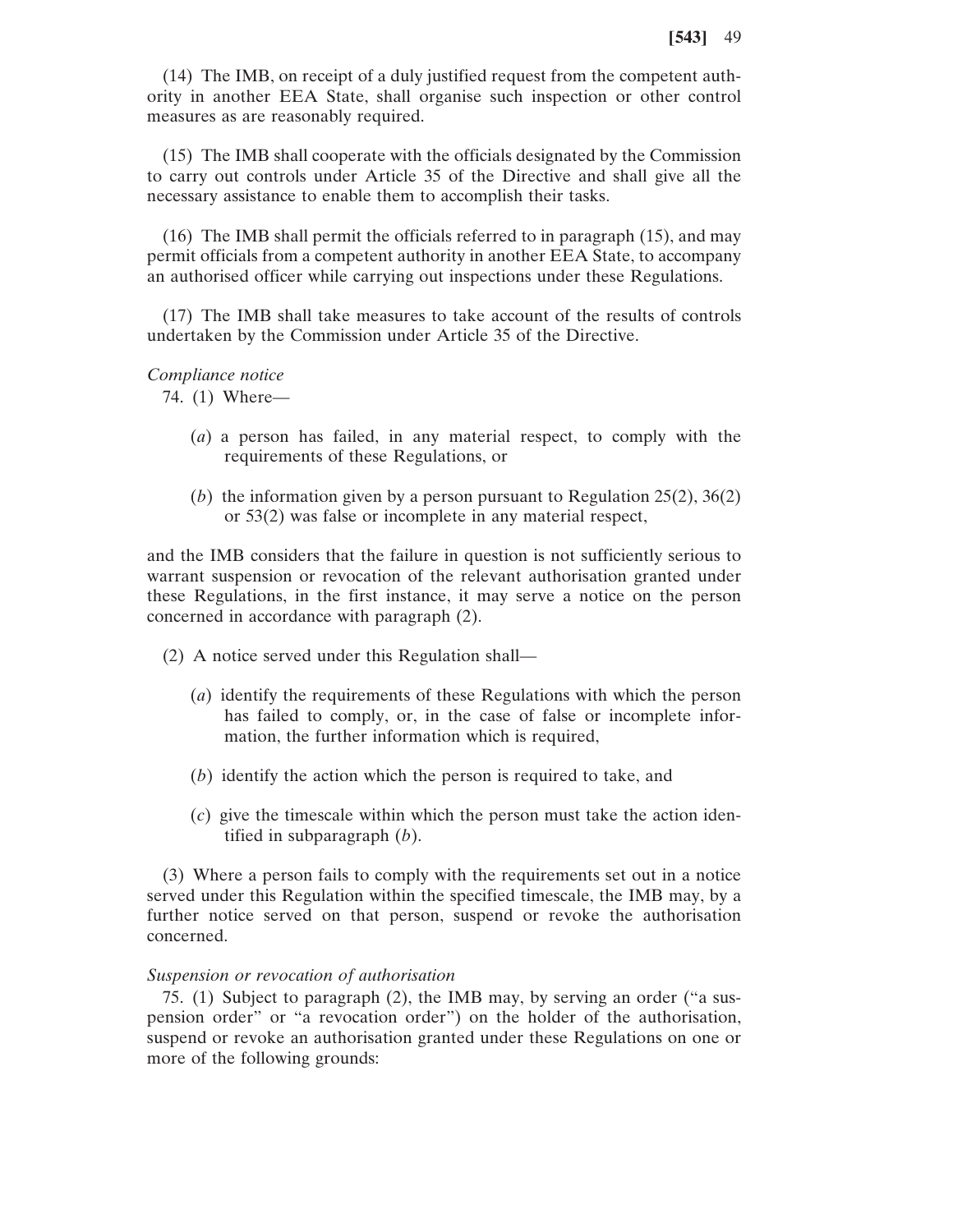- (*a*) the failure of the holder of the authorisation to comply with the requirements of these Regulations;
- (*b*) the failure of the holder of the authorisation to carry out the authorised activities or role in accordance with the authorisation;
- (*c*) the information provided pursuant to Regulation 25(2), 36(2) or 53(2) was false or incomplete in any material respect;
- (*d*) the holder of the authorisation is not carrying out, or has indicated by a notice in writing that he, she or it no longer intends to carry out, the activities or role to which the authorisation relates;
- (*e*) the holder of the authorisation does not have the staff, establishment, equipment or facilities necessary for carrying out properly the activities or role to which the authorisation relates;
- (*f*) the failure to comply with a compliance notice.

(2) Where the IMB proposes to suspend or revoke an authorisation under this Regulation, it shall serve a notice on the holder of the authorisation of the proposal and the reasons for same, and shall, if any representations are made by that person within 21 working days after the date of such notice, consider such representations.

(3) Where the IMB, having considered the representations (if any) made in response to a notice under paragraph (2), decides to suspend or revoke an authorisation, it shall notify in writing the holder of the authorisation stating the reasons on which its decision is based.

(4) A suspension of an authorisation under this Regulation shall be for such period as the IMB shall consider necessary having regard to the reasons for the suspension.

(5) A suspension or revocation of an authorisation under this Regulation may be total, or may be limited to a particular activity or to one or more activities carried out at a particular establishment or establishments.

(6) Where, after a suspension has taken effect, the IMB considers that the authorisation should be further suspended or revoked, the IMB shall proceed in accordance with the provisions of this Regulation.

(7) Subject to Regulation 73(11), where an authorisation is suspended or revoked under this Regulation, the holder of the authorisation shall ensure that the welfare of the animals housed in his, her or its establishment is not adversely affected.

# *Animal welfare notice*

- 76. (1) If an authorised officer is of the opinion that—
	- (*a*) an animal is being caused unnecessary pain, suffering or injury,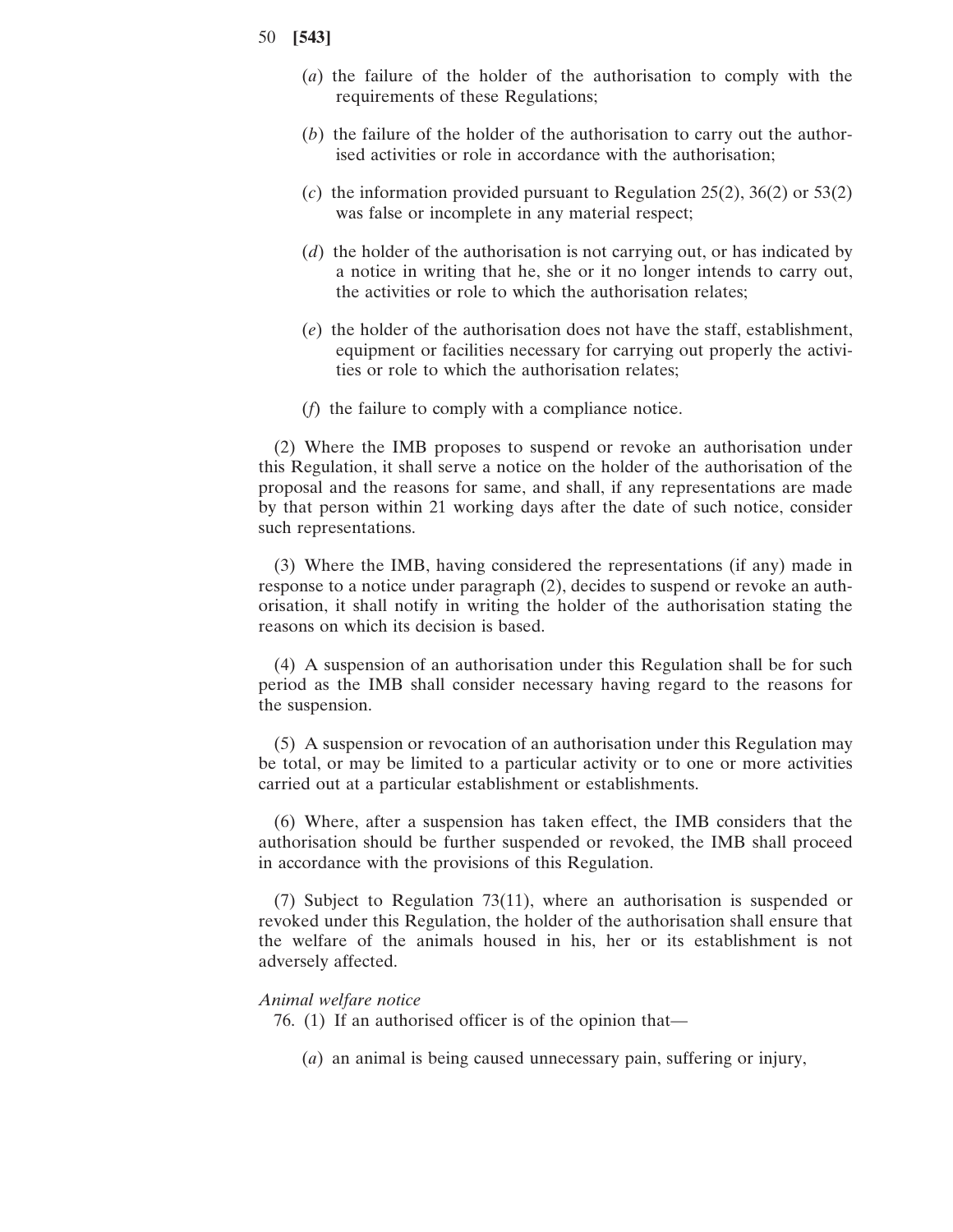- (*b*) an animal is at risk of being caused unnecessary pain, suffering or injury,
- (*c*) there is a serious risk to the welfare of an animal, or
- (*d*) the conditions under which an animal is being bred or kept contravene these Regulations,

he or she may serve or cause to be served on the breeder, supplier or user, or other person responsible for the animal, a notice ("an animal welfare notice") stating that opinion and directing that—

- (i) an ill or injured animal be cared for in an appropriate manner,
- (ii) veterinary or other specialist advice be obtained in respect of an ill or injured animal,
- (iii) an animal be supplied with feed appropriate to its age and species and in such quantity as will maintain it in good health,
- (iv) an animal be given access to such a supply of suitable liquid as will enable it to fulfil its fluid intake needs,
- (v) one or more animals be moved to and kept in such place as the officer specifies in the notice,
- (vi) one or more animals be re-homed, set free, killed or otherwise disposed of in such manner and at such place (if any) as the officer may specify in the notice,
- (vii) such alterations or additions be made to the establishment at which the animal is kept, or to any relevant thing or facilities found there, as the officer may specify in the notice,
- (viii) such alterations be made to the manner in which the animal is kept as the authorised officer may specify in the notice, or
- (ix) such other measures be taken as are necessary to ensure that the animal is kept in a manner that complies with these Regulations.

(2) An animal welfare notice may specify one or more requirements or refer to one or more animals or species of animal.

(3) A requirement contained in an animal welfare notice may specify a time limit within which it is to be complied with.

(4) An animal welfare notice may require the person served with the notice to choose between two or more of the requirements specified in the notice.

(5) A requirement specified in an animal welfare notice (in this Regulation referred to as "the earlier animal welfare notice") may be modified or withdrawn in a further animal welfare notice and in that event the earlier animal welfare notice shall have effect subject to such modification or withdrawal.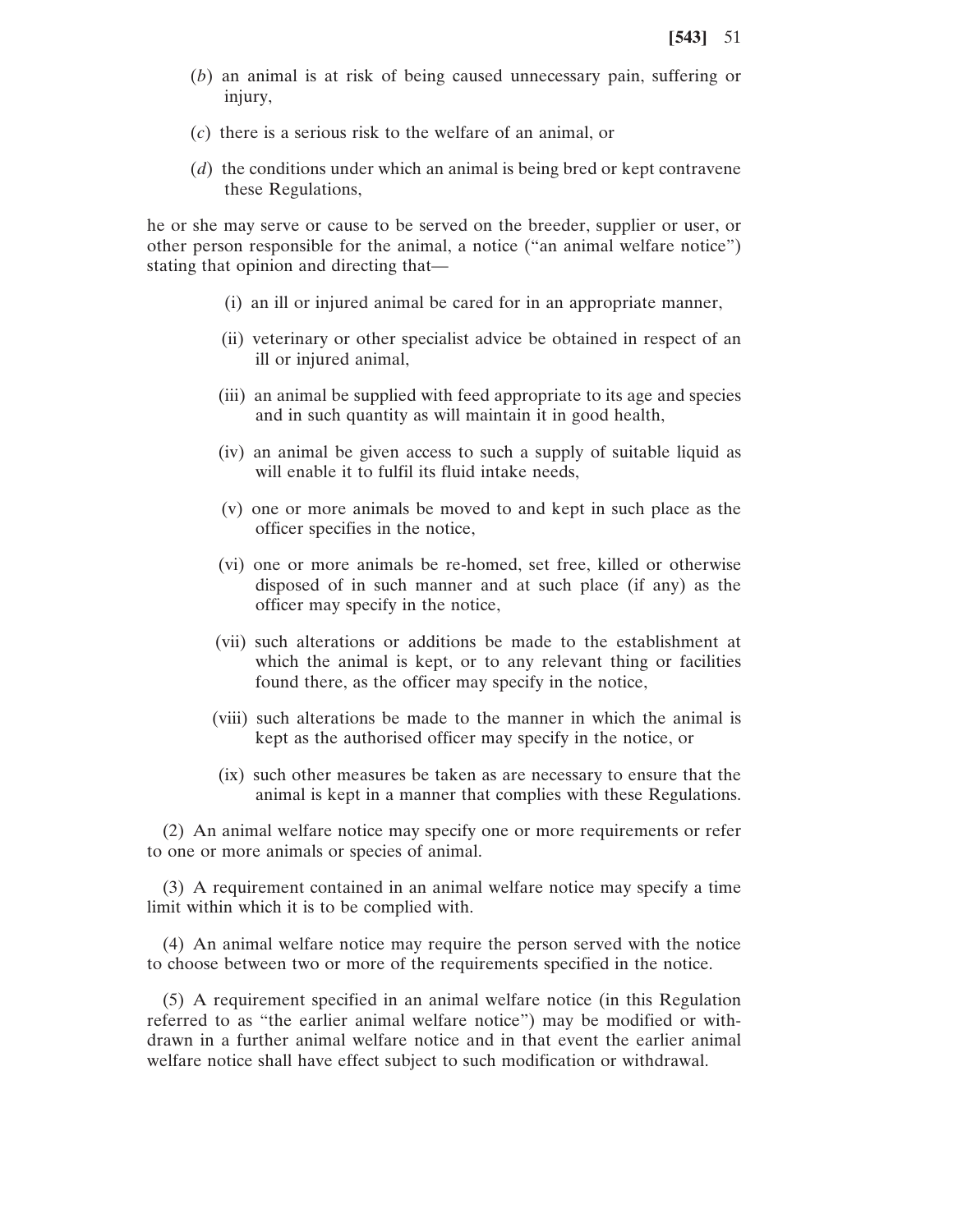(6) A person, including a person served with an animal welfare notice, shall not deal with an animal to which the notice relates other than in accordance with the terms of the notice.

(7) In the event of an appeal made pursuant to Regulation 78, a person, including the person appealing, shall not deal with an animal to which an animal welfare notice relates pending the determination of the appeal other than in accordance with such directions as shall be given in writing to the appellant by an authorised officer.

(8) If the terms of an animal welfare notice are confirmed with or without modification on appeal under Regulation 78, a person including the person who made the appeal shall not deal with an animal to which the notice relates other than in accordance with the notice as confirmed.

(9) Any costs pertaining to action required to comply with an animal welfare notice shall be borne by the person served with the notice.

#### *Closure order*

77. (1) Where an authorised officer is of the opinion that there is or is likely to be a grave and immediate danger to animal welfare at, in or on any establishment of a breeder, supplier or user, or part thereof, or where the authorised officer is unable to establish to his or her satisfaction, due to any obstruction, the level of or the extent to which such a danger, if any, exists, the authorised officer may, following consultations with the chief executive of the IMB, serve, or arrange to have served, on the breeder, supplier or user a notice ("a closure order") signed by the officer or the chief executive of the IMB, stating that he or she is of that opinion, and the closure order shall, as appropriate—

- (*a*) state that the authorised officer is of the opinion that the establishment or part thereof to which the order relates should be closed,
- (*b*) specify the matters which in his or her opinion give or, as the case may be, are likely to give rise to the said risk,
- (*c*) where in his or her opinion any of those matters involves or, as the case may be, will involve a contravention of these Regulations, state that he or she is of that opinion, specify the provision or provisions as to which he or she is of that opinion, and give particulars of the reasons why he or she is of that opinion, and
- (*d*) direct that the establishment be closed unless and until the matters specified in the order in pursuance of subparagraph (*b*) and any associated contravention of provisions so specified in pursuance of subparagraph (*c*) have been remedied.
- (2) A closure order shall take effect—
	- (*a*) where the order so declares, immediately the closure order is received by the person served with the closure order, or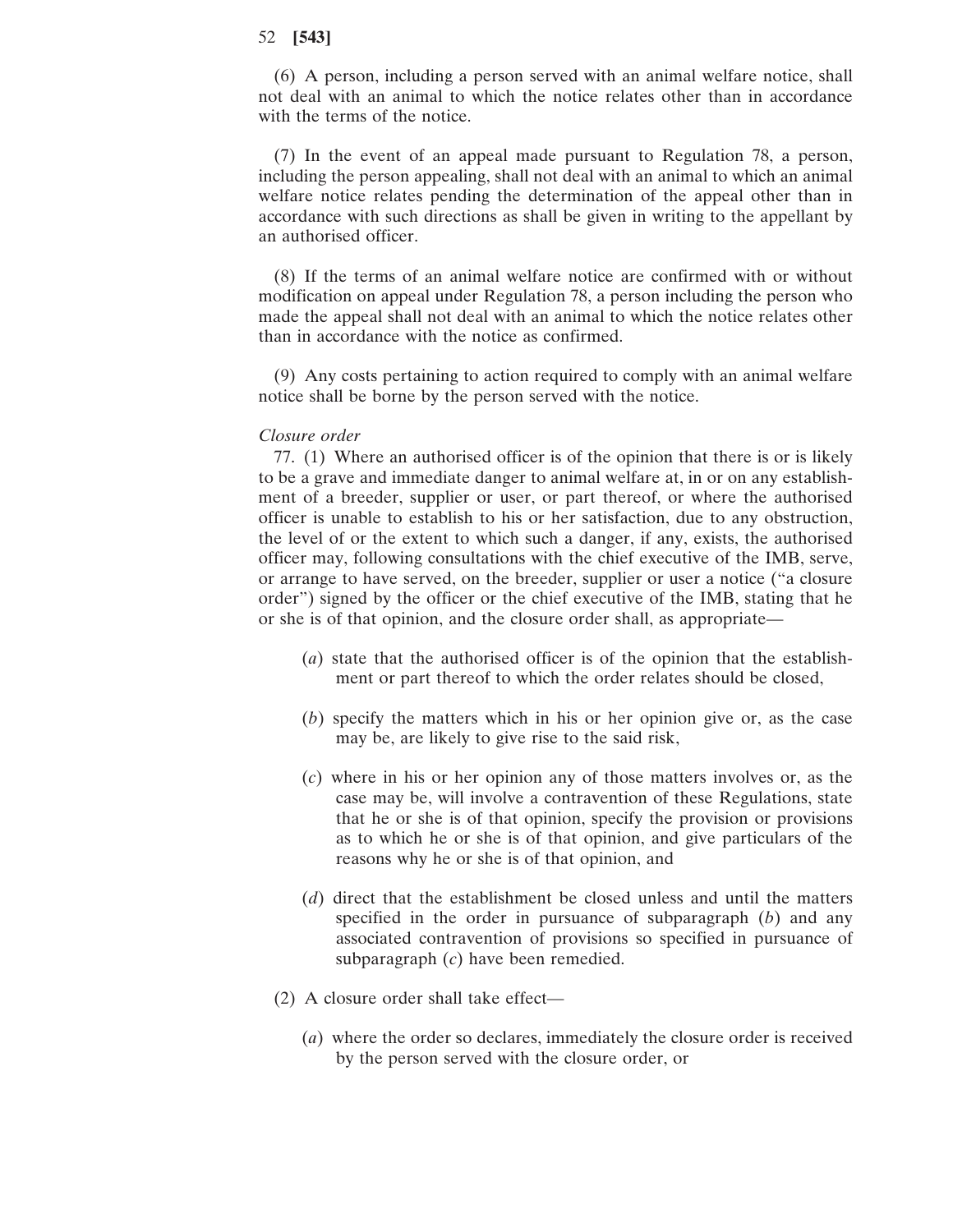- (*b*) in any other case—
	- (i) where no appeal is taken against the closure order, on the expiration of the period during which such an appeal may be taken or the day specified in the closure order as the day on which it is to come into effect, whichever is the later, or
	- (ii) in case such an appeal is taken, on the day next following the day on which the closure order is confirmed on appeal or the appeal is withdrawn or the day specified in the closure order as that on which it is to come into effect, whichever is the later.

(3) The chief executive of the IMB may, for stated reasons, revoke or vary a closure order made in accordance with this Regulation.

(4) Where a closure order has been served and activities are carried on in contravention of the order, the High Court may, on the application of an authorised officer, by order prohibit the continuance of the activities and order the closure of the premises.

(5) An application to the High Court for an order under this subsection shall be by motion and the court, when considering the matter, may make such interim or interlocutory order (if any) as it considers appropriate and the order by which an application under this paragraph is determined may contain such terms and conditions (if any) as to the payment of costs as the court considers appropriate.

(6) Any costs pertaining to action required to comply with a closure order shall be borne by the person served with the notice.

*Appeals*

78. (1) A person who is aggrieved by—

- (*a*) a compliance notice,
- (*b*) a suspension order,
- (*c*) a revocation order,
- (*d*) an animal welfare notice,
- (*e*) a closure order, or
- (*f*) a refusal to grant an authorisation under these Regulations,

may appeal the decision of the IMB to grant the notice or order, or refuse to grant the authorisation.

(2) The IMB shall publish guidelines in relation to the procedure for appeals under paragraph (1) and shall inform any person who is the subject of a decision in relation to a matter referred to in paragraph (1) of his or her right to appeal.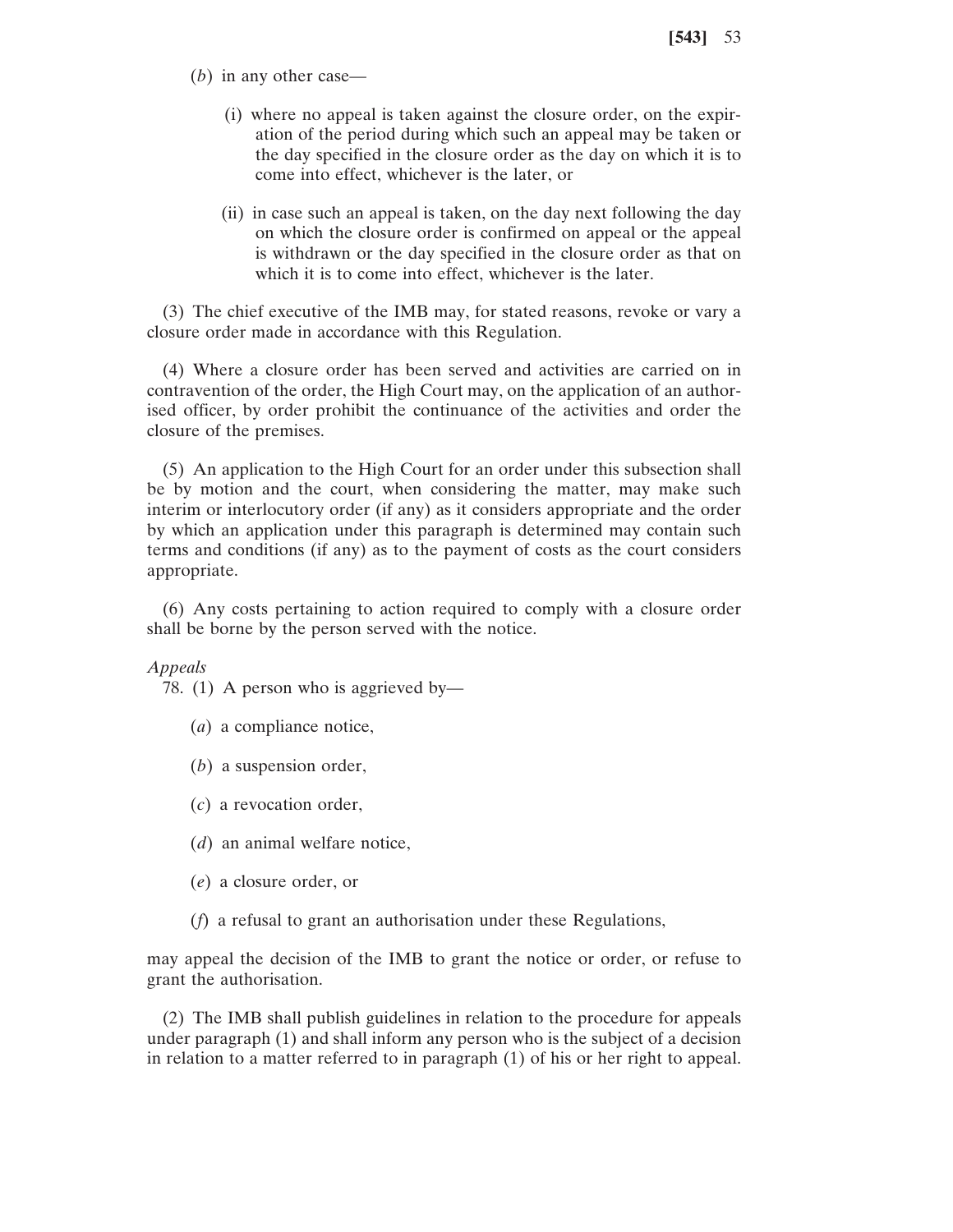*Power to seize and dispose of an animal*

- 79. (1) Without prejudice to Regulations 72, 74, 75 and 76, if—
	- (*a*) a person fails to comply with the terms of a notice or order under these Regulations within the time limit specified therein,
	- (*b*) an authorised officer has reasonable grounds for believing that the terms of a notice or order under these Regulations will not be complied with,
	- (*c*) a notice or order under these Regulations has been confirmed with or without modification under Regulation 78 and the notice or order has not been complied with,
	- (*d*) an authorised officer has reasonable grounds for believing that the terms of a notice or order under these Regulations which has been confirmed with or without modification under Regulation 78 will not be complied with, or
	- (*e*) pending the determination of an appeal made under Regulation 78, an authorised officer has reasonable grounds for believing that—
		- (i) a notice or order under these Regulations, or
		- (ii) a direction given pursuant to Regulation 72,

has not been or will not be complied with, an authorised officer may at any time seize the animal at such establishment as he or she thinks fit.

(2) An authorised officer may dispose of or kill a seized animal, or cause it to be disposed of or killed, in such manner and at such place as the authorised officer considers appropriate in the circumstances of the case.

(3) Any profits arising out of the disposal of an animal under this Regulation shall be paid to the owner of the animal less any expenses incurred in connection with seizure, maintenance, disposal or destruction of the animal.

(4) The costs (including ancillary costs) of seizure, maintenance, disposal or destruction of an animal under Regulation 72, this Regulation or Regulation 80 are, subject to paragraph (3), recoverable-

- (*a*) by deducting the costs from any sum that is or becomes payable by the IMB to the owner of the animal, or
- (*b*) as a simple contract debt in any court of competent jurisdiction from the person who was the owner of the animal at the time of seizure, disposal or destruction took place.

#### *Emergency measures*

80. (1) Notwithstanding Regulation 76(1), if an authorised officer is of the opinion that an animal—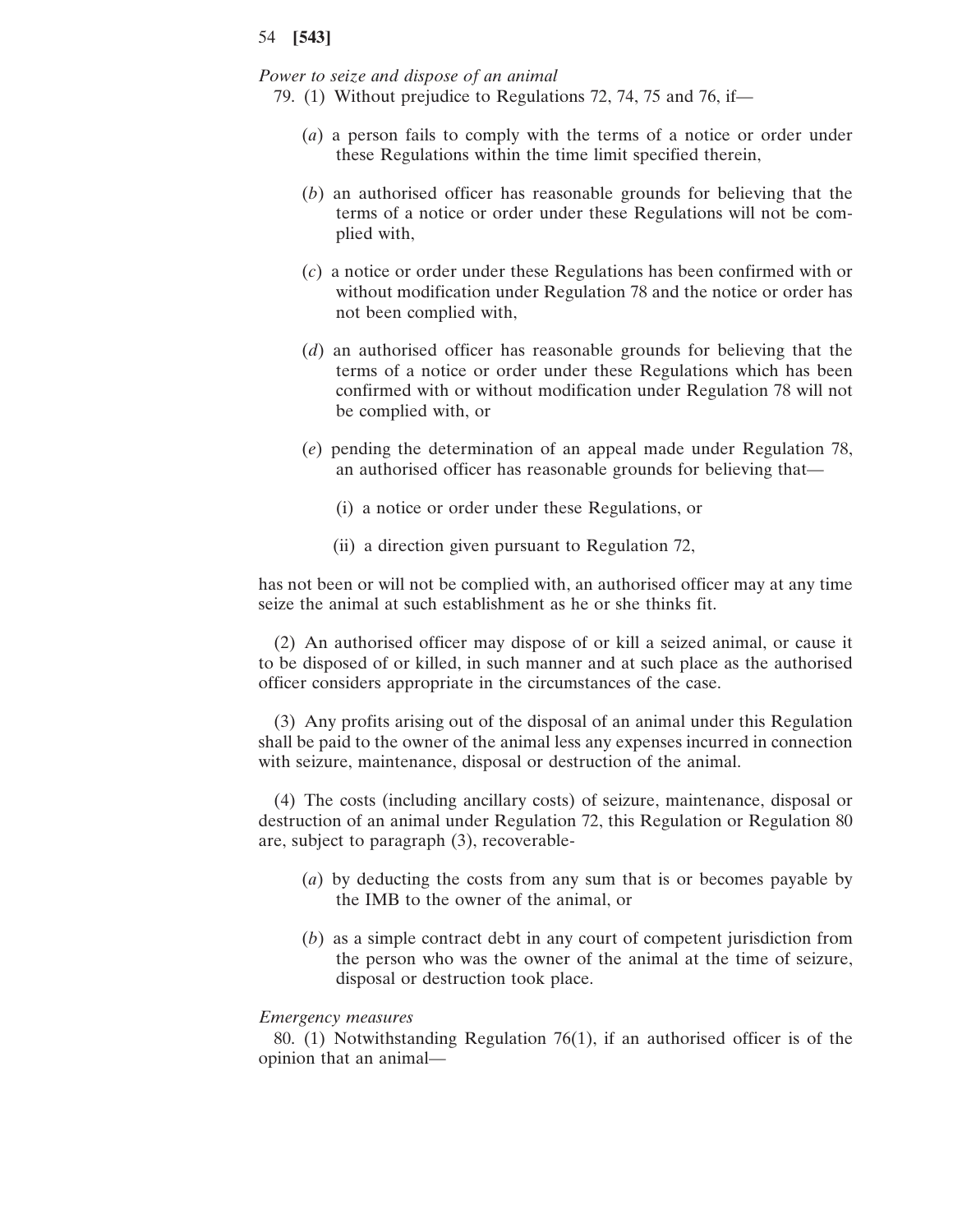- (*a*) is suffering a degree of pain, suffering or injury in breach of the relevant project authorisation, or
- (*b*) is seriously at risk of being subject to a degree of pain, suffering or injury in breach of the relevant project authorisation,

and that emergency measures should be taken immediately to relieve its pain or suffering or risk of pain or suffering or injury, he or she may seize, dispose of or destroy, or may arrange for the disposal or destruction of, the animal.

(2) Notwithstanding Regulation 76(1), if an authorised officer is of the opinion that an animal has been abandoned by a breeder, supplier or user and that emergency measures should be taken immediately, he or she may seize, dispose of or destroy, or may arrange for the disposal or destruction of, the animal.

# *Fixed penalty notice*

81. (1) If an authorised officer has reasonable grounds for suspecting that a person is committing or has committed an offence under these Regulations, he or she may serve a notice in writing on that person stating—

- (*a*) that the person is alleged to have committed the offence,
- (*b*) when and where the offence is alleged to have been committed,
- (*c*) that the person may during the period of 28 days from the date of the notice make to the IMB a payment of  $\epsilon$ 250 accompanied by the notice, and
- (*d*) that a prosecution in respect of the alleged offence will not be instituted during the period specified in the notice and, if the payment specified in the notice is made during that period, no prosecution in respect of the alleged offence will be instituted.
- (2) If notice is given under paragraph  $(1)$ 
	- (*a*) a person to whom the notice applies may, during the period specified in the notice, make to the IMB, at the address specified in the notice, the payment specified in the notice,
	- (*b*) the IMB may receive the payment, issue a receipt for it and retain the money so paid, and any payment so received shall not be recoverable in any circumstances by the person who made it, and
	- (*c*) a prosecution in respect of the alleged offence shall not be instituted in the period specified in the notice, and if the payment so specified is made during that period, no prosecution in respect of the alleged offence shall be instituted.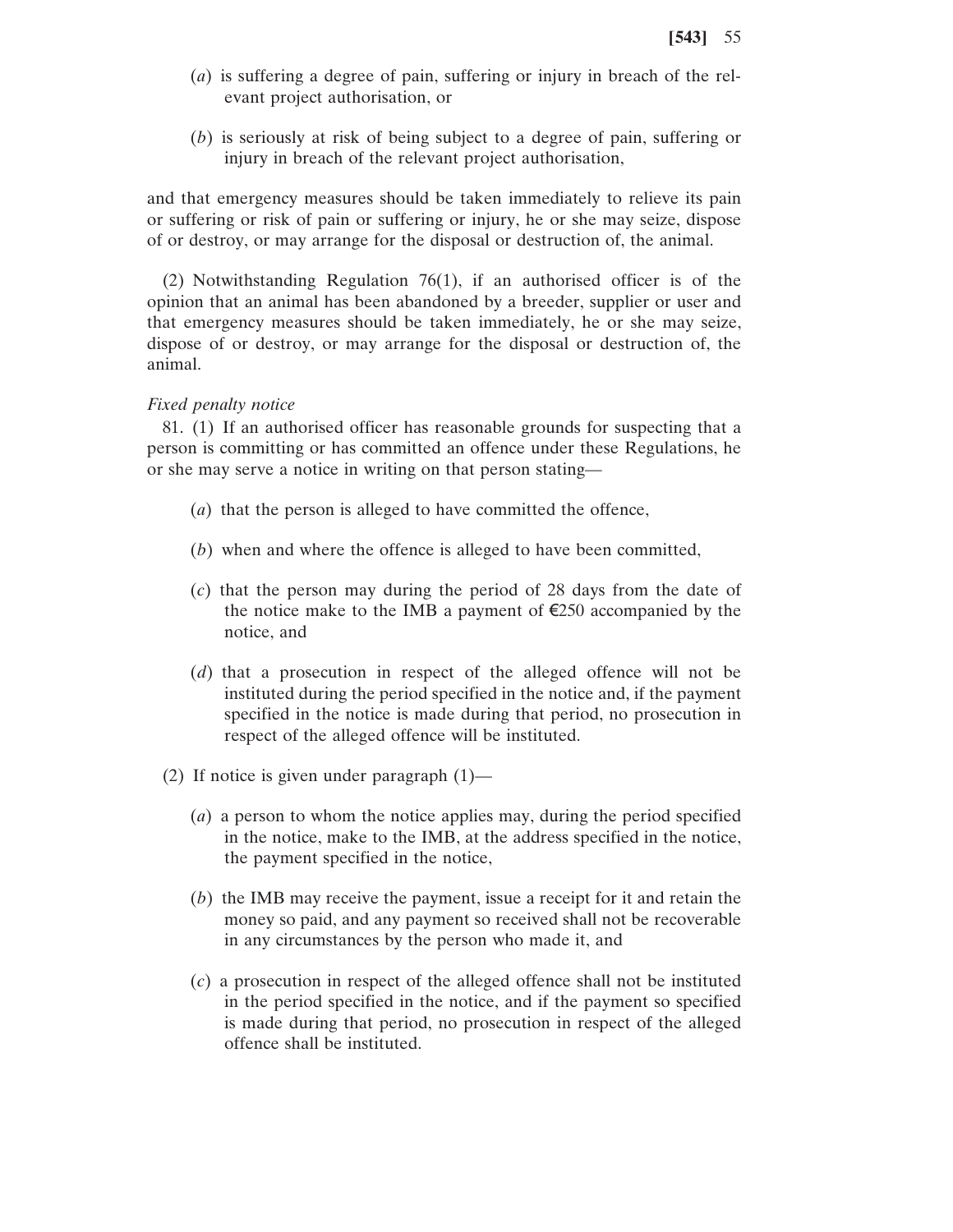(3) In a prosecution for an offence under these Regulations, the onus of proving that a payment pursuant to a notice under this Regulation has been made lies on the accused.

## *Taking of samples by authorised officers*

82. (1) Subject to paragraph (3), where an authorised officer takes a sample of an animal or relevant thing, he or she shall—

- (*a*) divide the sample into 3 approximately equal parts,
- (*b*) place each part into separate containers, and
- (*c*) forthwith seal and mark each such container in such a manner as to identify it as part of the sample taken by that authorised officer.

(2) Where an authorised officer has complied with paragraph (1), he or she shall—

- (*a*) offer one of the sealed containers to the owner or person for the time being in charge or possession of the animal or relevant thing from which the sample concerned was taken,
- (*b*) retain one of the sealed containers, and
- *(c) forward, or cause to be forwarded, one of the sealed containers for test, examination or analysis of the sample concerned by a person mentioned in Regulation 83.*

(3) Where an animal or relevant thing is contained in a container and its division into parts pursuant to paragraph (1) is, for whatever reason, not practicable, an authorised officer, who wishes to take samples of the animal or relevant thing for the purposes of any test, examination or analysis, shall take possession of 3 such containers belonging to the same batch, and each such container shall be deemed to be part of a sample for the purposes of paragraph (1), and the provisions of paragraphs (1) and (2) shall apply thereto accordingly.

(4) Where an authorised officer takes an animal or relevant thing pursuant to Regulation  $72(3)(i)$ , he or she shall—

- (*a*) place the animal or relevant thing in a container,
- (*b*) forthwith seal and mark the container in such a manner as to identify it as an animal or relevant thing taken pursuant to that section, and
- *(c)* forward, or cause to be forwarded, the sealed container for test, examination or analysis of the animal or relevant thing by a person mentioned in Regulation 83.

#### *Certificate of result of test, examination or analysis of sample, etc*

83. In any proceedings for an offence under these Regulations, a certificate in the form specified in the Schedule to these Regulations signed by—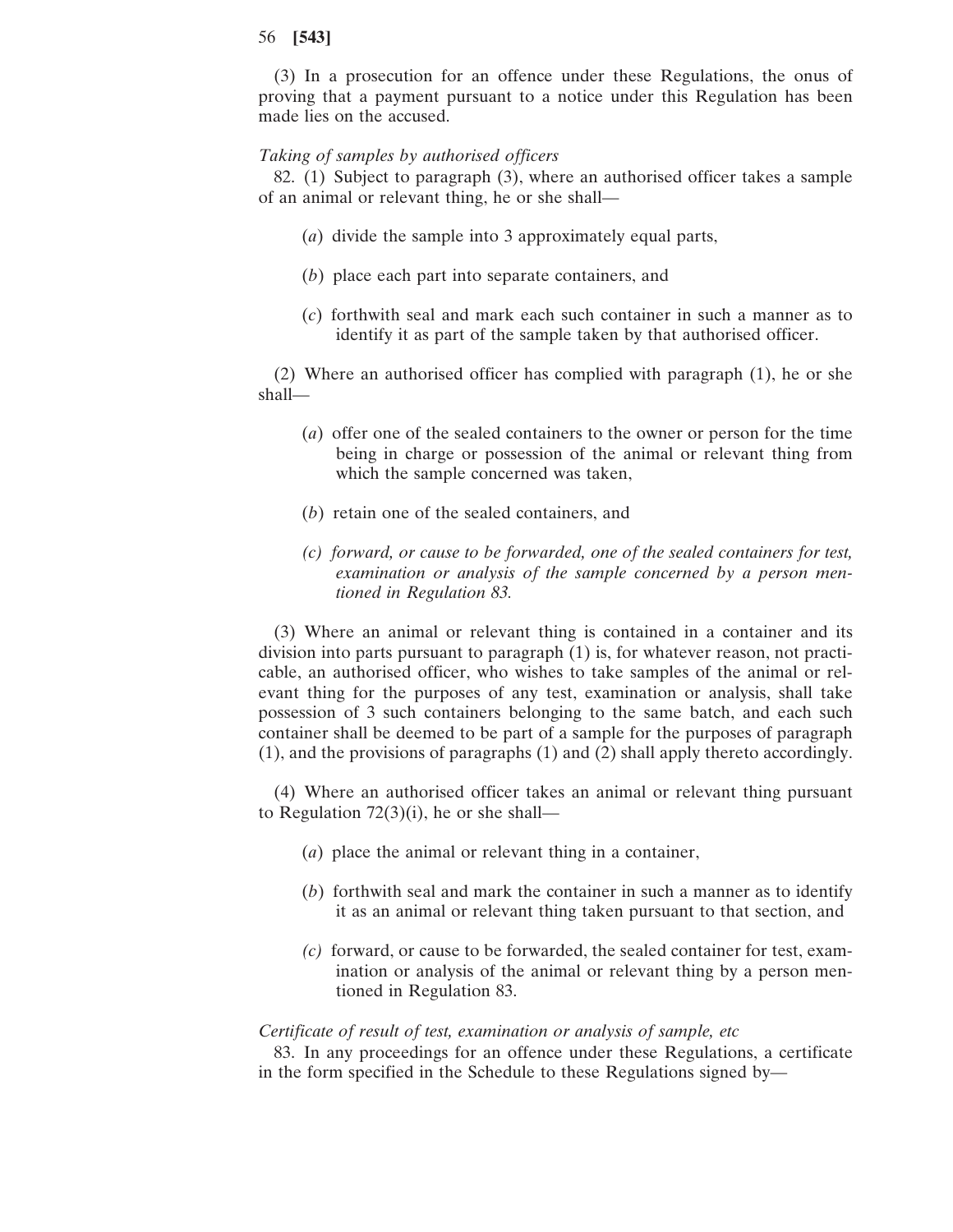- (*a*) the State Chemist,
- (*b*) another chemist employed or engaged at the State Laboratory and authorised by the State Chemist to sign the certificate,
- (*c*) a chemist or analyst appointed by the IMB,

stating the result of any test, examination or analysis of a sample of any animal or relevant thing, as the case may be, forwarded under Regulation 82 shall, with regard to that sample of the animal or relevant thing, as the case may be, be evidence of the matters stated in the certificate unless the contrary is proved.

# *Offences*

84. (1) A person who contravenes Regulation 6, 7, 8(1) or (3), 9, 10(1), 11, 12(1), 13, 14(1) or (3), 15(1) or (2), 16(1), 17(1), 18, 19, 20, 21(1), 22(1) or (2), 23(1), 24(1), 30(1), 32(2), 34, 35(1), (2) or (3), 42(1) or (3), 43(1), (2), (3) or (4), 44, 45, 46, 47, 48, 49, 50(1), (2) or (3), 51, 63, 64, 65, 66, 68(3), 73(10), 75(7), 76(6), (7), (8) or (9) or 77(6) is guilty of an offence.

## (2) A person who—

- (*a*) in purported compliance with a request or requirement under these Regulations gives information to the IMB that he or she knows to be false or misleading in any material respect,
- (*b*) fails to comply with a notice or order under these Regulations, except where the operation of that notice or order has been suspended or has been withdrawn or revoked by the IMB,
- (*c*) knowingly supplies an animal which is not marked and identified in accordance with the requirements of Regulation 65,
- (*d*) discloses any confidential information to which he or she has access by virtue of these Regulations, otherwise than in accordance with these Regulations,
- (*e*) obstructs or interferes with the IMB, an authorised officer, a member of the Garda Síochána or a person with expertise relating to any animal or relevant thing, in the course of performing a function conferred on him or her by these Regulations or a warrant under Regulation 72(6),
- (*f*) impedes the performance by the officer, member of the Garda Síochána, or person with expertise, as the case may be, referred to in subparagraph (*d*), of such function or fails or refuses to comply with a request or requirement of, or to answer a question asked by, the officer, member, or person with expertise, as the case may be, pursuant to Regulation 72,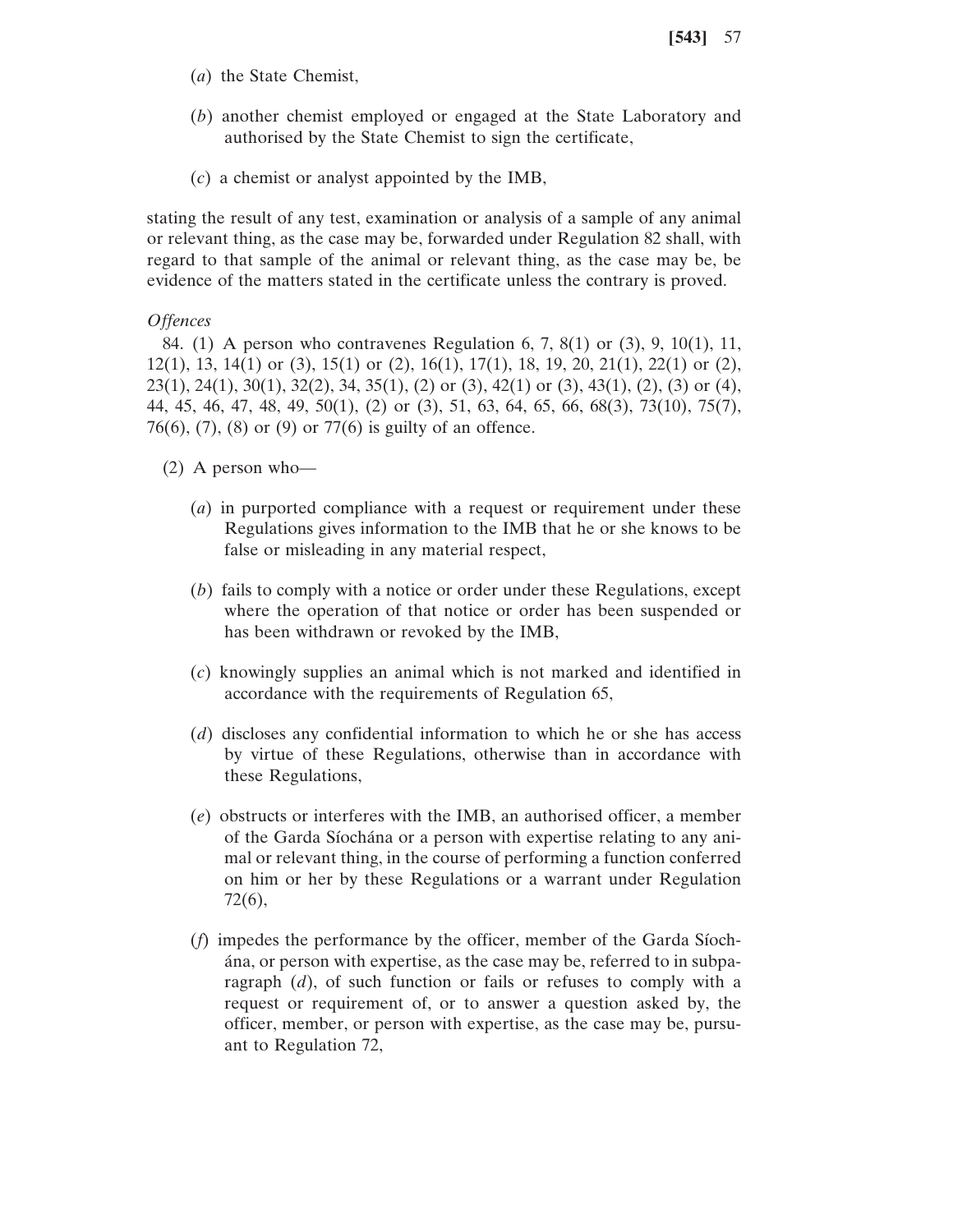- (*g*) in purported compliance with a request or requirement referred to in subparagraph (*e*), or in answer to a question referred to in subparagraph (*e*), gives information to the officer, member, or person with expertise, as the case may be, that he or she knows to be false or misleading in any material respect,
- (*h*) falsely represents himself or herself to be an authorised officer,
- (*i*) forges, or utters knowing it to be forged, a certificate of analysis or other document purporting to be issued, granted or given under these Regulations or required for the purposes of these Regulations (in this Regulation referred to as "a forged document"),
- (*j*) alters with intent to defraud or deceive, or utters knowing it to be so altered, a certificate of analysis or other document issued, granted or given under these Regulations, or required for the purposes of these Regulations (in this Regulation referred to as "an altered document"),
- (*k*) without lawful authority, has in his or her possession a forged document or an altered document, knowing it to be a forged or altered document as the case may be,
- (*l*) with the intent to defraud or deceive, tampers with any substance or thing with the result that a sample taken pursuant to these Regulations does not correctly represent the substance sampled, or
- (*m*) with the intent to defraud or deceive, tampers or interferes with any sample taken under these Regulations.

is guilty of an offence.

(3) For the purposes of these Regulations, every contravention of a provision of these Regulations shall be deemed a separate contravention and every contravention of a paragraph or a subparagraph of such provision shall also be deemed to be a separate contravention and shall carry the same penalty as for a single contravention of any such provision.

(4) Where a body corporate, or a person acting on behalf of a body corporate, commits an offence under these Regulations and the offence is committed with the consent, connivance or approval of, or is attributable to any neglect or default on the part of, any director, manager, secretary or any other officer of such body, or a person purporting to act in any such capacity, such person is also guilty of an offence and is liable to be proceeded against and punished as if he or she were guilty of the first-mentioned offence.

(5) Where the affairs of a body corporate are managed by its members, paragraph (4) applies as if the reference to a director in that subsection were a reference to a member of the body corporate.

(6) In proceedings for an offence under these Regulations, it is a defence for a person charged with the offence to prove both of the following—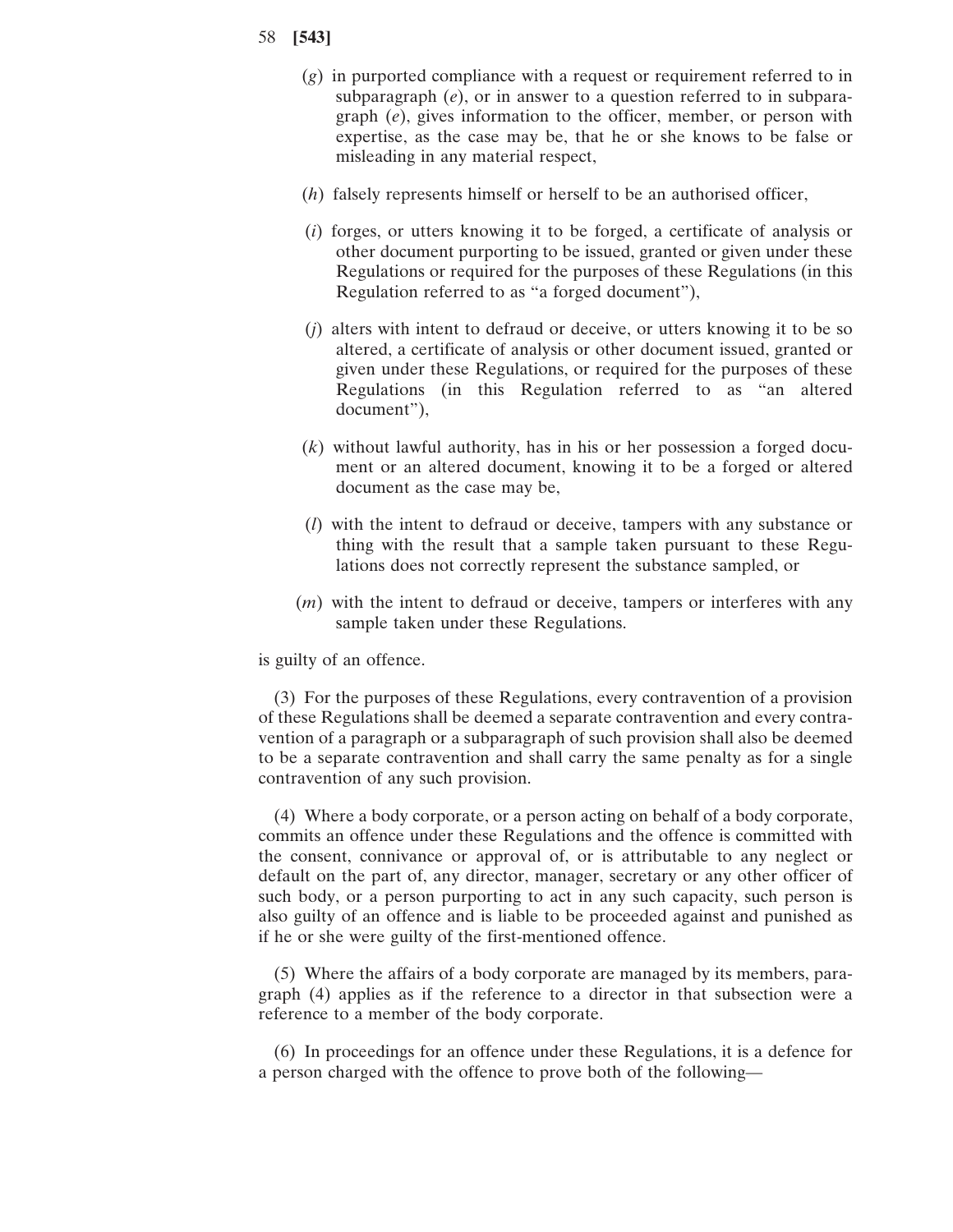- (*a*) commission of the offence was due to a reasonable mistake or the reliance on information supplied to him or her, or to the act or default of another person, an accident or some other cause beyond his or her control, and
- (*b*) he or she exercised due diligence and took all reasonable precautions to avoid commission of the offence.

(7) If reliance on the defence provided by paragraph (6) involves the allegation that the commission of the offence was due to reliance on information supplied by another person or to the act or default of another person, the person charged with the offence shall not, without leave of the court, be entitled to rely on that defence unless, not less than 7 working days before the hearing, he or she has served on the prosecutor written notice providing information identifying, or assisting in the identification of, that other person.

## *Penalties*

- 85. (1) A person guilty of an offence under these Regulations is liable—
	- (*a*) on summary conviction to a class A fine or at the discretion of the Court to imprisonment for a term not exceeding one year or both, or
	- (*b*) on conviction on indictment—
		- (i) in the case of a first offence, to a fine not exceeding  $\epsilon$ 120,000 or imprisonment for a term not exceeding 3 years or both, and
		- (ii) in the case of any subsequent offence, to a fine not exceeding €300,000 or imprisonment for a term not exceeding 3 years or both.

(2) Where a person is convicted of an offence under these Regulations, the court shall, unless it is satisfied that there are special and substantial reasons for not so doing, order the person to pay to the IMB, as the case may be, the costs and expenses, measured by the court, incurred by the IMB in relation to the investigation, detection and prosecution of the offence, including costs and expenses incurred in the taking of samples, the carrying out of tests, examinations and analyses and in respect of the remuneration and other expenses of employees, consultants and advisors engaged by the IMB.

(3) On conviction for an offence under these Regulations, the court may, in addition to any other penalty or costs—

- (*a*) order any animal or relevant thing or any vehicle, vessel or container to which the offence relates to be forfeited to the IMB for sale, destruction or disposal as the IMB thinks fit, and
- (*b*) upon application made to it by or on behalf of the IMB, order the person convicted of the offence to pay to the IMB all or part of the costs of the destruction or disposal of such animal or relevant thing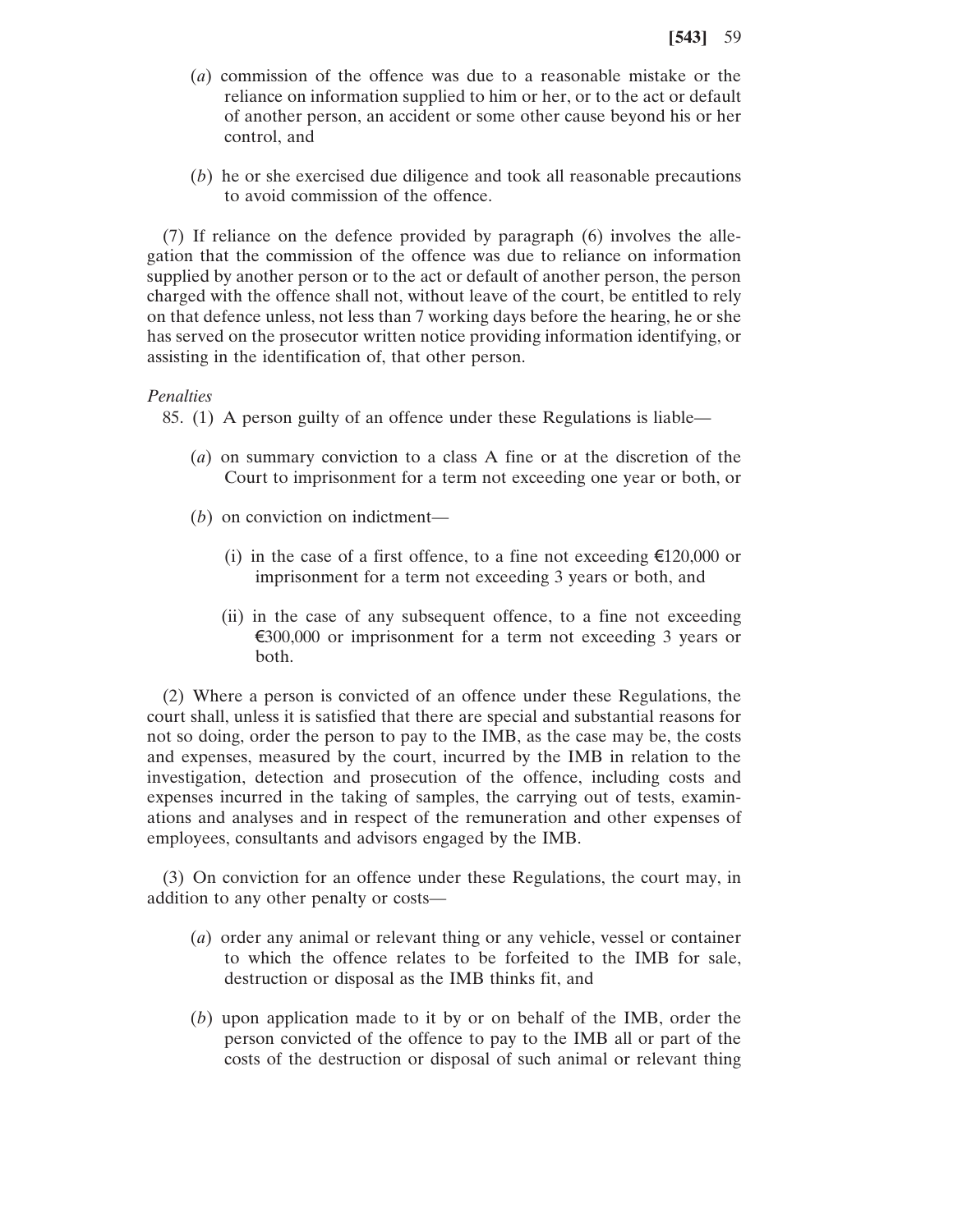or any vehicle, vessel or container, subject to such conditions, if any, as are specified in the order.

(4) An order for costs and expenses under paragraph (2) or (3) is in addition to, and not instead of, any fine or penalty the court may impose under paragraph (1).

(5) In any proceedings for an offence under these Regulations, where no conviction is recorded, the court may, upon application made to it by or on behalf of the IMB, order any animal or relevant thing to which the offence relates to be forfeited to the IMB for sale, destruction or disposal.

## *Summary proceedings may be brought by IMB*

86. Summary proceedings for an offence under these Regulations may be brought and prosecuted by the IMB.

# PART 12

# TRANSITIONAL PROVISIONS AND PROVISIONAL SAFEGUARD MEASURES

## *Transitional provisions*

87. (1) Notwithstanding Part 5, the following transitional provisions shall apply to a person granted a licence before 1 January 2013 by the Minister for Health under s. 8 of the Cruelty to Animals Act 1876 (39  $\&$  40 Vict., c. 7), as amended by the European Communities (Amendment of Cruelty to Animals Act 1876) Regulations 2002 (S.I. No. 566 of 2002):

- (*a*) where the licence expires on or before 1 January 2018, the person may carry out the licensed experiments without a project authorisation until such licence expires;
- (*b*) where the licence expires after 1 January 2018, the person may only continue carrying out the licensed experiments in accordance with that licence until 1 January 2018 and thereafter may only carry out the relevant activities under a project authorisation;
- (*c*) where the person wishes to make a change in the licensed experiments, he or she shall apply for a project authorisation under Part 5.

(2) Notwithstanding Part 6, a person carrying out the activities of a breeder, supplier or user in an establishment granted a registration before 1 January 2013 by the Minister for Health under s. 7 of the Cruelty to Animals Act 1876 (39 & 40 Vict., c. 7), as amended by the European Communities (Amendment of Cruelty to Animals Act 1876) Regulations 2002 (S.I. No. 566 of 2002), may continue to carry out such activities under the said registration until the earlier of—

(*a*) 31 December 2014, or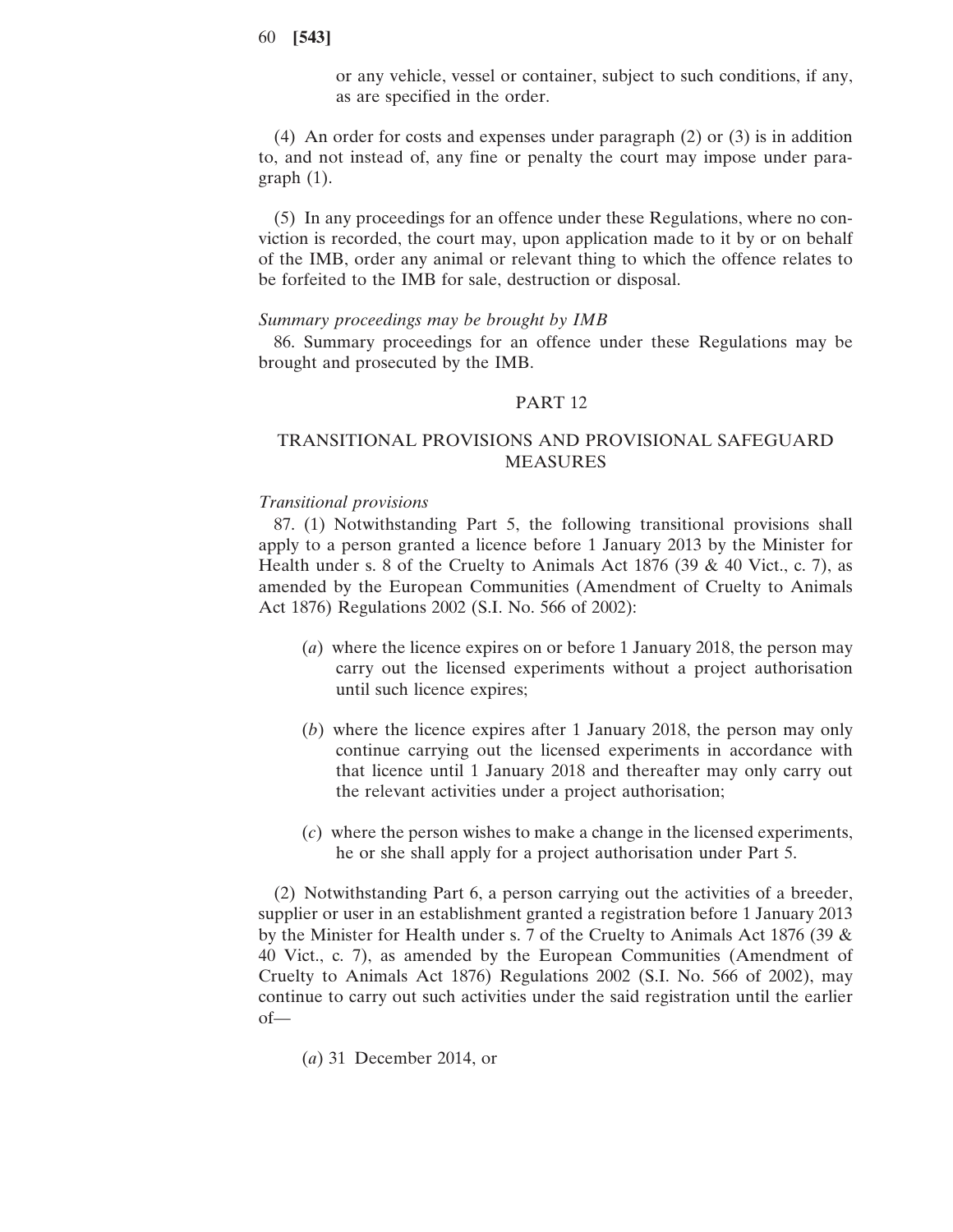- (*b*) the date on which the IMB makes a decision in relation to an application for an authorisation under Part 6 in respect of the said establishment.
- (3) Notwithstanding Part 8—
	- (*a*) a person listed in a licence granted before 1 January 2013 by the Minister for Health under s. 8 of the Cruelty to Animals Act 1876 (39 & 40 Vict., c. 7), as amended by the European Communities (Amendment of Cruelty to Animals Act 1876) Regulations 2002 (S.I. No. 566 of 2002), may continue to perform the duties or activities for which he or she is listed in the said licence, in respect of the licensed experiments, until the expiry of the said licence, or 1 January 2018, whichever is the earlier, and
	- (*b*) a person listed in an establishment registration granted before 1 January 2013 by the Minister for Health under s. 7 of the Cruelty to Animals Act 1876 (39 & 40 Vict., c. 7), as amended by the European Communities (Amendment of Cruelty to Animals Act 1876) Regulations 2002 (S.I. No. 566 of 2002), may continue to perform the duties or activities for which he or she is listed in the said registration until the earlier of the dates referred to in paragraph (2).

(4) A licence or registration remaining in effect under this Regulation, and any person carrying out an activity or role under such licence or registration, shall be subject to the enforcement, offences and penalties provisions in Part 11, as if the licence or registration was an authorisation granted under these Regulations.

## *Provisional safeguard measures*

88. (1) The Minister, after consultation with the IMB, and in accordance with Article 55(1) of the Directive, may by order adopt a provisional measure providing for an exemption from the requirement in Regulation  $13(1)(a)(i)$  that a procedure coming within that clause must be undertaken with a view to the avoidance, prevention, diagnosis or treatment of debilitating or potentially lifethreatening clinical conditions in human beings.

(2) Subject to paragraph (3), the Minister, after consultation with the IMB, and in accordance with Article 55(2) of the Directive, may by order adopt a provisional measure allowing the use of great apes in procedures having one of the purposes referred to in Regulation  $7(b)(i)$ ,  $(c)$  or  $(e)$ , provided that the purpose of the procedure cannot be achieved by the use of species other than great apes or by the use of alternative methods.

(3) The reference in paragraph (2) to Regulation 7(*b*)(i) shall not be taken to include the reference to animals and plants.

(4) The Minister, after consultation with the IMB, and in accordance with Article 55(3) of the Directive, may by order adopt a provisional measure providing an exemption from Regulation 20(3), in the case of species other than nonhuman primates.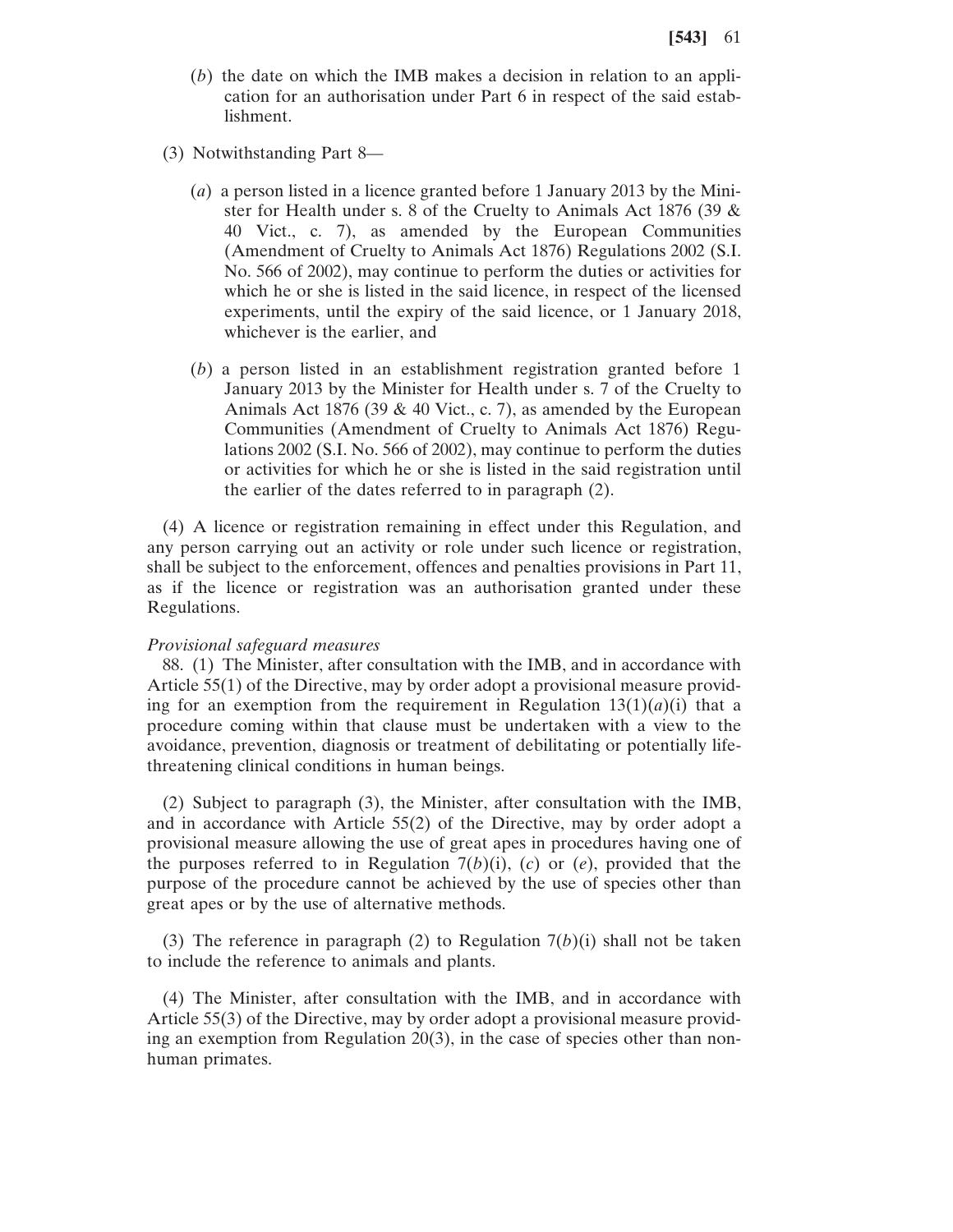(5) Where the Minister adopts a provisional measure in accordance with paragraph (1), (2) or (4), he or she shall immediately inform the Commission and the other EEA States thereof, giving reasons for his or her decision and submitting evidence of the situation on which the provisional measure is based.

(6) The Minister shall by order revoke any order made under this Regulation where—

- (*a*) the time period defined by the Commission in accordance with Article 55(4)(*a*) of the Directive has expired, or
- (*b*) the Commission requires its revocation in accordance with Article  $55(4)(b)$  of the Directive.

# PART 13

# REPEALS AND REVOCATIONS

*Repeal of Cruelty to Animals Act 1876* 89. The Cruelty to Animals Act 1876 (39 & 40 Vict., c.7) is repealed.

# *Revocations*

90. The following are revoked:

- (*a*) the European Communities (Amendment of Cruelty to Animals Act 1876) Regulations 2002 (S.I. No. 566 of 2002), and
- (*b*) the European Communities (Amendment of Cruelty to Animals Act 1876) Regulations 2005 (S.I. No. 613 of 2005).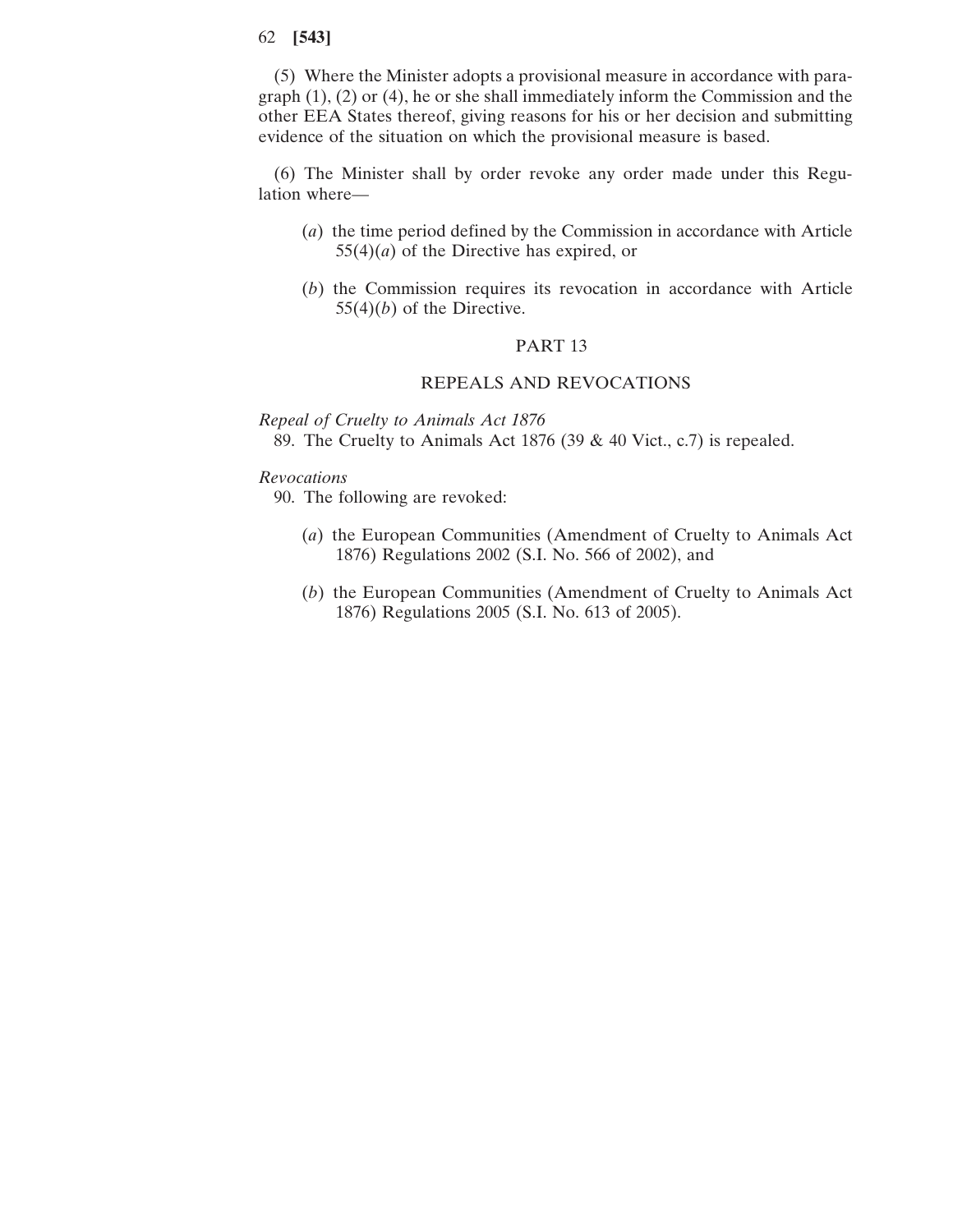SCHEDULE *Regulation 83*

Form of official certificate of result of test, examination or analysis of sample, etc

# **European Union (Protection of Animals Used for Scientific Purposes) Regulations 2012**

Certificate Stating Results of Test, Examination or Analysis

This certificate is issued by me, the undersigned, for the purpose of Regulation 83 of the European Union (Protection of Animals Used for Scientific Purposes) Regulations 2012 being—

1. .......................................................................................................................................

I hereby certify that I received on the .............. day of .......................................,

from 2. .............................................................................................................................

of ........................................................................... a sample of the relevant thing/the relevant thing\*,

being 3. ............................................................................................................................

for test, examination or analysis; which was undamaged, duly sealed and marked

4. ........................................................................................................ .

I further certify that the said sample/relevant thing\* has been tested, examined or analysed by me or under my direction and that the results are as follows—

5.

Signature .........................................................................................................................

Date .................................................................................................................................

Address ........................................................................................................................... ........................................................................................................................................... ...........................................................................................................................................

\*Delete whichever is inapplicable.

<sup>1.</sup> Here insert official title of person signing the certificate.

<sup>2.</sup> Here insert the name of the authorised officer who submitted the sample of the relevant thing, or the relevant thing, as the case may be.

<sup>3.</sup> Here insert the name or description of the relevant thing.

<sup>4.</sup> Here insert distinguishing mark on the sample of the relevant thing, or the relevant thing, as the case may be, and the date shown on its container as the date of sampling, or the date on which the relevant thing was taken into possession, as the case may be. 5. Here insert the relevant results as appropriate.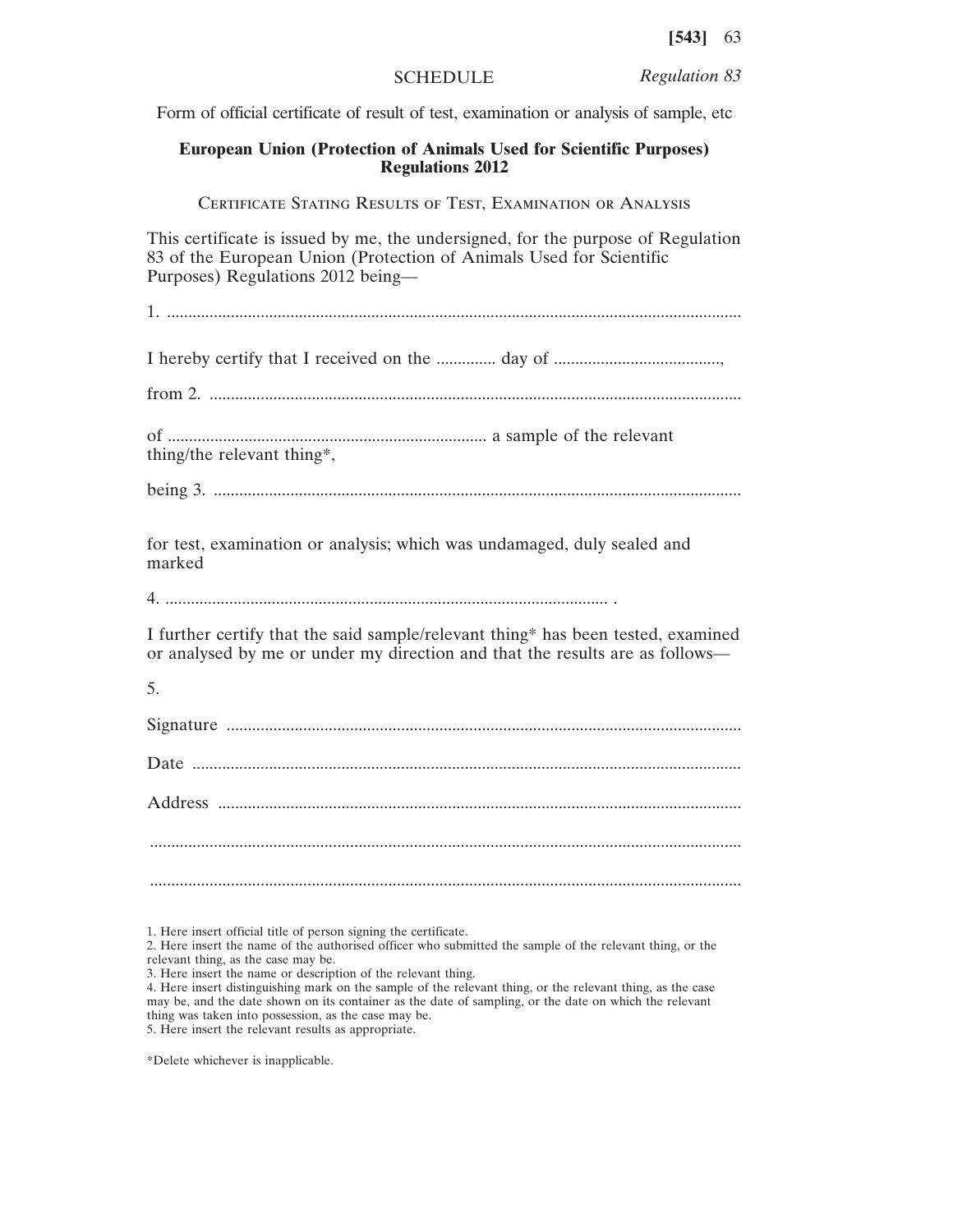

JAMES REILLY, Minister for Health.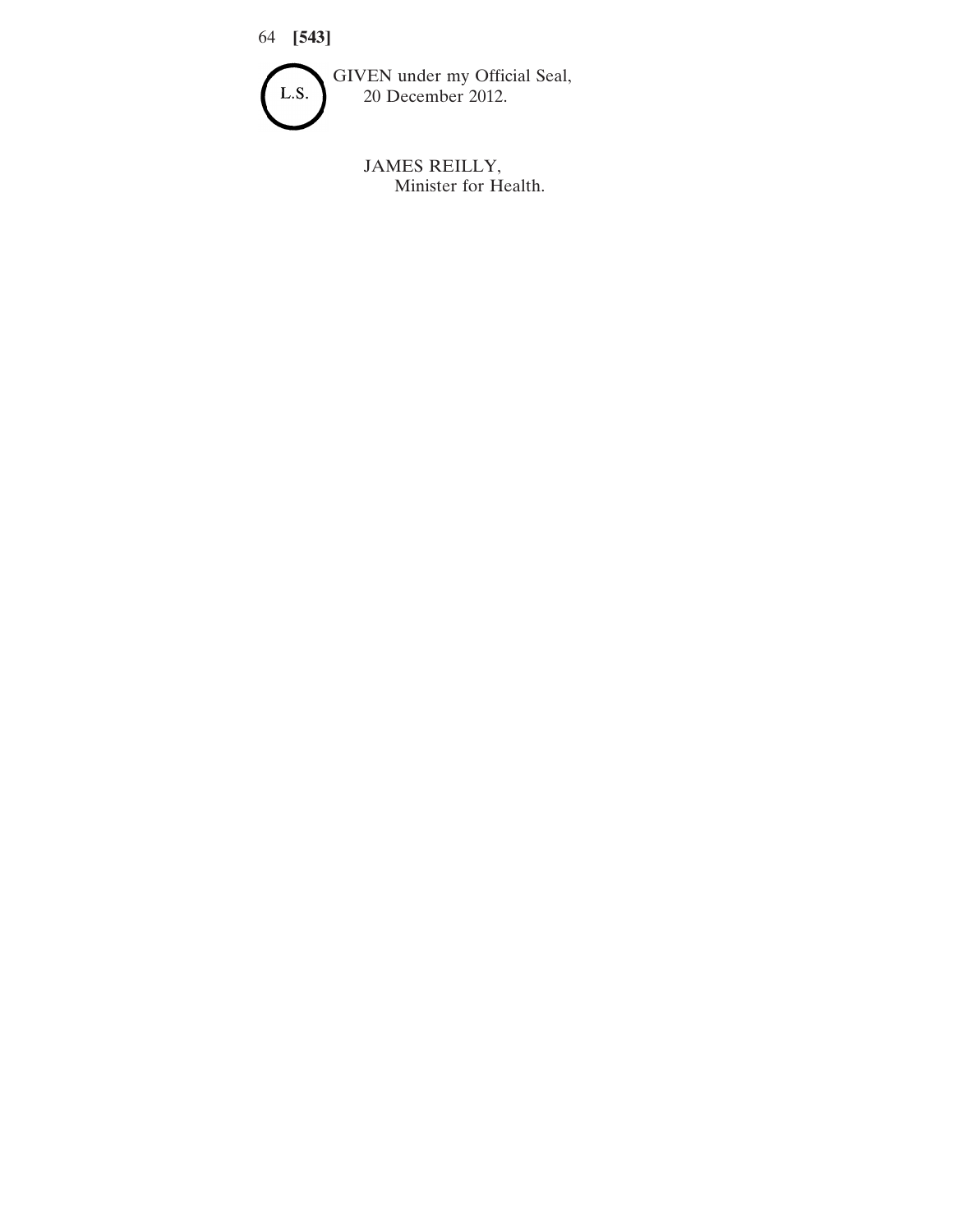# EXPLANATORY NOTE

*(This note is not part of the Instrument and does not purport to be a legal interpretation.)*

These Regulations give effect to Directive 2010/63/EU of the European Parliament and of the Council of 22 September 2010 on the protection of animals used for scientific purposes and give full effect to Commission Implementing Decision 2012/707/EU of 14 November 2012.

These Regulations repeal the Cruelty to Animals Act 1876 and revoke the European Communities (Amendment of Cruelty to Animals Act 1876) Regulations 2002 (S.I. No. 566 of 2002), and the European Communities (Amendment of Cruelty to Animals Act 1876) Regulations 2005 (S.I. No. 613 of 2005).

These Regulations may be cited as the European Union (Protection of Animals Used for Scientific Purposes) Regulations 2012.